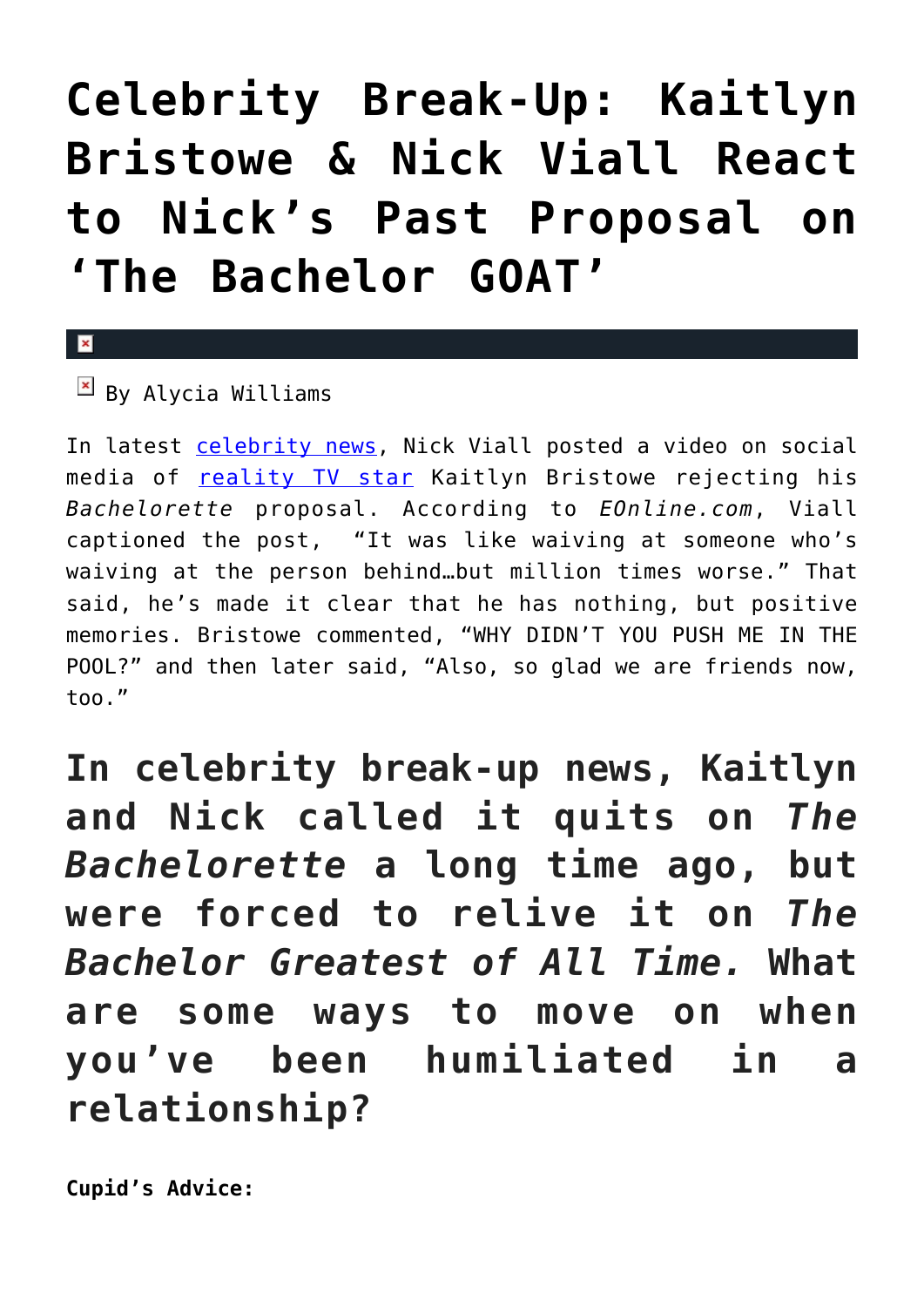Break-ups can get really messy which leads to some embarrassing moments that you later regret. If you've been humiliated in a relationship and you're looking for ways to move on, Cupid has some advice for you:

**1. Joke about it:** If you take a lighter mood to your embarrassing moment then so will everybody else. Make fun of yourself whenever someone else brings it up and you won't feel embarrassed at all.

**Related Link:** [Celebrity Break-Up: 'Bachelor' Alum Colton](http://cupidspulse.com/134882/celebrity-break-up-colton-underwood-jokes-split-cassie-randolph/) [Underwood Jokes About Split from Cassie Randolph](http://cupidspulse.com/134882/celebrity-break-up-colton-underwood-jokes-split-cassie-randolph/) 

**2. Forgive your ex:** Being embarrassed by your ex is a tough pill to swallow, but the sooner you forgive your ex, the easier the pill will go down. Holding on to a grudge against your ex is only going to end up hurting you. Forgive your ex, so that you can move on with your life.

**Related Link:** [Celebrity Exes: Jessie J Shares Sweet Birthday](http://cupidspulse.com/134601/celebrity-exes-jessie-j-birthday-tribute-channing-tatum-after-split/) [Tribute to Channing Tatum Weeks After Split](http://cupidspulse.com/134601/celebrity-exes-jessie-j-birthday-tribute-channing-tatum-after-split/) 

**3. Learn from the experience:** Being humiliated is not a good feeling and you don't ever want to feel like that again. Learn from the experience and figure out some ways you could've handled it differently. This way the next time you're faced with a similar situation you'll know what to do to keep your self from feeling humiliated.

**What are some more ways to move on when you've been humiliated in a relationship? Start a conversation in the comments below!**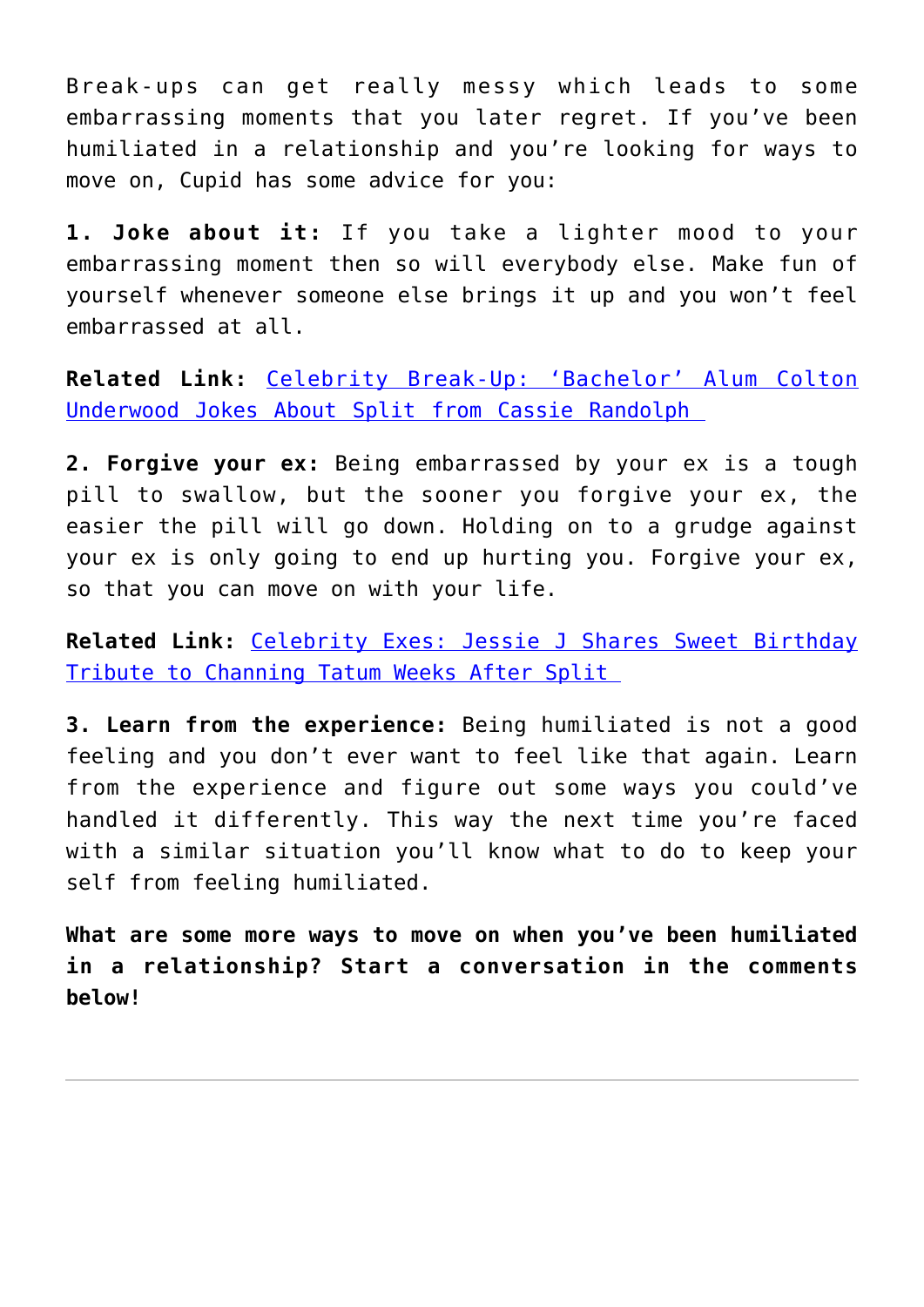# **[Celebrity News: Kaitlyn](https://cupidspulse.com/130010/celebrity-news-kaitlyn-bristowe-slams-nick-viall-joining-bachelorette/) [Bristowe Slams Nick Viall's](https://cupidspulse.com/130010/celebrity-news-kaitlyn-bristowe-slams-nick-viall-joining-bachelorette/) [Reasons for Joining 'The](https://cupidspulse.com/130010/celebrity-news-kaitlyn-bristowe-slams-nick-viall-joining-bachelorette/) [Bachelorette'](https://cupidspulse.com/130010/celebrity-news-kaitlyn-bristowe-slams-nick-viall-joining-bachelorette/)**

#### $\mathbf{x}$

 $\boxed{\times}$  By Megan McIntosh

Though they are no longer a [celebrity couple,](http://cupidspulse.com/celebrity-news/celebrity-dating/) Kaitlyn Bristowe is still has opinions about ex Nick Viall after their [celebrity break up.](http://cupidspulse.com/celebrity-relationships/break-up-divorce/) According to *UsMagazine.com,* though it was all fun and games, Bristowe didn't hesitate to diss her ex in a word association game saying Viall's name negatively in association with "the right reasons." Though it's been years since they've dated, it's clear there's still bad blood even after all this time.

## **In celebrity news, these exes are clearly not on good terms after their break-up. What are some ways to keep old hurts from your exes from affecting your current life?**

### **Cupid's Advice:**

It can be hard to move on from an ex when you've broken up on bad terms. It's best not to let those old wounds reopen and keep you from living your life. It's not always easy to be friends with your ex, like Kourtney Kardashian is with Scott Disick, but it is possible to prevent that old relationship from holding you back like [Khloe Kardashian](http://cupidspulse.com/87702/khloe-kardashian/) after her break up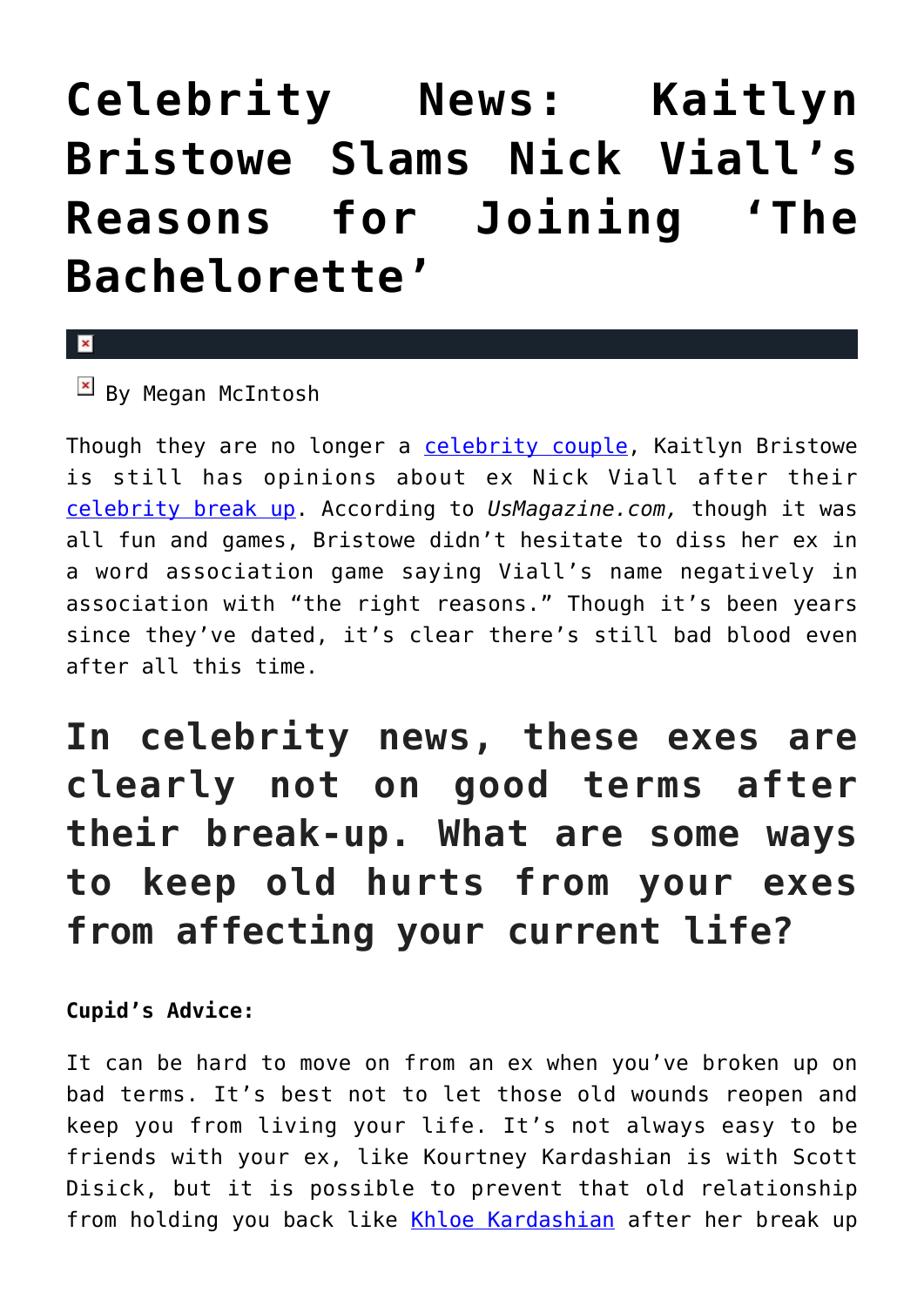with Tristan Thompson. Cupid has some tips:

**1. Be comfortable moving on:** Sometimes when you're afraid of being alone, you tend to hold on to toxic people. Holding on to exes who are not good for you can lead to being resentful and holding onto bitterness, like Bristowe with her ex Viall.

**Related Link:** [Celebrity News: Demi Moore to Reflect on Ashton](http://cupidspulse.com/129900/celebrity-news-demi-moore-reflect-ashton-kutcher-bruce-willis-marriages-memoir/) [Kutcher & Bruce Willis Marriages In Memoir](http://cupidspulse.com/129900/celebrity-news-demi-moore-reflect-ashton-kutcher-bruce-willis-marriages-memoir/)

**2. Let go of any possible future together:** If you're still holding onto to the idea of you and your ex being together, it stops you from building a life with someone else. It also stops you from growing as a person because you may be stuck in the past.

**Related Link:** [Celebrity Exes: Khloe Kardashian & Tristan](http://cupidspulse.com/129866/celebrity-exes-khloe-kardashian-tristan-thompson-reunite-true-1st-birthday/) [Thompson Reunite at True's 1st Birthday Party](http://cupidspulse.com/129866/celebrity-exes-khloe-kardashian-tristan-thompson-reunite-true-1st-birthday/)

**3. Don't talk about your ex:** Don't talk about your ex-partner. Just don't. Talking about them is a sign that you're not over them. If you talk about them, you're thinking about them. If you're thinking about them, you're not moving on. Stop talking about them and you will stop thinking about them and you'll finally move on to better things.

**What are some other ways to keep old hurts from a past relationship from affecting your current life? Share your thoughts below.**

# **[New 'Bachelor' Celebrity](https://cupidspulse.com/128107/new-bachelor-celebrity-couple-jason-tartick-kaitlyn-bristowe-date/)**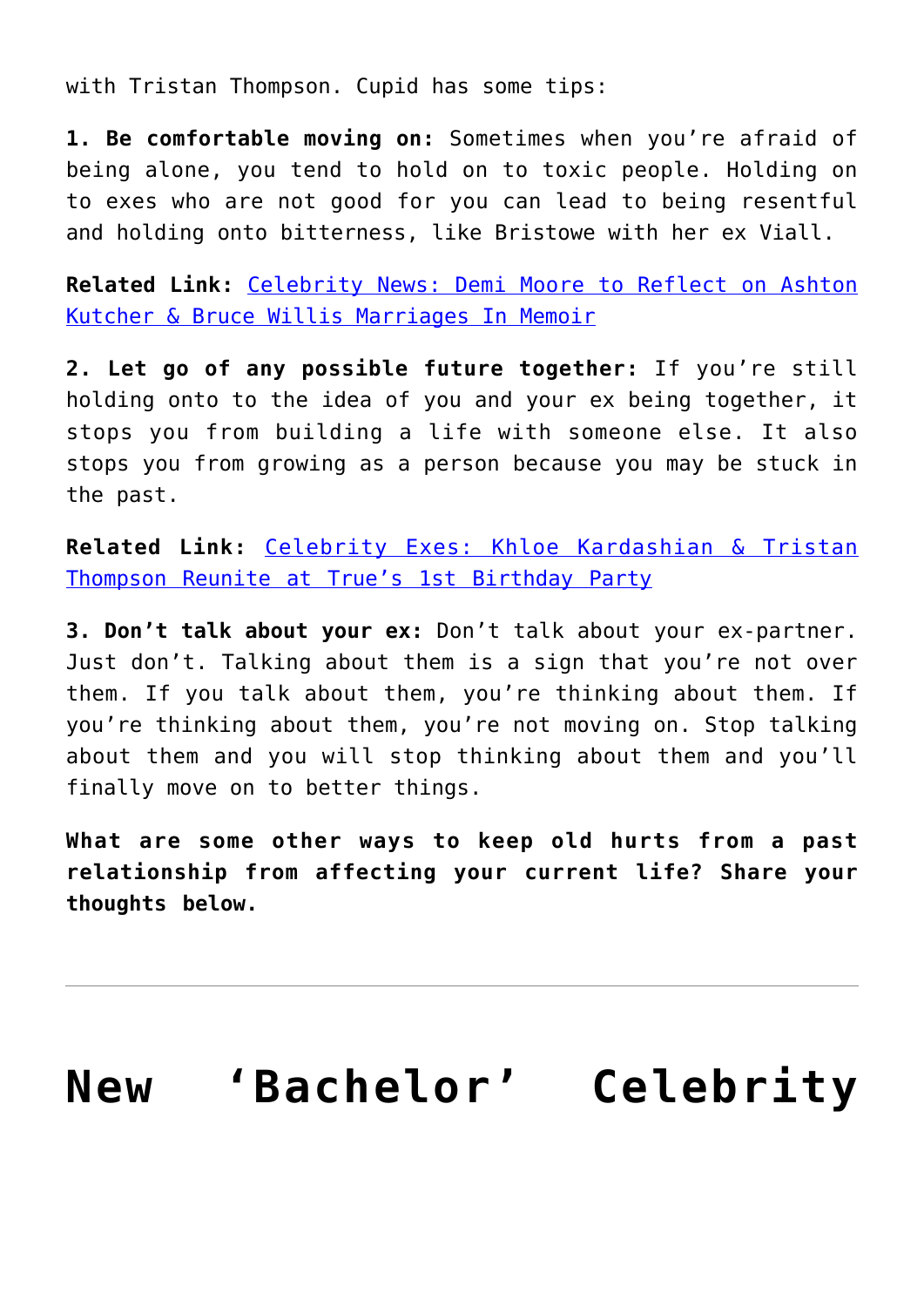# **[Couple? Jason Tartick and](https://cupidspulse.com/128107/new-bachelor-celebrity-couple-jason-tartick-kaitlyn-bristowe-date/) [Kaitlyn Bristowe Are Going On](https://cupidspulse.com/128107/new-bachelor-celebrity-couple-jason-tartick-kaitlyn-bristowe-date/) [a Date](https://cupidspulse.com/128107/new-bachelor-celebrity-couple-jason-tartick-kaitlyn-bristowe-date/)**

#### $\mathbf x$

 $\mathbb{F}$  By Lauren Burczyk

In [latest celebrity news](http://cupidspulse.com/celebrity-news/), there may be a new *Bachelor Nation* couple to cheer on. According to *Usmagazine.com*, reality TV stars Jason Tartick and [Kaitlyn Bristowe](http://cupidspulse.com/92104/kaitlyn-bristowe/) are going on their first date. This [celebrity news](http://cupidspulse.com/celebrity-news/) comes after Tartick, 30, told *Entertainment Tonight* that he recently taped an episode of Bristowe's podcast *Off The Vine* before asking out the former *Bachelorette*. Bristowe, 33, accepted Tartick's invitation and now anxious fans will be able to listen to that exchange on an episode of *Off The Vine*.

## **There may be a new** *Bachelor* **celebrity couple in town soon! What are some ways to get over your nerves to ask someone out?**

**Cupid's Advice:**

It's never easy to muster up the courage to ask someone out, but Cupid has some tips:

**1. Take some time to relax:** Before jumping right into asking someone out, take some time for yourself and relax. Do something that you enjoy to calm your nerves such as going for a jog, reading a book, or listening to some music.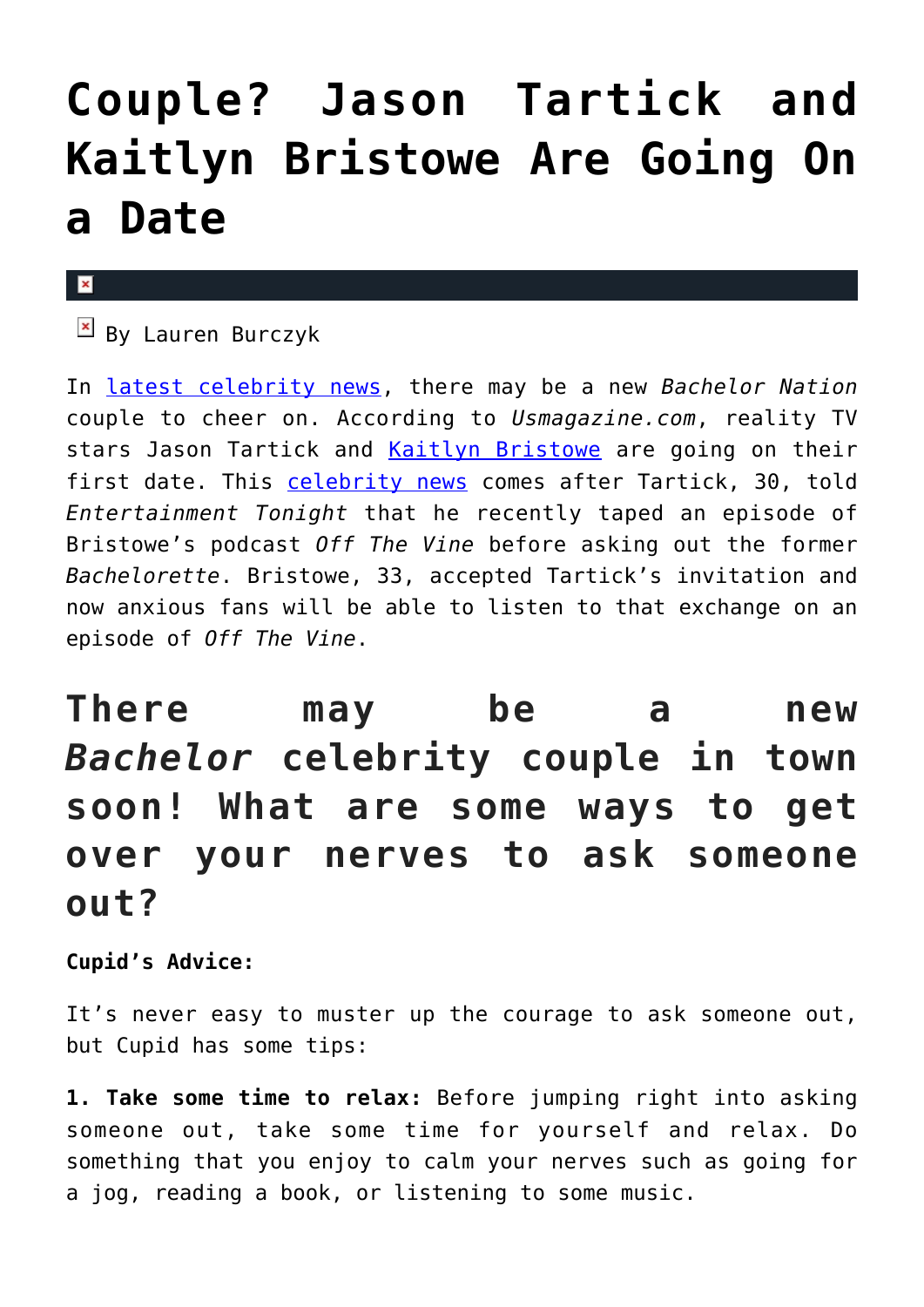**Related Link:** [Celebrity Break-Up: Shawn Booth Breaks Silence](http://cupidspulse.com/127367/celebrity-break-up-shawn-booth-breaks-silence-kaitlyn-bristowe/) [on 'Painful' Split from Kaitlyn Bristowe](http://cupidspulse.com/127367/celebrity-break-up-shawn-booth-breaks-silence-kaitlyn-bristowe/)

**2. Practice:** We all know that practice makes perfect, so it's important to practice what you're going to say and how you're going to say it before actually asking for a date. Practicing will give you the confidence boost you need to get over your nerves and ask someone out.

**Related Link:** [Celebrity News: 'The Bachelorette' Star Kaitlyn](http://cupidspulse.com/125161/celebrity-news-bachelorette-star-kaitlyn-bristowe-shawn-booth-going-backwards-wedding-planning/) [Bristowe Says She & Shawn Booth Are 'Going Backwards' with](http://cupidspulse.com/125161/celebrity-news-bachelorette-star-kaitlyn-bristowe-shawn-booth-going-backwards-wedding-planning/) [Wedding Planning](http://cupidspulse.com/125161/celebrity-news-bachelorette-star-kaitlyn-bristowe-shawn-booth-going-backwards-wedding-planning/)

**3. Avoid the fear of being rejected:** The more you think about the negative consequences, the more worried you will become and the less likely you are to ask for a date. So, try not to think about getting rejected and think as if you're going to get the answer that you're hoping for.

**What are some ways that you've gotten over your nerves and asked someone out? We would love to hear from you! Please comment below.** 

# **[Celebrity Break-Ups: Kaitlyn](https://cupidspulse.com/127353/celebrity-break-ups-kaitlyn-bristowe-visits-vancouver-post-split-shawn-booth/) [Bristowe Visits Vancouver](https://cupidspulse.com/127353/celebrity-break-ups-kaitlyn-bristowe-visits-vancouver-post-split-shawn-booth/) [Post-Split from Shawn Booth](https://cupidspulse.com/127353/celebrity-break-ups-kaitlyn-bristowe-visits-vancouver-post-split-shawn-booth/)**

 $\mathbf{x}$ 

By [Courtney Shapiro](http://cupidspulse.com/126719/courtney-shapiro/)

In [celebrity news](http://cupidspulse.com/celebrity-news/), Kaitlyn Bristowe headed back to Canada shortly after her break-up from Shawn Booth. The pair had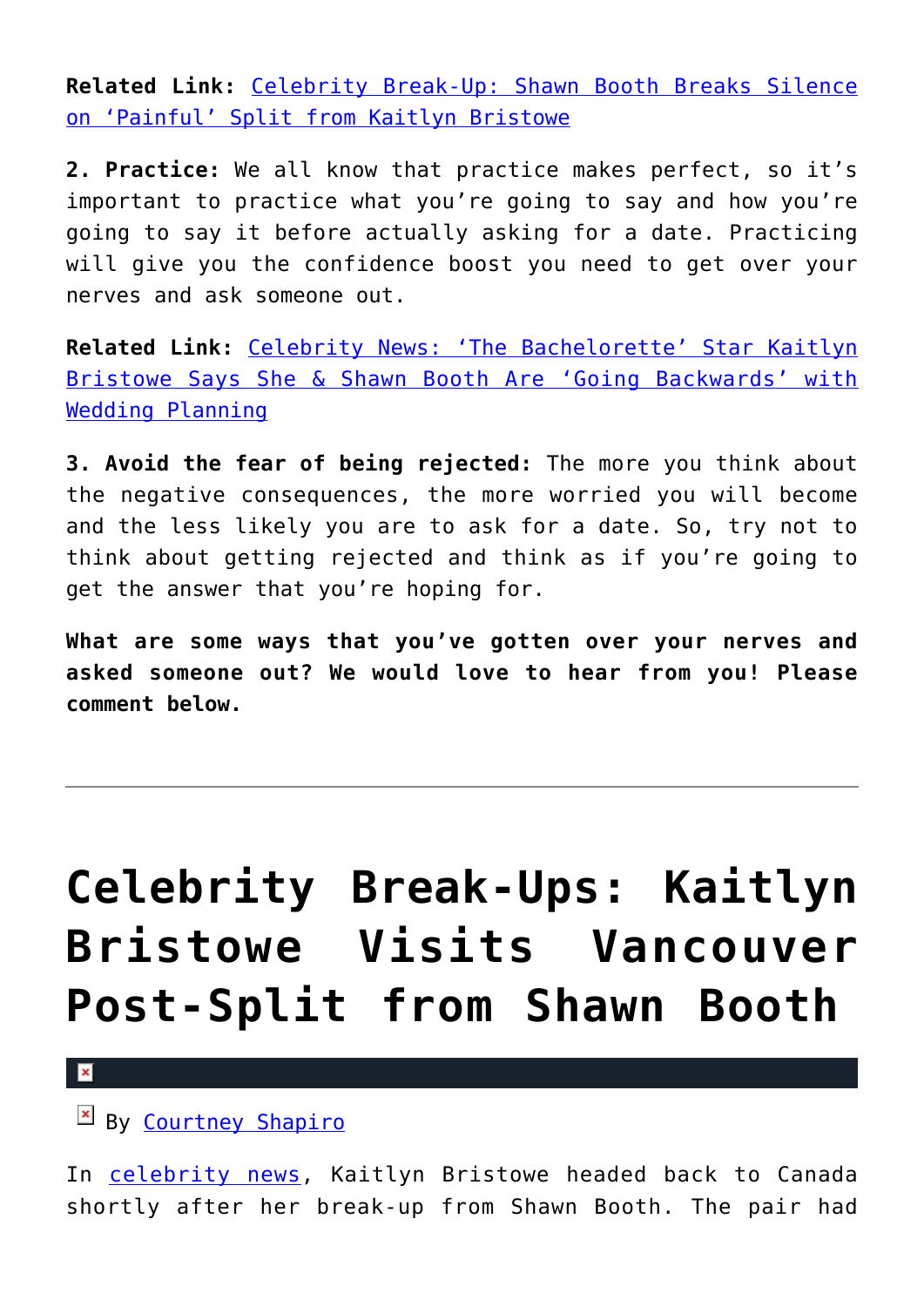spent some time apart during July and August when Bristowe had left their home in Nashville together to visit family back home. The [celebrity relationship](http://cupidspulse.com/celebrity-relationships/) lasted for three years, and the two are committed to remaining friends. In an Instagram story Bristowe shared with *UsMagazine.com,* she admitted to feeling "a little out of [her] mind." While at home Bristowe recorded a song with her father, allowing her to put her emotions somewhere.

**In celebrity break-up news, Kaitlyn Bristowe is visiting her hometown after her heartbreaking split from Shawn Booth. What are some ways going home can help you cope with a break-up?**

### **Cupid's Advice:**

How can going home help you cope with a break-up? Cupid has some thoughts:

**1. Your family knows you best:** When going through a break-up it will help to be around your biggest support system. Your family knows you the best, and can offer you the best comfort.

**Related Link:** [Celebrity Exes Channing Tatum & Jenna Dewan](http://cupidspulse.com/127244/celebrity-exes-channing-tatum-jenna-dewan-reunite-amid-divorce/#qUSLklXxTVKpXhJg.99) [Reunite for Halloween Selfie Amid Divorce](http://cupidspulse.com/127244/celebrity-exes-channing-tatum-jenna-dewan-reunite-amid-divorce/#qUSLklXxTVKpXhJg.99)

**2.Getting away from a public space:** Being home allows you to be in your own head space away from everyone's questions or concerns. Your family will know when it'll be okay to work through everything out loud, but will also know when to give you time for yourself.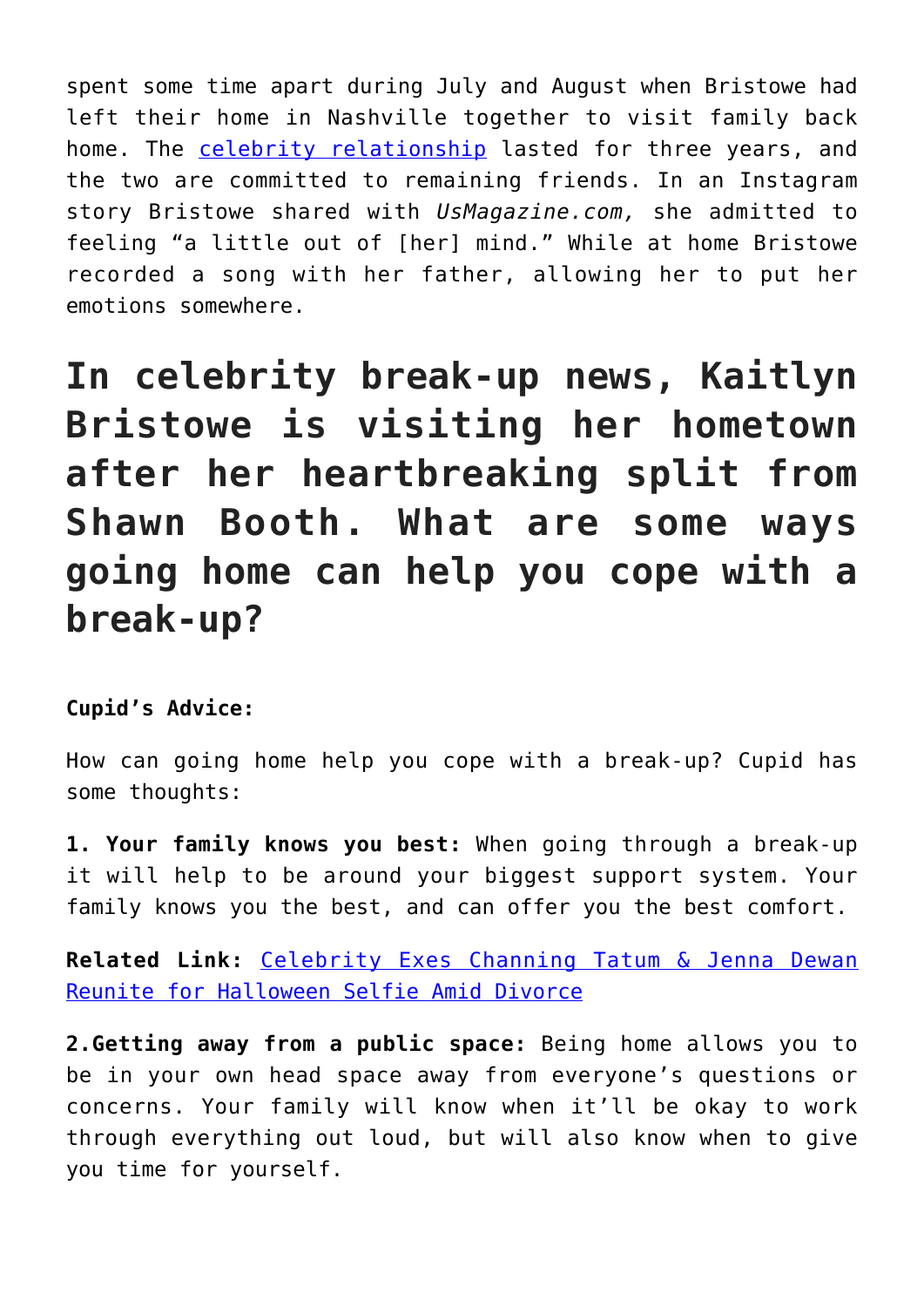**Related Link:** [Celebrity Break-Ups: Kaitlyn Bristowe Reveals](http://cupidspulse.com/127310/celebrity-break-ups-kaitlyn-bristowe-reveals-shawn-booth-forgot-anniversary-last-year/#Cvs8zZIhIxPTHzaU.99) [Shawn Booth Forgot Their Anniversary Last Year](http://cupidspulse.com/127310/celebrity-break-ups-kaitlyn-bristowe-reveals-shawn-booth-forgot-anniversary-last-year/#Cvs8zZIhIxPTHzaU.99)

**3.You won't be alone:** Going home automatically means you won't be by yourself. You will be able to cry or laugh with family and friends who will be there for you no matter what.

**Have you used your hometown for support after a break-up? Let us know in the comments!**

# **[Celebrity News: Kaitlyn](https://cupidspulse.com/126325/celebrity-news-kaitlyn-bristowe-addresses-shawn-booth-split-rumors/) [Bristowe Addresses Shawn](https://cupidspulse.com/126325/celebrity-news-kaitlyn-bristowe-addresses-shawn-booth-split-rumors/) [Booth Split Rumors](https://cupidspulse.com/126325/celebrity-news-kaitlyn-bristowe-addresses-shawn-booth-split-rumors/)**

#### $\mathbf{x}$

 $\overline{\mathbb{F}}$  By Rhodesia Williams

In celebrity news, Kaitlyn Bristowe talks about rumors of a [celebrity break up](http://cupidspulse.com/celebrity-relationships/break-up-divorce/) from Shawn Booth. According to *EOnline.com*, Bristowe put an end to the [celebrity gossip](http://www.cupidspulse.com) by explaining why she isn't wearing her engagement ring and insisting that the [celebrity relationship](http://cupidspulse.com/celebrity-relationships/) is still going strong. It looks like this [celebrity couple](http://cupidspulse.com/celebrity-news/celebrity-dating/) won't fall victim to the pressure of the rumor mill.

## **In celebrity news, Kaitlyn Bristowe addresses rumors of a split from Shawn Booth. What are some ways to**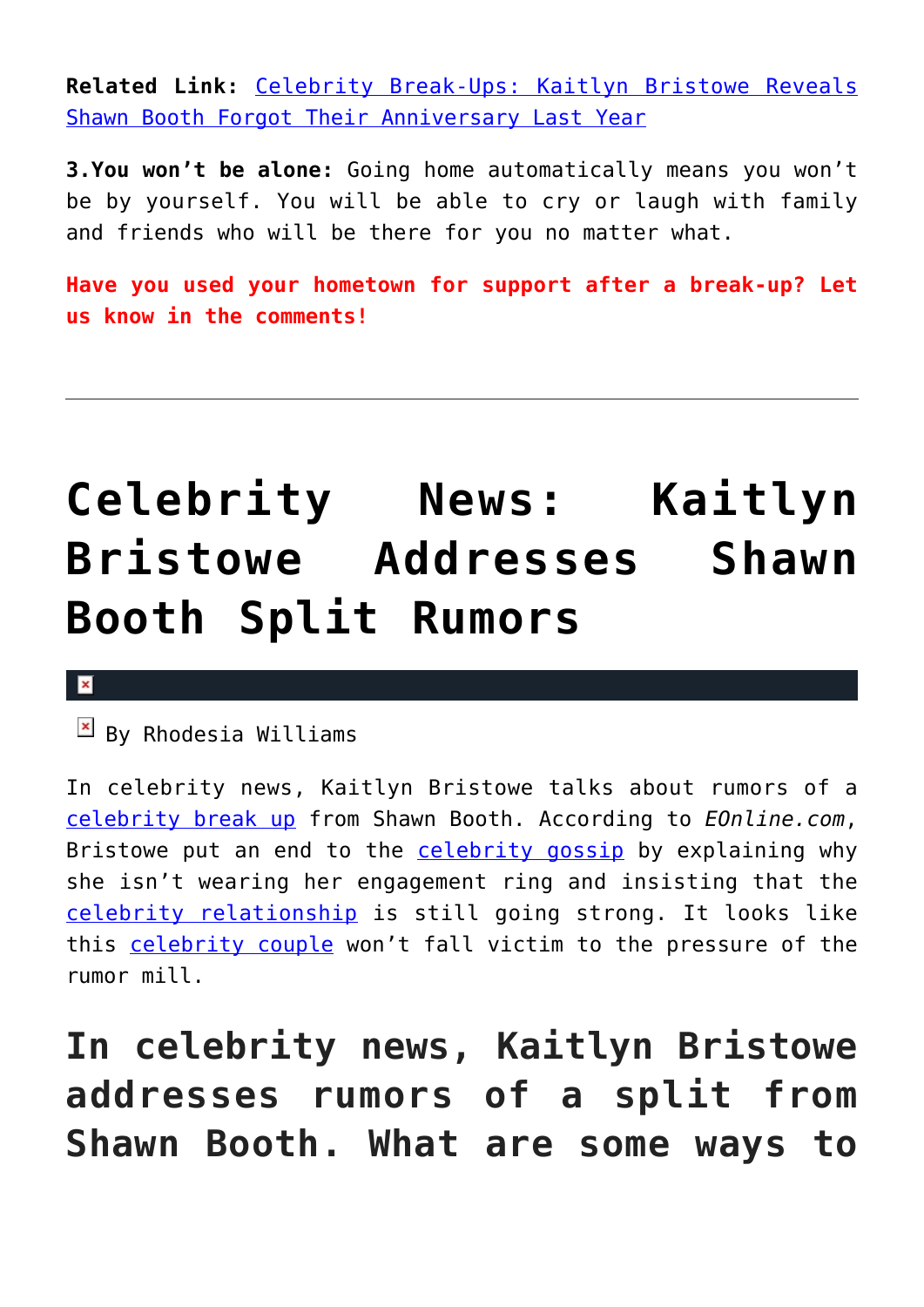## **keep break-up rumors from affecting your relationship?**

#### **Cupid's Advice:**

It can be hard to ignore gossip and rumors when you are in a relationship. It's annoying because you don't know where it came from or why anybody is saying anything to begin with. Cupid has some ways on how to keep break-up rumors from affecting your relationship:

**1. Don't feed into it:** The best thing you can do is to not feed into the rumors. Giving attention to this hurtful gossip will make things worst by allowing the gossip to grow and potentially spiral out of control. When someone asks if you heard it? Say yes and keep it moving. Eventually your silence will show the person who started the nasty rumor that you could careless and the rumors will stop. Silence is stronger than any other answer, remember that.

**Related Link:** [Dating Advice: How to Make Summer Love Last](http://cupidspulse.com/126149/dating-advice-how-make-summer-love-last/)

**2. Actions speak louder than words:** Remember, actions speak louder than words. Show your haters that you and your partner are still going strong and you are un-bothered. Not only will this shut down the person who started the rumor, it will shut down and questions or thoughts anyone else has about your relationship. To avoid ridiculous questions, this is the east way to keep the rumors away.

**Related Link:** [Date Idea: Take a Journey](http://cupidspulse.com/118267/date-idea-take-journey/)

**3. Talk about it:** Make sure you and your partner are on the same page when it comes to these rumors. Talk it out in private about what you both know. From there, together, you should make the decision on how your are going to respond, if at all. Your relationship is bigger than a silly rumor so give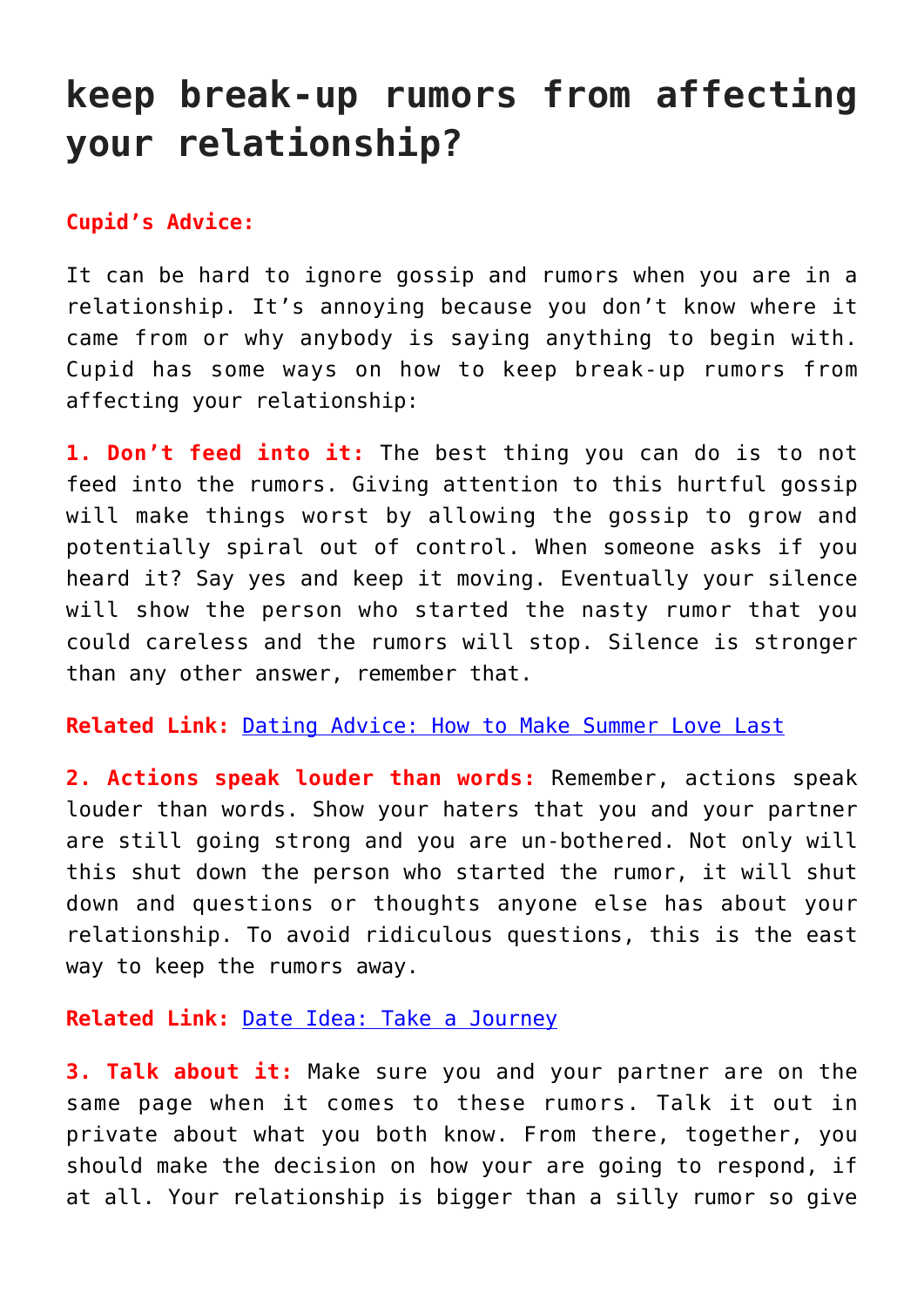each other the respect and time to figure out what your next move will be.

**What are some ways you keep break-up rumors from affecting your relationship? Share below.**

# **[Celebrity News: 'The](https://cupidspulse.com/125161/celebrity-news-bachelorette-star-kaitlyn-bristowe-shawn-booth-going-backwards-wedding-planning/) [Bachelorette' Star Kaitlyn](https://cupidspulse.com/125161/celebrity-news-bachelorette-star-kaitlyn-bristowe-shawn-booth-going-backwards-wedding-planning/) [Bristowe Says She & Shawn](https://cupidspulse.com/125161/celebrity-news-bachelorette-star-kaitlyn-bristowe-shawn-booth-going-backwards-wedding-planning/) [Booth Are 'Going Backwards'](https://cupidspulse.com/125161/celebrity-news-bachelorette-star-kaitlyn-bristowe-shawn-booth-going-backwards-wedding-planning/) [with Wedding Planning](https://cupidspulse.com/125161/celebrity-news-bachelorette-star-kaitlyn-bristowe-shawn-booth-going-backwards-wedding-planning/)**

### $\overline{\mathbf{x}}$

 $\mathbb{E}$  By Rhodesia Williams

In [celebrity news,](http://www.cupidspulse.com) *The Bachelorette* star Kaitlyn Bristowe and Shawn Booth's wedding plans are all over the place. Bristowe expressed that she's not quite ready to continue planning the [celebrity wedding](http://cupidspulse.com/celebrity-news/celebrity-weddings). Because the [celebrity couple](http://cupidspulse.com/celebrity-news/celebrity-dating/) got engaged on the show, Bristowe, 32, says she wants Booth, 32, to repropose to her. She says she not only wants to be "surprised," but wants Booth to propose when the time is truly right.

## **In celebrity news, this Bachelorette couple won't be tying**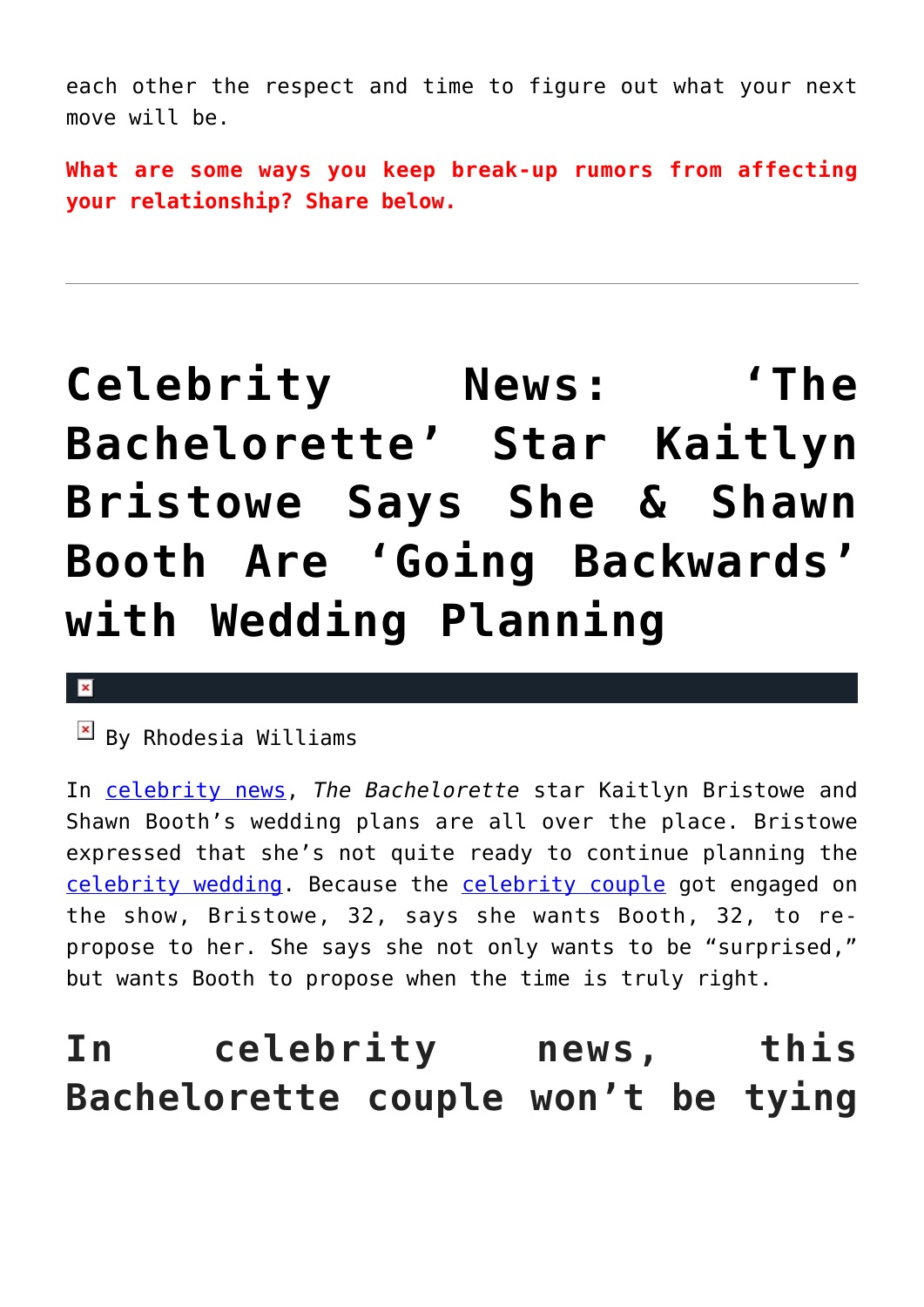## **the knot anytime soon. What are some ways to know when the right time is to get married?**

### **Cupid's Advice:**

Getting engaged can be one of the most exciting and emotional times in your life. You are making a decision on whether or not you would like to spend the rest of your life with your partner. In some cases, you are so overwhelmed that you say "yes," but when the smoke clears, you start to really think it through. Cupid has some advice on ways to know when it is the right time to get married:

**1. Happiness:** Are you happy? Think about your relationship from the beginning to now. Forget about wanting to get married or the pressure from others to get married. Can you see yourself marrying this person? Ask yourself if you can live without your partner. As cheesy as it may sound, marriage is serious, and it is important that you are happy with this person. Remember the saying, "happy wife, happy life."

**Related Link:** [Relationship Advice: How to Get Engaged at Any](http://cupidspulse.com/123992/relationship-advice-how-get-engaged/) [Age](http://cupidspulse.com/123992/relationship-advice-how-get-engaged/)

**2. Time:** Jumping into marriage never ends well. Look at the time you and your partner have spent together. Whether you were friends for years first or have been together for a couple of years, make sure you truly know your partner. Do you know what makes your partner tick? What are their views on marriage? Spending enough time together will allow you to find the answers you are looking for. While someone can say they want to get married, their actions can tell you otherwise. Remember, with time comes knowledge.

**Related Link:** [Relationship Advice: How Far Will You Go for a](http://cupidspulse.com/117268/relationship-advice-how-far-long-distance-relationship/)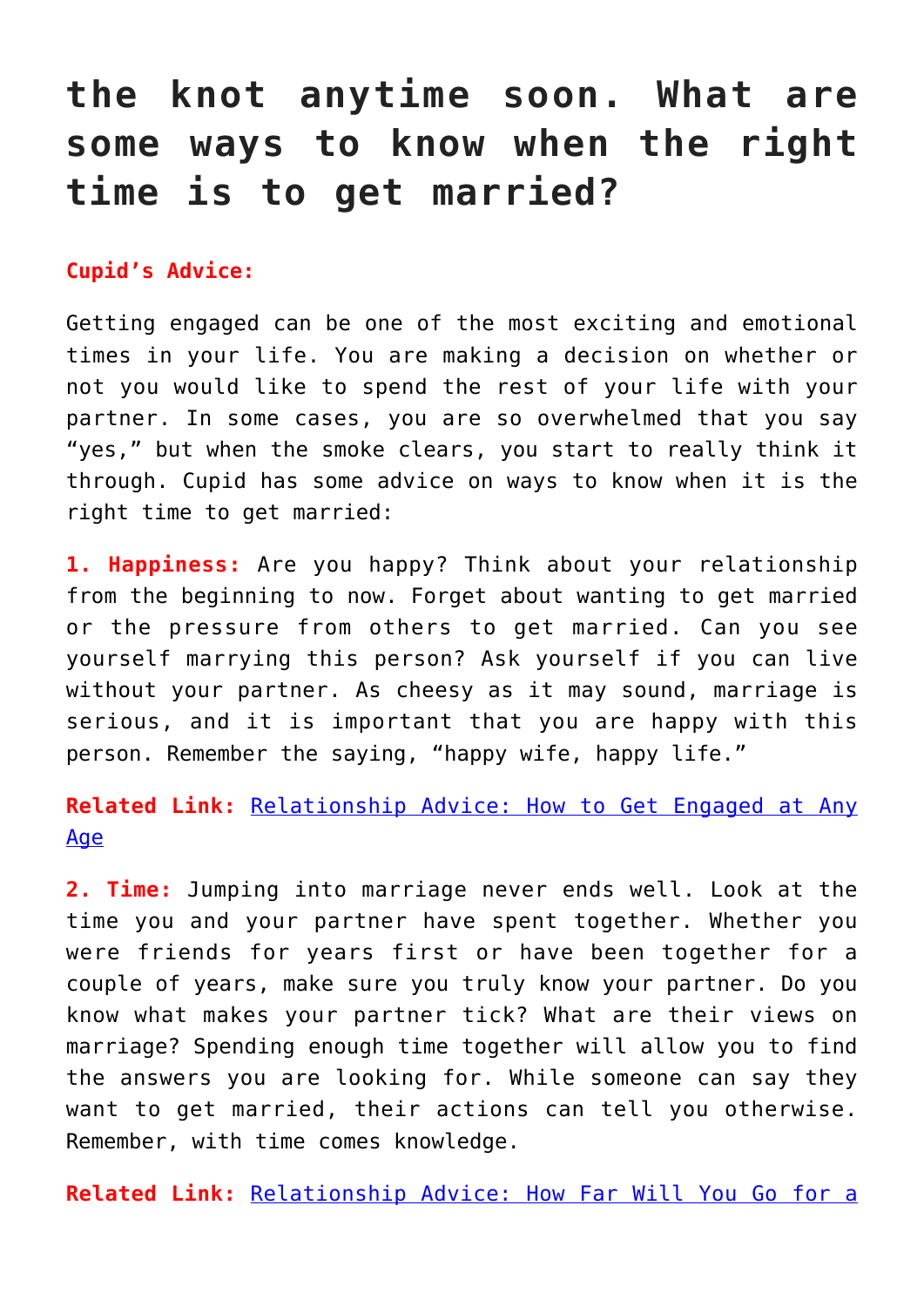## [Relationship?](http://cupidspulse.com/117268/relationship-advice-how-far-long-distance-relationship/)

**3. No pressure:** Don't get married because your parents want you to or because your favorite nana wants great grandchildren, but believes in marriage before babies. You aren't trying to figure out what to order at a pizzeria with a long line behind you; this is marriage. Pressure can make you come to a rushed decision, which you may later regret. Think things through.

**What are some ways you would know when the time is right to get married? Share below.**

# Celebrity **News: ['Bachelorette' Alum Shawn](https://cupidspulse.com/120331/celebrity-news-bachelorette-shawn-booth-kids-kaitlyn-bristowe/) [Booth Opens Up About Having](https://cupidspulse.com/120331/celebrity-news-bachelorette-shawn-booth-kids-kaitlyn-bristowe/) [Kids with Kaitlyn Bristowe](https://cupidspulse.com/120331/celebrity-news-bachelorette-shawn-booth-kids-kaitlyn-bristowe/)**

#### $\mathbf x$

## **E** By [Marissa Donovan](http://cupidspulse.com/118743/marissa-donovan/)

Shawn Booth and Kaitlyn Bristowe already have goals for their future children. According to *[UsMagazine.com,](http://www.usmagazine.com/celebrity-news/news/shawn-booth-on-having-kids-with-kaitlyn-bristowe-we-want-them-to-be-active-w498416)* Booth wants his children to be as active as possible and to not be hooked to technology. *[The Bachelorette](http://cupidspulse.com/celebrity-news/reality-tv/the-bachelorette/)* alum also added that he wouldn't be opposed if their children wanted to be on [Reality TV](http://cupidspulse.com/celebrity-news/reality-tv/). The couple has not released [celebrity baby](http://cupidspulse.com/celebrity-news/celebrity-babies/) news, but we can already predict how awesome they will be as parents!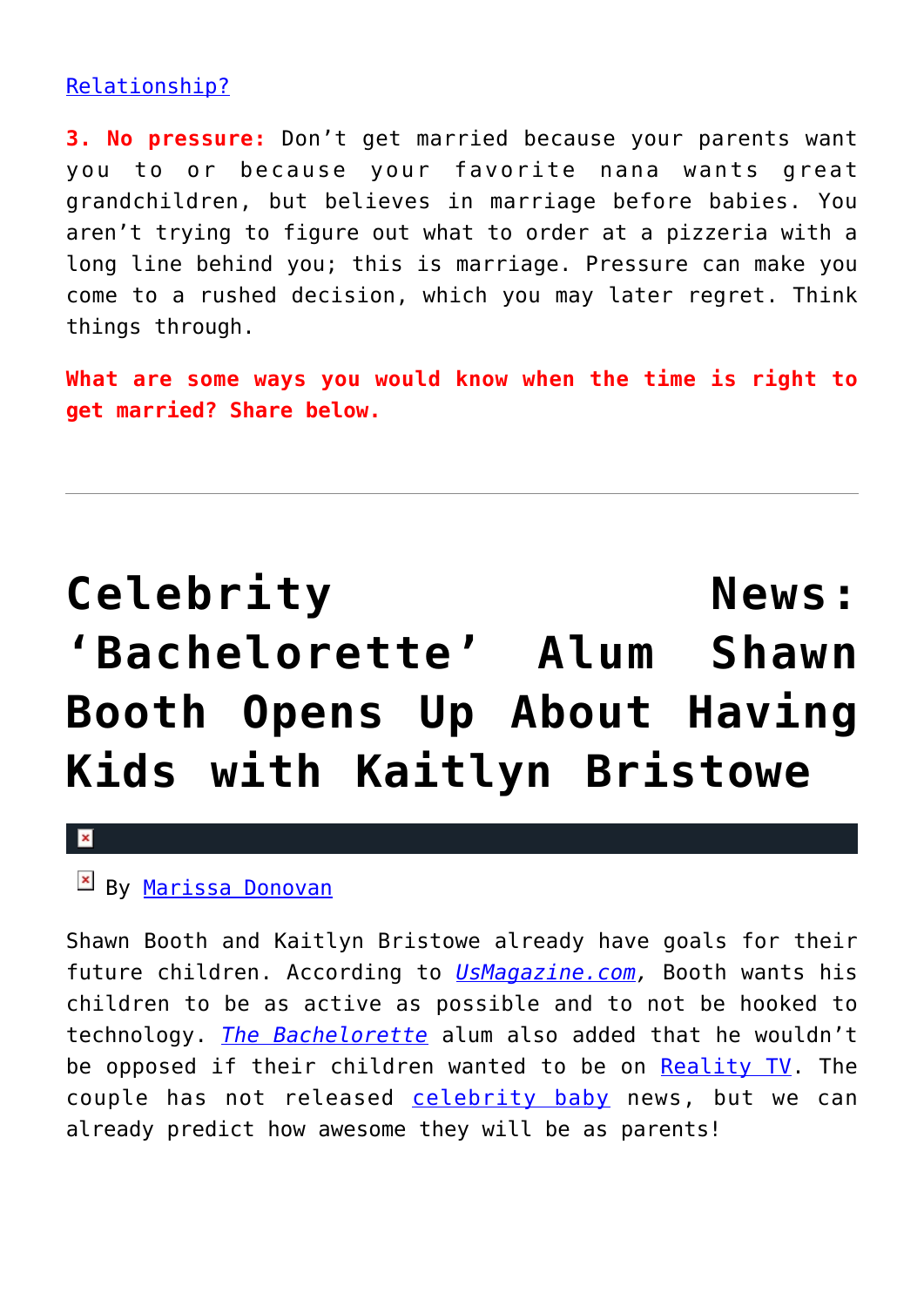**This [celebrity news](http://cupidspulse.com/celebrity-news/) has us hoping that Shawn Booth and Kaitlyn Bristowe will get married and have kids soon! What are some ways to deal with the pressure from family and friends to get married and have children?**

**Cupid's Advice:**

Couples who are happy and have been together for years are often pressured to take the next step in their relationship. Whether that means getting married or having kids, here are some ways to deal with the burden of people stressing over the next step in your relationship:

**1. Openly express what you and your partner think:** When a question pops up about marriage or children, just let you and your partner be honest with the person. Make sure you and your partner first discuss the idea before spitting out the first thing that comes to your mind!

**Related Link:** ['The Bachelorette' Stars Kaitlyn Bristowe &](http://cupidspulse.com/118255/the-bachelorette-kaitlyn-bristowe-shawn-booth-celebrate-celebrity-engagement/) [Shawn Booth Celebrate "Longest Celebrity Engagement Ever"](http://cupidspulse.com/118255/the-bachelorette-kaitlyn-bristowe-shawn-booth-celebrate-celebrity-engagement/)

**2. Highlight new accomplishments:** Instead of letting people focus on the next big moment in your relationship, give attention to new accomplishments. Highlight work promotions and new skills that you and your partner have recently achieved. This allow the person to understand that you both have other life events to focus on.

**Related Link:** [Celebrity Couple Kaitlyn Bristowe & Shawn Booth](http://cupidspulse.com/101791/celebrity-couple-kaitlyn-bristowe-shawn-booth-wedding-plans-mile-high-club/) [Talk Wedding Plans & Mile High Club](http://cupidspulse.com/101791/celebrity-couple-kaitlyn-bristowe-shawn-booth-wedding-plans-mile-high-club/)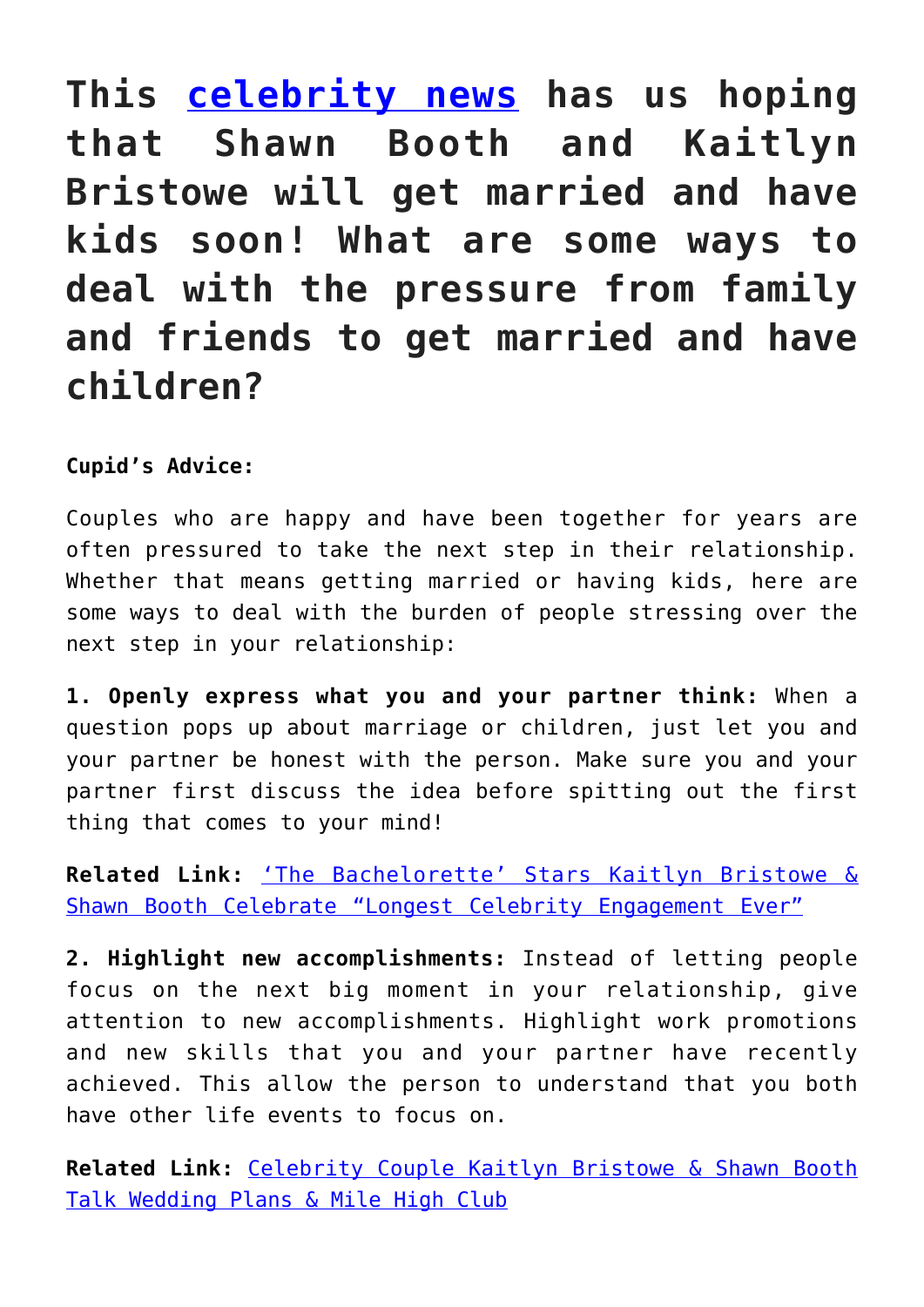**3. Ask about their experiences:** Divert the attention off of your relationship by asking the person about their experience with marriage or having children. The person will most likely share their experiences, even if they were bad. This will make the person feel like they are giving you insight and post pone the focus on your relationship. If the person is not married or have children, just simply ask about their current lifestyles and see what they can share.

**What do you think is next for Kaitlyn Bristowe and Shawn Booth? Let us know in the comments!**

# **['The Bachelorette' Stars](https://cupidspulse.com/118255/the-bachelorette-kaitlyn-bristowe-shawn-booth-celebrate-celebrity-engagement/) [Kaitlyn Bristowe & Shawn](https://cupidspulse.com/118255/the-bachelorette-kaitlyn-bristowe-shawn-booth-celebrate-celebrity-engagement/) [Booth Celebrate "Longest](https://cupidspulse.com/118255/the-bachelorette-kaitlyn-bristowe-shawn-booth-celebrate-celebrity-engagement/) [Celebrity Engagement Ever"](https://cupidspulse.com/118255/the-bachelorette-kaitlyn-bristowe-shawn-booth-celebrate-celebrity-engagement/)**

## $\mathbf{x}$

## By [Whitney Johnson](http://cupidspulse.com/104601/whitney-johnson/)

It's hard to believe it's been two years since Shawn Booth got down on one knee and proposed to *The Bachelorette* star [Kaitlyn](http://cupidspulse.com/92104/kaitlyn-bristowe/) [Bristowe](http://cupidspulse.com/92104/kaitlyn-bristowe/)! As reported by **[People.com](http://people.com/celebrity/bachelorette-kaitlyn-bristowe-shawn-booth-celebrate-two-year-engagement-anniversary/)**, the [reality TV](http://cupidspulse.com/celebrity-news/reality-tv/the-bachelorette/) stars recently celebrated their celebrity engagement anniversary with two sweet Instagram posts. Bristowe posted a number of photos of the celebrity couple with the caption, "I like that we don't feel pressure, I like that we have taken our time, I like that we still don't have a date set, and I kind of like you." Similarly, Booth gave a shout-out to his fiancée and wrote, "Thank you for the greatest 2 years, thank you for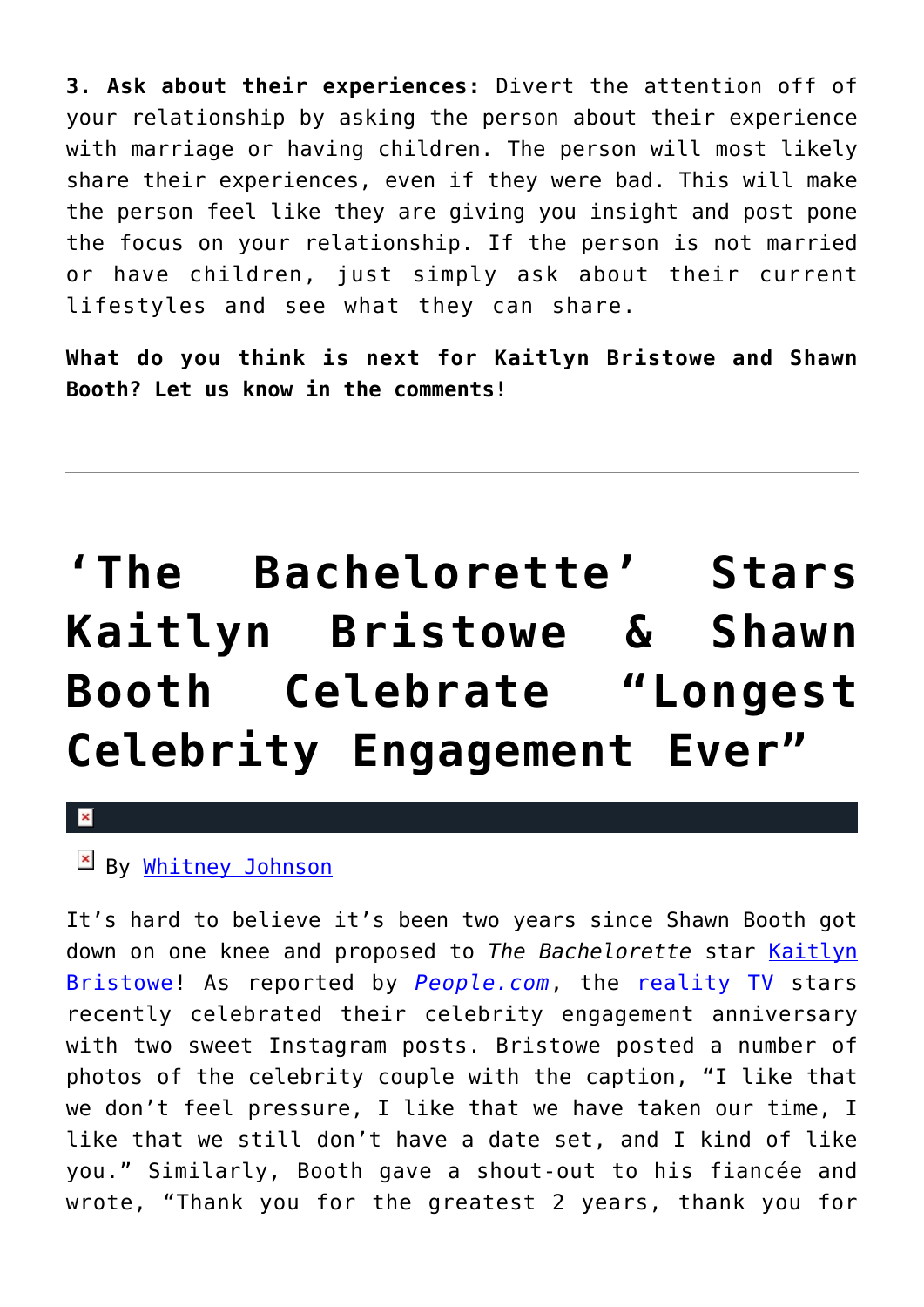being you." Since they first announced their [celebrity](http://cupidspulse.com/celebrity-news/celebrity-weddings/) [engagement](http://cupidspulse.com/celebrity-news/celebrity-weddings/), the adorable reality TV couple have settled down in Nashville, Tennessee.

**We love that this celebrity engagement is still going so well! What are some reasons to postpone wedding planning and just enjoy a long engagement?**

**Cupid's Advice:**

This celebrity couple isn't feeling any pressure to walk down the aisle — despite being engaged for two years already. What are some reasons to postpone planning your big day? Consider this love advice:

**1. You can truly enjoy being engaged:** For many couples, after the excitement of the proposal dies down, it's go-time as wedding planning begins. However, if you opt for a longer engagement, you can really enjoy this time as an engaged couple — without the pressure of picking out your dream dress or venue.

**Related Link:** [Celebrity News: 'Bachelorette' Star Shawn Booth](http://cupidspulse.com/106669/celebrity-news-bachelorette-star-shawn-booth-hangs-kaitlyn-bristowes-ex-boyfriends/) [Hangs with Fiancé Kaitlyn Bristowe's 3 Ex-Boyfriends](http://cupidspulse.com/106669/celebrity-news-bachelorette-star-shawn-booth-hangs-kaitlyn-bristowes-ex-boyfriends/)

**2. You can book the best vendors:** Trying to plan a wedding in six months or less means you may have to sacrifice some of your top choices for caterers, flower designers, and more. If you're planning a wedding two years out, though, chances are, you'll be able to hire all of the best vendors. Plus, you can lock in their rates before they're bound to rise the following year.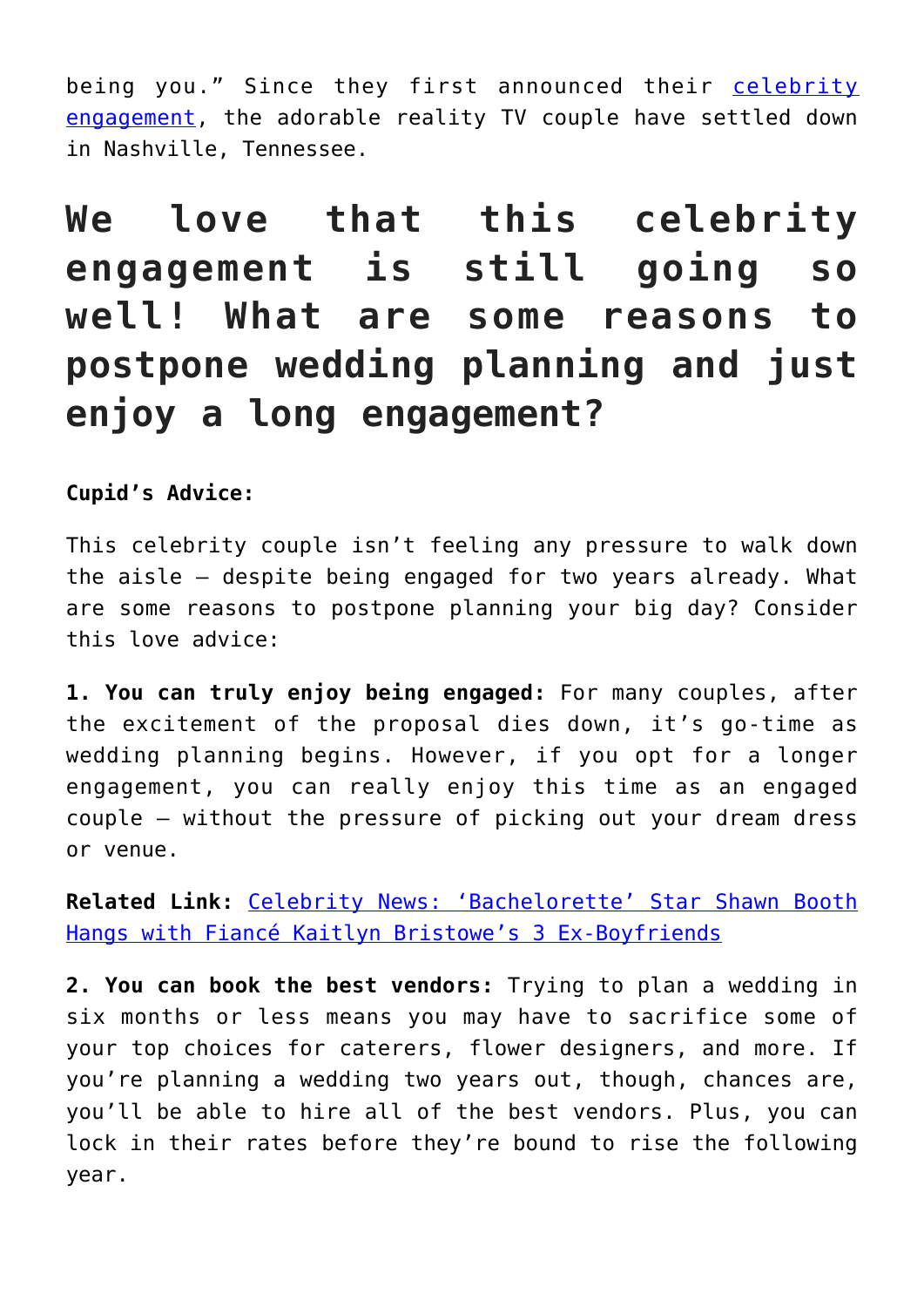**Related Link:** [Celebrity Couple Kaitlyn Bristowe & Shawn Booth](http://cupidspulse.com/101791/celebrity-couple-kaitlyn-bristowe-shawn-booth-wedding-plans-mile-high-club/) [Talk Wedding Plans & Mile High Club](http://cupidspulse.com/101791/celebrity-couple-kaitlyn-bristowe-shawn-booth-wedding-plans-mile-high-club/)

**3. There's less stress:** Most importantly, if there's no pressure to get hitched right away, there's less stress. Planning your wedding should be a special, memorable time. Why rush it?

**What are some other reasons to enjoy a long engagement? Share your thoughts in the comments below!** 

# **[Celebrity News: Nick Viall](https://cupidspulse.com/114398/celebrity-news-nick-viall-next-bachelor/) [Confirmed as the Next](https://cupidspulse.com/114398/celebrity-news-nick-viall-next-bachelor/) ['Bachelor'](https://cupidspulse.com/114398/celebrity-news-nick-viall-next-bachelor/)**

#### $\mathbf{x}$

## $\overline{\mathbb{F}}$  By Mallory McDonald

*[The Bachelorette](http://cupidspulse.com/celebrity-news/reality-tv/the-bachelorette/)* has finished another season with [Jojo](http://cupidspulse.com/107643/jojo-fletcher/) [Fletcher](http://cupidspulse.com/107643/jojo-fletcher/) finding her prince in Jordan Rodgers. Since then, everyone was wondering who the next *Bachelor* would be. Front runners for the position were Luke Pell and Chase McNary, both contestants on Jojo's season. However, in recent [celebrity](http://cupidspulse.com) [news](http://cupidspulse.com), we learned that the next to try his hand at love will be *Bachelor* veteran, Nick Viall. Viall told *[UsMagazine.com](http://www.usmagazine.com/entertainment/news/nick-viall-confirmed-as-the-season-21-bachelor-w433947)*, "I've certainly had the practice. I'm definitely ready for it  $-$  I'm very excited." Viall was the runner-up on both [Andi Dorfman](http://cupidspulse.com/89079/andi-dorfman/) and [Kaitlyn Bristowe](http://cupidspulse.com/92104/kaitlyn-bristowe/)'s season, and spent three months on *Bachelor in Paradise* hoping to find love. All of his attempts at love on this platform have left some fans feeling skeptical about his next foray on *The Bachelor*, but we're hoping for the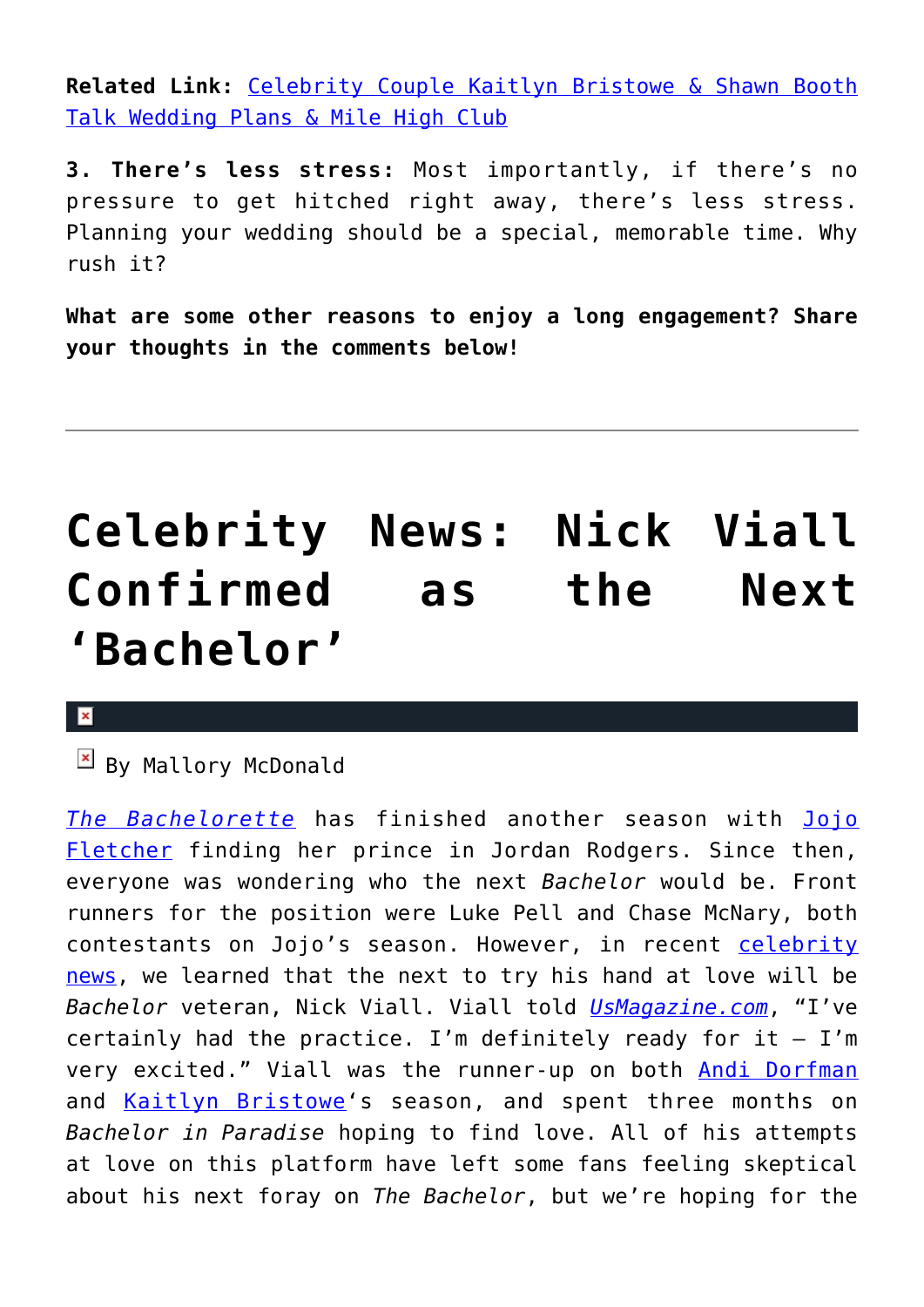#### best!

## **This celebrity news is super controversial at the moment. What are some ways to overcome gossip related to your relationship?**

### **Cupid's Advice:**

No matter what you do there are going to be people who question your relationship. It can be difficult to learn how to handle the critiques. Cupid's here to help with this [dating](http://cupidspulse.com/relationship-experts/) [advice](http://cupidspulse.com/relationship-experts/):

**1. Be open:** In order to keep others from affecting your relationship, you have to have a strong foundation with your partner. When they are feeling insecure due to gossip, be open and transparent with them to help make them feel secure in what you have.

**Related Link:** [Celebrity Couple News: 'Bachelorette' JoJo](http://cupidspulse.com/112940/celebrity-couple-news-bachelorette-jojo-fletcher-chooses-man-jordan-rodgers/) [Fletcher Chooses Her Man](http://cupidspulse.com/112940/celebrity-couple-news-bachelorette-jojo-fletcher-chooses-man-jordan-rodgers/)

**2. Don't hide:** When people are discussing your relationship, do not just let it go on without at least trying to make strides to improve the situation. Figure out why these things are being said, go to the root of the problem. Then, work with your partner to try to figure out a solution.

**Related Link:** ['Bacelorette' Celebrity Couple Jojo Fletcher &](http://cupidspulse.com/114293/bachelorette-celebrity-couple-jojo-fletcher-jordan-rodgers-appear-ben-lauren-happily-ever-after/) [Jordan Rodgers To Appear "On Ben and Lauren: Happily Ever](http://cupidspulse.com/114293/bachelorette-celebrity-couple-jojo-fletcher-jordan-rodgers-appear-ben-lauren-happily-ever-after/) [After"](http://cupidspulse.com/114293/bachelorette-celebrity-couple-jojo-fletcher-jordan-rodgers-appear-ben-lauren-happily-ever-after/)

**3. Date night:** Use this opportunity to remind each other why you are together. Take a night out of the week and leave your phones, computers and tablets at home. That way, one night a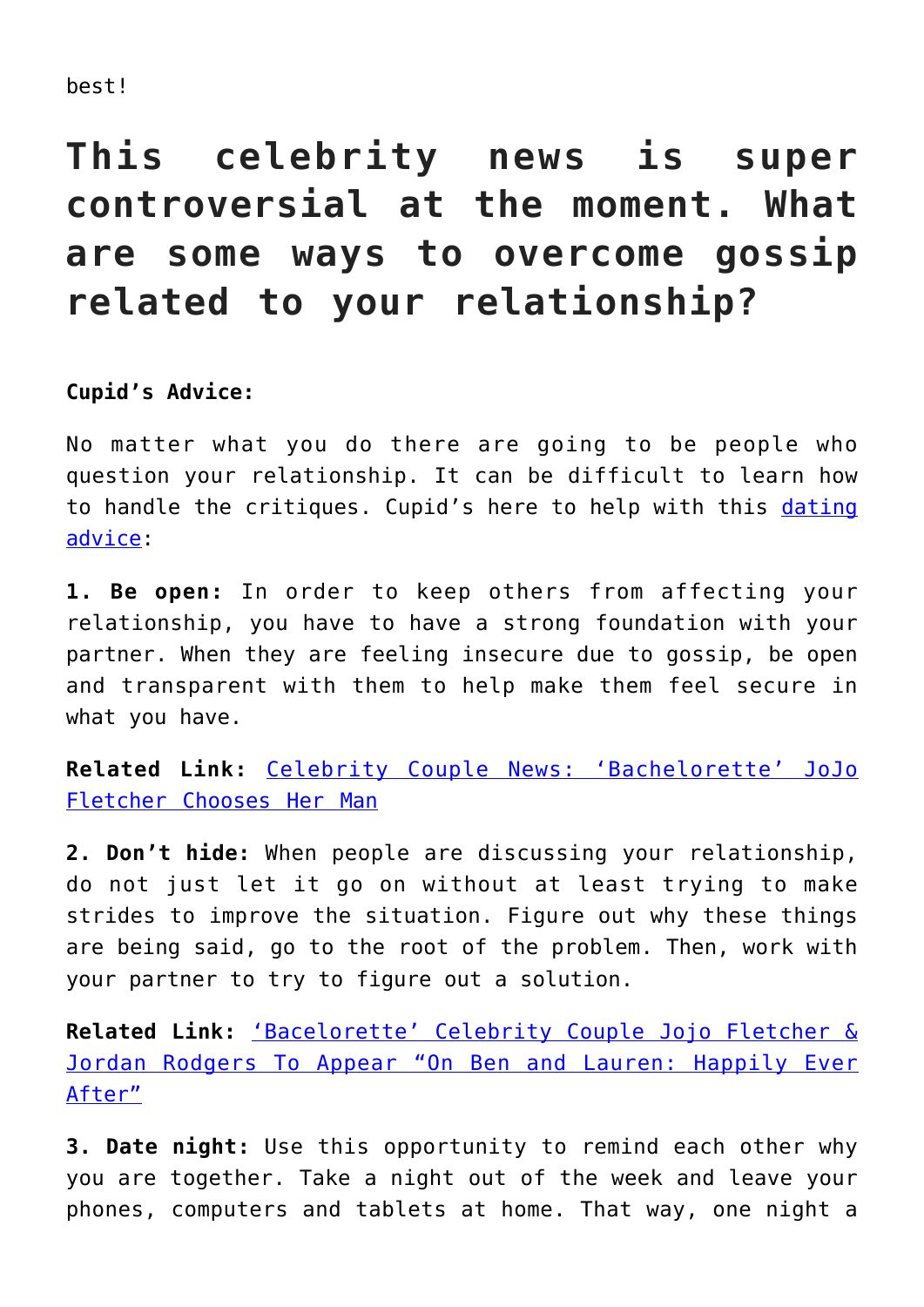week, all of the background is unimportant because you remember all the things you fell for in this person.

**How do you handle gossip when it comes to your relationship? Share your comments below.**

# Celebrity **News**: **['Bachelorette' Star Shawn](https://cupidspulse.com/106669/celebrity-news-bachelorette-star-shawn-booth-hangs-kaitlyn-bristowes-ex-boyfriends/) [Booth Hangs with Fiancé](https://cupidspulse.com/106669/celebrity-news-bachelorette-star-shawn-booth-hangs-kaitlyn-bristowes-ex-boyfriends/) [Kaitlyn Bristowe's 3 Ex-](https://cupidspulse.com/106669/celebrity-news-bachelorette-star-shawn-booth-hangs-kaitlyn-bristowes-ex-boyfriends/)[Boyfriends](https://cupidspulse.com/106669/celebrity-news-bachelorette-star-shawn-booth-hangs-kaitlyn-bristowes-ex-boyfriends/)**

#### $\overline{\mathbf{x}}$

 $\mathbb{E}$  By Myesha Cobb

Here is some interesting [celebrity couple n](http://cupidspulse.com/celebrity-relationships/long-term-relationships-flings/)ews! *The Bachelorette* star Shawn Booth, hung out with fiancee [Kaitlyn](http://cupidspulse.com/92104/kaitlyn-bristowe/) [Bristowe's](http://cupidspulse.com/92104/kaitlyn-bristowe/) exes this past weekend. This pair's [celebrity](http://cupidspulse.com/celebrity-relationships/) [relationship](http://cupidspulse.com/celebrity-relationships/) must be great, because what partner would be fine with their significant other hanging out with their exes? Obviously, the run-in was not intentional, yet it included no drama whatsoever. In fact, Booth posted a photo with the three exes on his Instagram stating, "You wouldn't smile either if you were at the bar with 3 of your fiancés exes," which was obviously a joke. *[EOnline.com](http://www.eonline.com/news/748276/the-bachelorette-s-shawn-booth-hangs-with-kaitlyn-bristowe-s-three-ex-boyfriends-and-it-s-still-a-great-night)* stated that they all went out for a night on the town. Kaitlyn brought along fellow girlfriends Andi Dorfman, Ashley Laconetti and Jade Roper.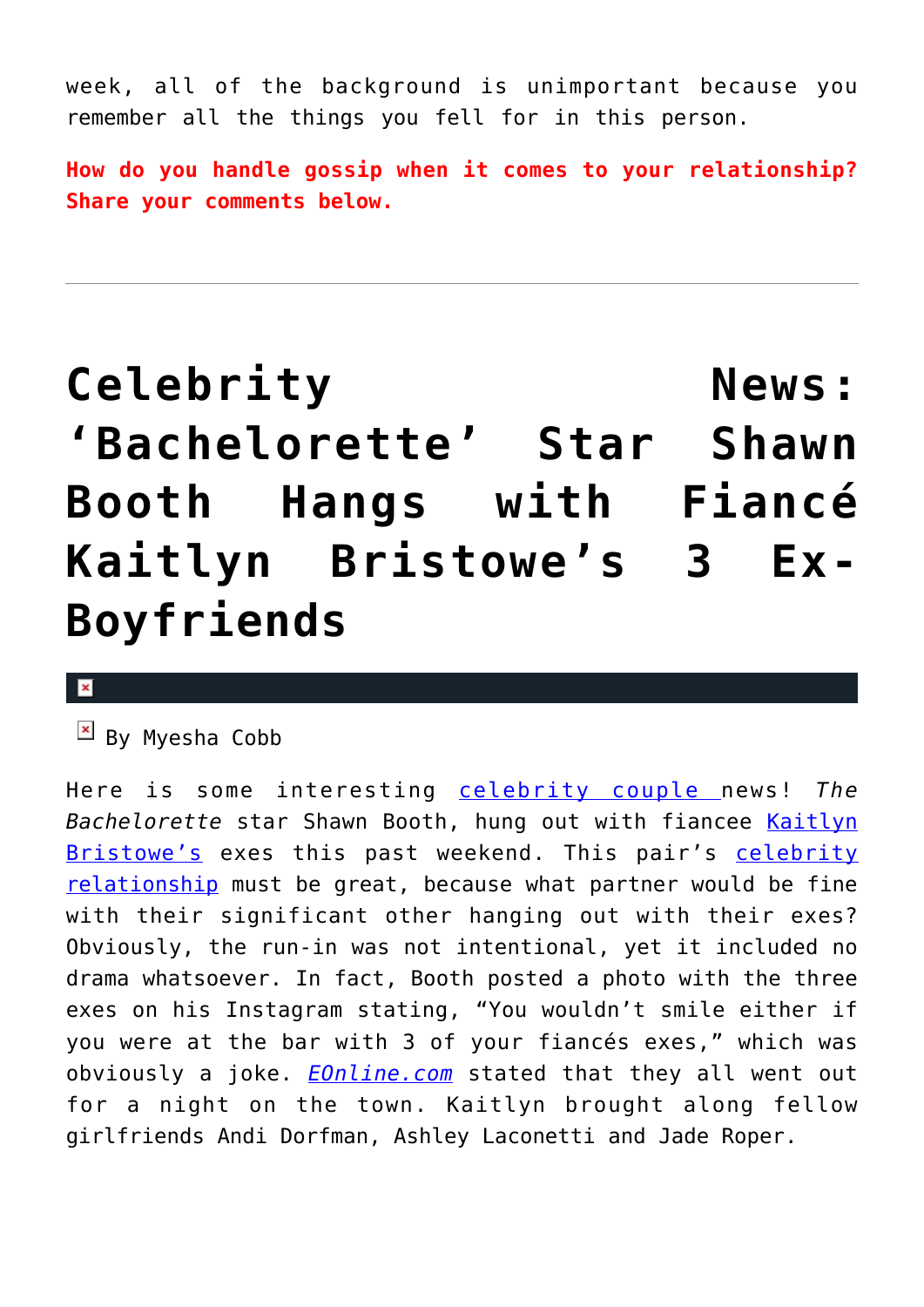## **This celebrity news requires Shawn Booth to put jealousy to the side. What are some ways to combat jealousy in a relationship?**

**Cupid's Advice:**

This celebrity relationship clearly has no jealousy woes at all. But, how hard is it not to be jealous when it comes to your significant other? Here is some relationship advice on how to combat jealousy in a relationship:

**1. Stay focused on your relationship:** Do not let any outside interference get in the way of your relationship and how you feel about your significant other. Remember that you and your partner are the only ones in your relationship and that should be your main focus.

**Related Link:** [Are Celebrity Couple Emma Stone and Andrew](http://cupidspulse.com/100064/celebrity-couple-emma-stone-andrew-garfield-overcoming-jealousy/) [Garfield Overcoming Jealousy?](http://cupidspulse.com/100064/celebrity-couple-emma-stone-andrew-garfield-overcoming-jealousy/)

**2. Let your partner live their life:** Sometimes being jealous means always questioning your partner, their whereabouts and who they are with 24/7. That's not okay. Let your partner live their own life. Being in a relationship means making sacrifices, and one of those sacrifices is remembering that your partner has their own life. Let them live it.

**Related Link:** [Kourtney Kardashian Confronts Khloe About](http://Kourtney Kardashian Confronts Khloe About Partying with Scott Disick Read more: http://cupidspulse.com/82312/kourtney-confronts-khloe-partying-with-scott-disick/#ixzz42tGqHXMS Read more at http://cupidspulse.com/82312/kourtney-confronts-khloe-partying-with-scott-disick/#DdDRT8YFwrZuJ7vM.99) [Partying with Scott Disick](http://Kourtney Kardashian Confronts Khloe About Partying with Scott Disick Read more: http://cupidspulse.com/82312/kourtney-confronts-khloe-partying-with-scott-disick/#ixzz42tGqHXMS Read more at http://cupidspulse.com/82312/kourtney-confronts-khloe-partying-with-scott-disick/#DdDRT8YFwrZuJ7vM.99)

**3. Talk to them, don't investigate them:** If you feel like you are becoming jealous about something in your relationship, talk to your partner about it, but don't treat them like they are in questioning at a police station downtown. Remember, your partner is your equal, not your child.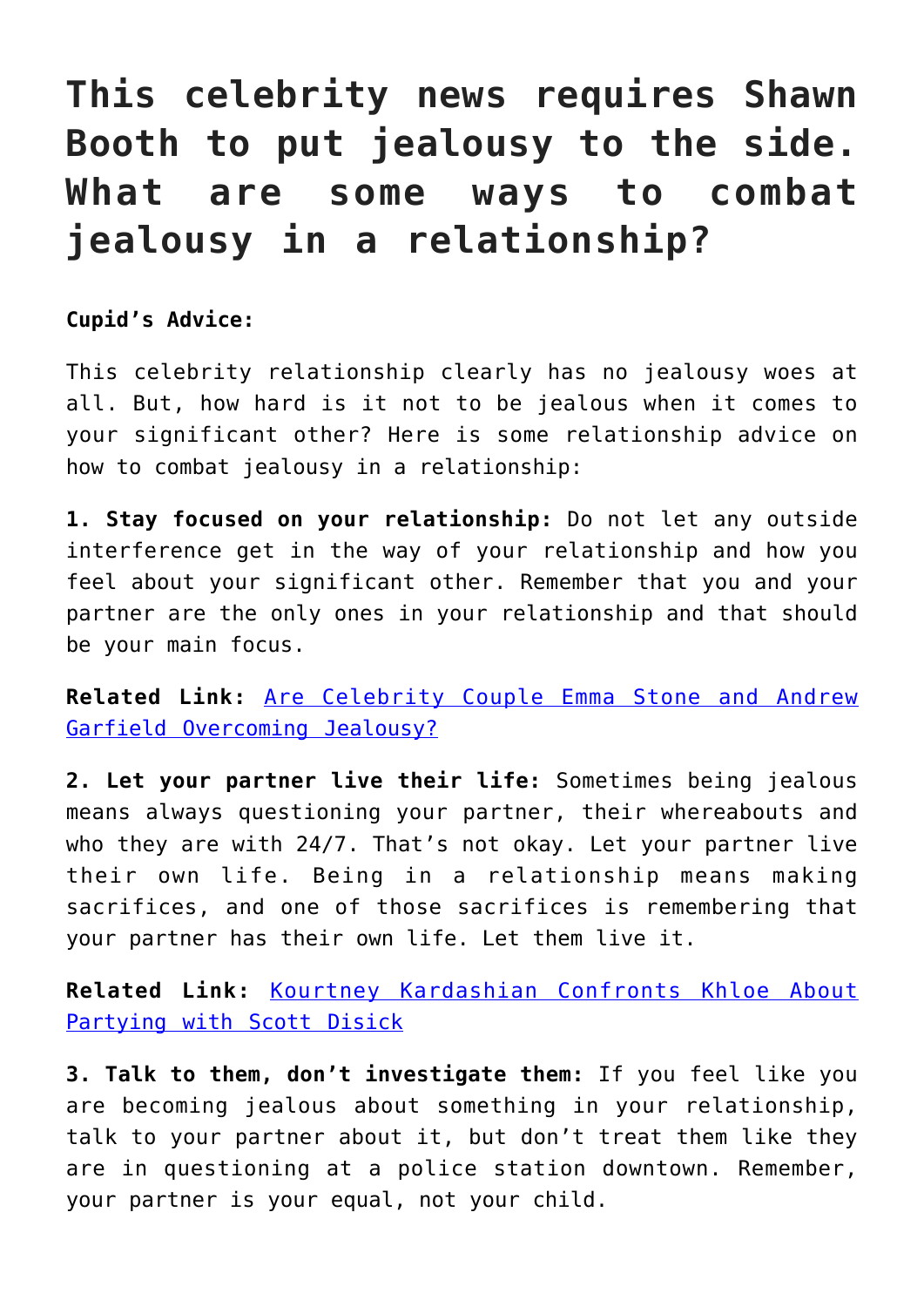**What are some ways that you have combated jealousy in your relationship? Share your advice in the comments below!** 

# **[Celebrity News: 'Bachelor'](https://cupidspulse.com/102427/celebrity-news-bachelor-ben-higgins-insecurities-kaitlyn-bristowe/) [Ben Higgins Opens Up About](https://cupidspulse.com/102427/celebrity-news-bachelor-ben-higgins-insecurities-kaitlyn-bristowe/) [Insecurities & Kaitlyn](https://cupidspulse.com/102427/celebrity-news-bachelor-ben-higgins-insecurities-kaitlyn-bristowe/) [Bristowe](https://cupidspulse.com/102427/celebrity-news-bachelor-ben-higgins-insecurities-kaitlyn-bristowe/)**

 $\mathbf{R}$ 

 $\boxed{\times}$  By Katie Gray

In latest [celebrity news,](http://cupidspulse.com) newest *Bachelor* Ben Higgins has spoken out about not letting his insecurities get the best of him as he makes his way on the reality show. Higgins was the runner up on *The Bachelorette* with Kaitlyn Bristowe. According to *[UsMagazine.com](http://www.usmagazine.com/entertainment/news/bachelor-season-20s-ben-higgins-calls-kaitlyn-bristowe-incredible-talks-insecurities-w159429)*, he is a devout Christian and he has a preference that whomever he chooses be into her faith. Higgins explained, "I would really like to find a woman that has a similar faith as I do  $-$  I think that would be important as we raise a family, as we move forward in life." If you were to take [relationship advice](http://cupidspulse.com/relationship-experts/) from him, that would be it. Perhaps there will be a [celebrity wedding](http://cupidspulse.com/celebrity-relationships/wedding-engagement/) and [celebrity baby](http://cupidspulse.com/celebrity-relationships/celebrity-babies/) in the future for him! Stay tuned.

## **This celebrity news is exciting for fans of** *The Bachelor***! What are some**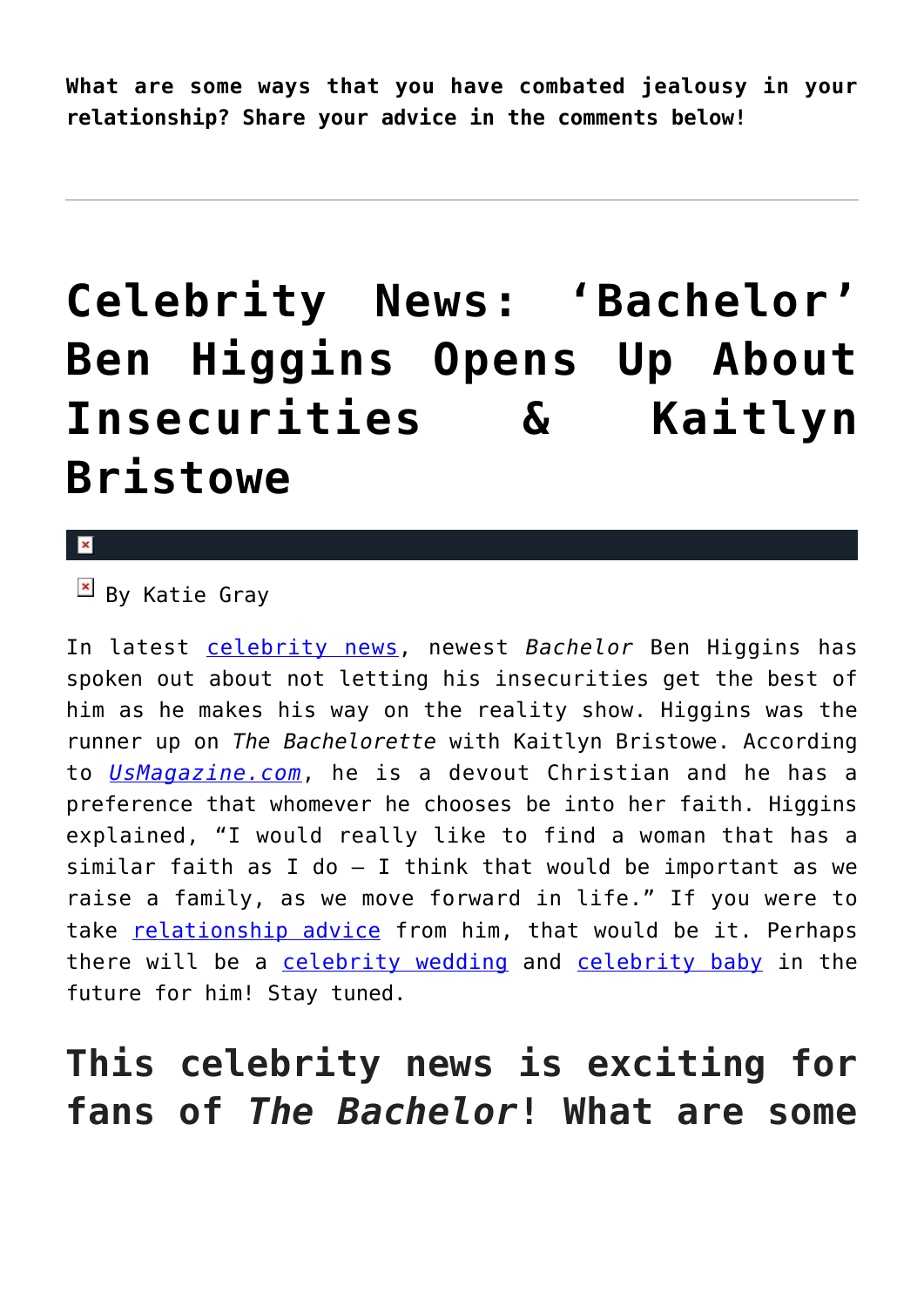## **ways to overcome your insecurities related to a relationship?**

**Cupid's Advice:**

Although it's completely natural to have insecurities, it is imperative that you don't let them keep you from succeeding and being happy. Finding ways to overcome those fears and insecurities are the first steps on your pursuit of happiness, whether that means talking to your loved ones or taking drastic measures. Cupid has some advice on how to get past your relationship insecurities:

**1. Vent sessions:** Sometimes we all just need a little reassurance to feel better. If you are feeling insecure about something in your relationship, talk with your family and friends to get their opinion about it. They are likely to tell you that it's all in your head and that everything will work out.

**Related Link:** [Celebrity Couple: Nicki Minaj & Meek Mill Spark](http://cupidspulse.com/102378/celebrity-couple-nicki-minaj-meek-mill-spark-engagement-rumors/) [Engagement Rumors Again](http://cupidspulse.com/102378/celebrity-couple-nicki-minaj-meek-mill-spark-engagement-rumors/)

**2. Trust:** At the end of the day, it all comes down to trust. You have to trust yourself and your instincts, always. You also need to trust your partner, and if you can't honestly trust them, then you need to be with someone you can. It's common to have trust issues, so first try communicating with your partner and maybe even go to couples' therapy for it. Many say this tactic works.

**Related Link:** [A 'Bachelor' Baby! Sean Lowe Gushes About](http://cupidspulse.com/102323/bachelor-baby-sean-lowe-catherine-giudicis-celebrity-pregnancy/) [Catherine Giudici's Celebrity Pregnancy](http://cupidspulse.com/102323/bachelor-baby-sean-lowe-catherine-giudicis-celebrity-pregnancy/)

**3. Imperfections are perfection:** It's important to always remember that nobody is perfect, and no relationship is perfect. Although we all have that fantasy in our heads,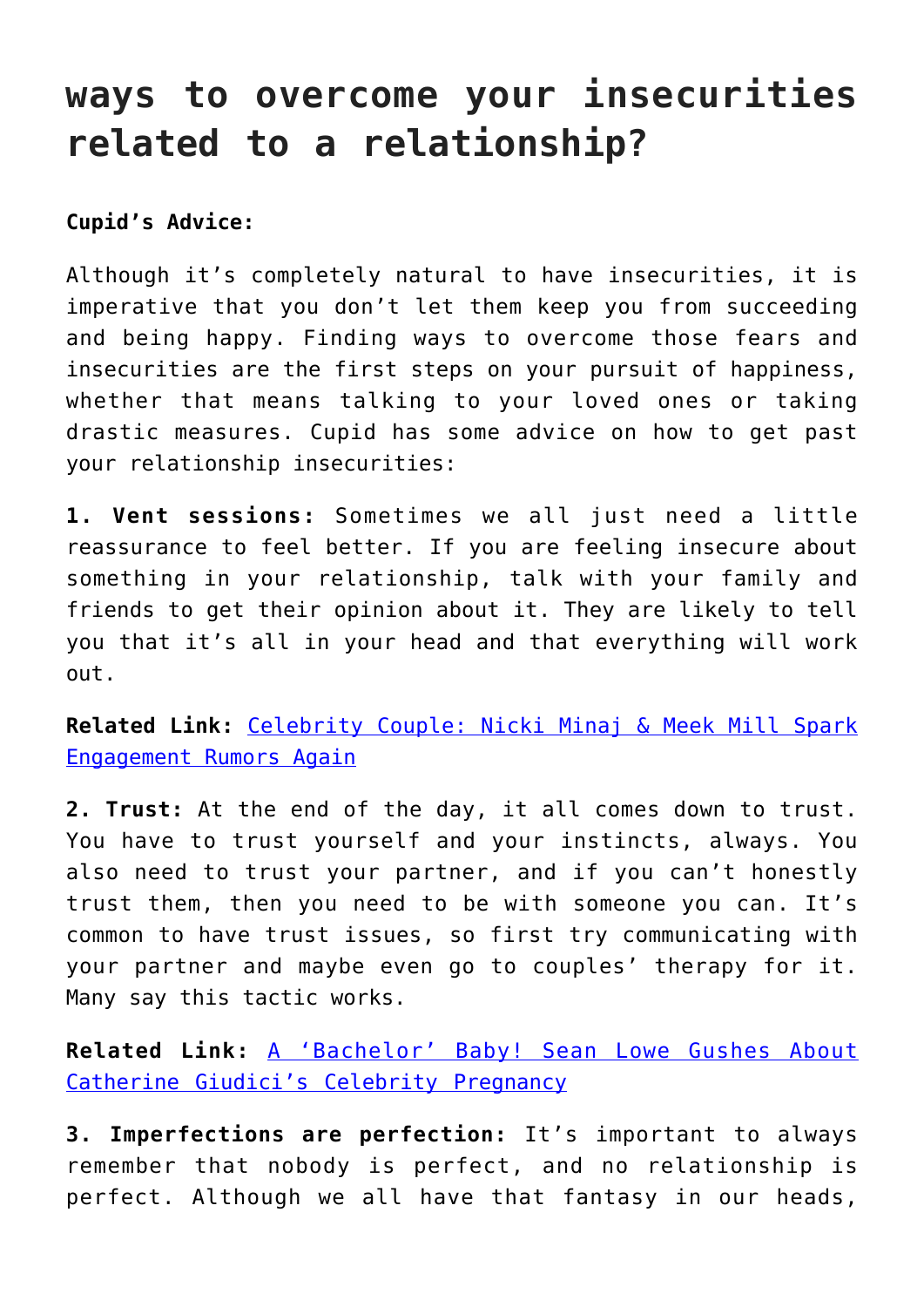remember that real perfection lies in the imperfections. Cherish your relationship for its strong suits and its flaws. When you accept all of this, the insecurities are sure to fall.

**What are some ways you have overcome the insecurities in regards to your relationships? Comment your stories below.**

# **[Celebrity Couple Kaitlyn](https://cupidspulse.com/101791/celebrity-couple-kaitlyn-bristowe-shawn-booth-wedding-plans-mile-high-club/) [Bristowe & Shawn Booth Talk](https://cupidspulse.com/101791/celebrity-couple-kaitlyn-bristowe-shawn-booth-wedding-plans-mile-high-club/) [Wedding Plans & Mile High](https://cupidspulse.com/101791/celebrity-couple-kaitlyn-bristowe-shawn-booth-wedding-plans-mile-high-club/) [Club](https://cupidspulse.com/101791/celebrity-couple-kaitlyn-bristowe-shawn-booth-wedding-plans-mile-high-club/)**

#### $\mathbf{x}$

 $\overline{B}$  By Katie Gray

The latest celebrity news is that [celebrity couple](http://cupidspulse.com/celebrity-relationships/long-term-relationships-flings/) *The Bachelorette* star Kaitlyn Bristowe and her fiancé Shawn Booth have opened up a little bit about their celebrity romance! According to *[UsMagazine.com](http://www.usmagazine.com/celebrity-news/news/kaitlyn-bristowe-and-shawn-booth-say-theyve-joined-the-mile-high-club-w158028)*, the pair got engaged on Season 11 of the hit reality show in July and recently played the "Nearly Wed Game" where they opened up about what they think one another's best assets are. This famous couple opened up about the status of their celebrity relationship and admitted they have both considered filming their wedding for TV! Stay tuned for more news of this pretty pair.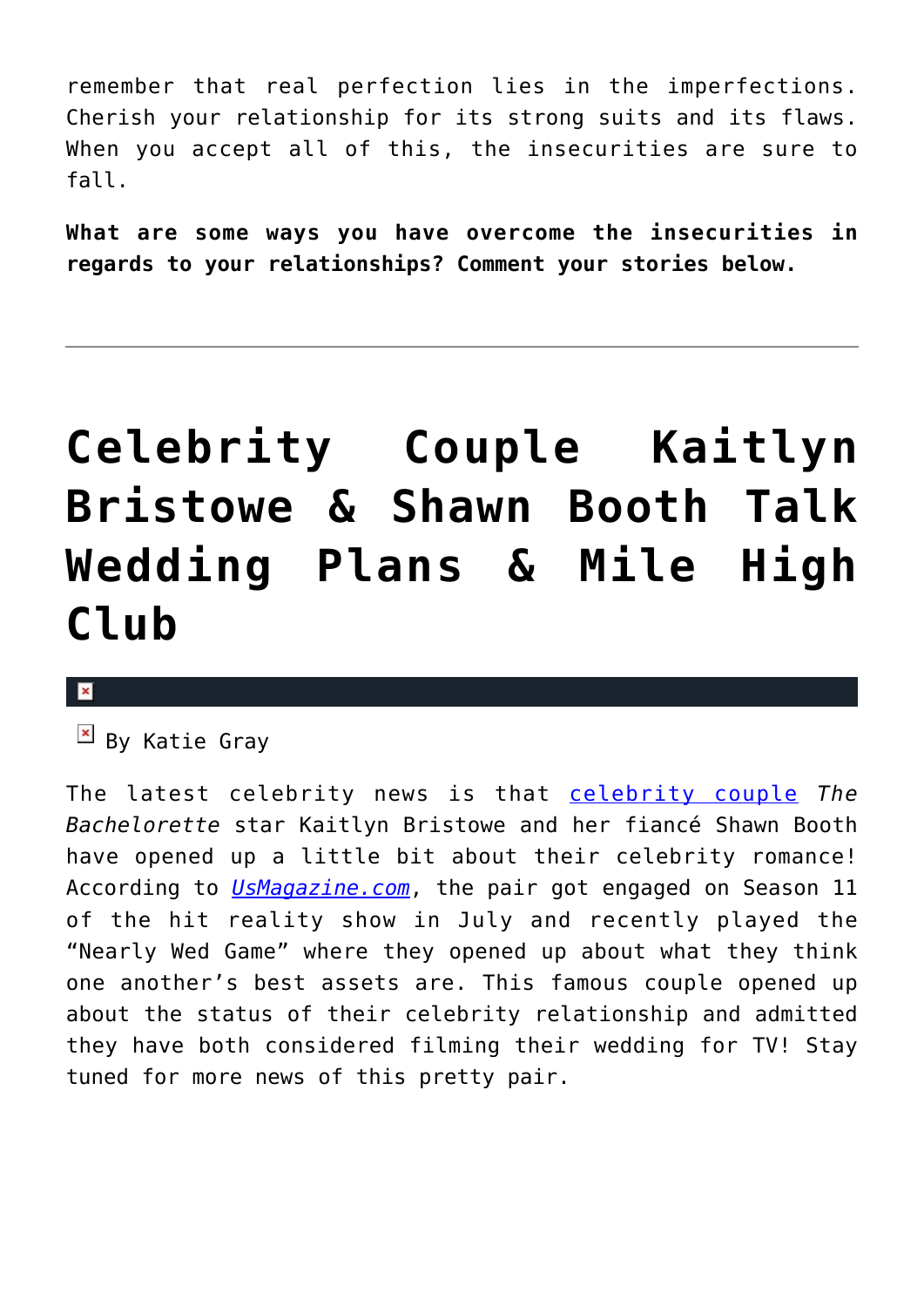## **This celebrity couple is finally talking about their wedding! What are some important decisions to make as a couple when it comes to your nuptials?**

### **Cupid's Advice:**

When you're in a relationship, it is inevitable that the conversation of a wedding will come up! When it comes to your nuptials, it is important as a couple to agree on the type of wedding you both want to have, how many people you want present and other details. Cupid has some advice:

**1. Wedding:** The wedding itself involves many huge decisions that you and your partner will need to make! This includes everything from the venue to the food and flowers, as well as the type of ceremony. Will you have a destination wedding? Will it be in a church with a priest? Will it be indoors or outdoors? All that matters is your love for one another, but it's always good to have a solid plan.

**Related Link:** [Celebrity Baby: John Legend Rubs Chrissy](http://cupidspulse.com/101763/celebrity-baby-john-legend-rubs-chrissy-teigens-bump-charity-event/) [Teigen's Baby Bump At Charity Event](http://cupidspulse.com/101763/celebrity-baby-john-legend-rubs-chrissy-teigens-bump-charity-event/)

**2. Vows:** In the matter of the actual nuptials, you and your fiancé should agree on the vows. Are you going to write your own? Will you use the formal ones and then have your own take? Make the decision together on what you want for this wedding and the rest of the details will work themselves out!

**Related Link:** [Celebrity Baby Expected for Ginnifer Goodwin &](http://cupidspulse.com/101700/celebrity-baby-expected-ginnifer-goodwin-josh-dallas/) [Josh Dallas](http://cupidspulse.com/101700/celebrity-baby-expected-ginnifer-goodwin-josh-dallas/)

**3. Guests:** When it comes to the wedding itself, who is attending and how many for that matter – are a big decision.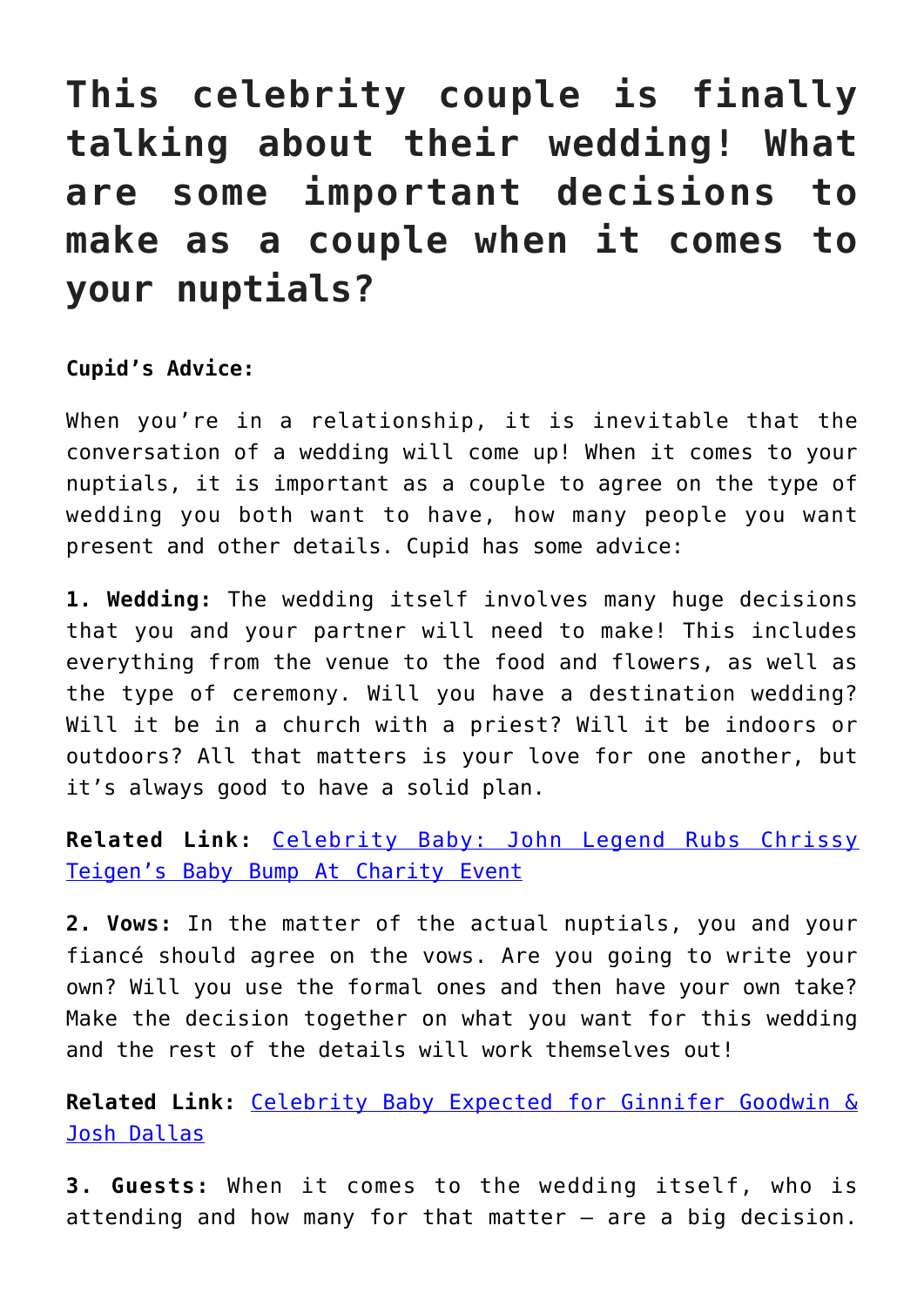Some opt for a small romantic evening, while others prefer a huge wedding. Make sure you both are in agreements of who will be attending so there are not any surprises!

**What are some ways that you and your fiancé have figured out important decisions regarding your nuptials? Comment your stories with us below!**

# **[Celebrity News: Ben Higgins](https://cupidspulse.com/99327/celebrity-news-ben-higgins-announced-next-bachelor/) [Is Announced As the Next](https://cupidspulse.com/99327/celebrity-news-ben-higgins-announced-next-bachelor/) ['Bachelor'](https://cupidspulse.com/99327/celebrity-news-ben-higgins-announced-next-bachelor/)**

#### $\pmb{\times}$

 $\overline{\mathbb{F}}$  By Maria N. Capalbo

According to *[UsMagazine.com](http://www.usmagazine.com/entertainment/news/ben-higgins-announced-as-the-season-20-bachelor-details-2015248)*, Ben Higgins has been selected to be the new star of *[The Bachelor](http://cupidspulse.com/reality-tv-couples/the-bachelor/)*! Higgins was *The Bachelorette* [Kaitlyn Bristowe'](http://cupidspulse.com/92104/kaitlyn-bristowe/)s second runner up. Now it's his chance to call the shots! Higgins has taken some time to officially confirm his decision, but after some deliberation, he has decided he is going to take the spot. Good luck to Ben on his journey!

## **This latest** *Bachelor* **celebrity news is exciting! What are some ways to make your dating life exciting?**

**Cupid's Advice:**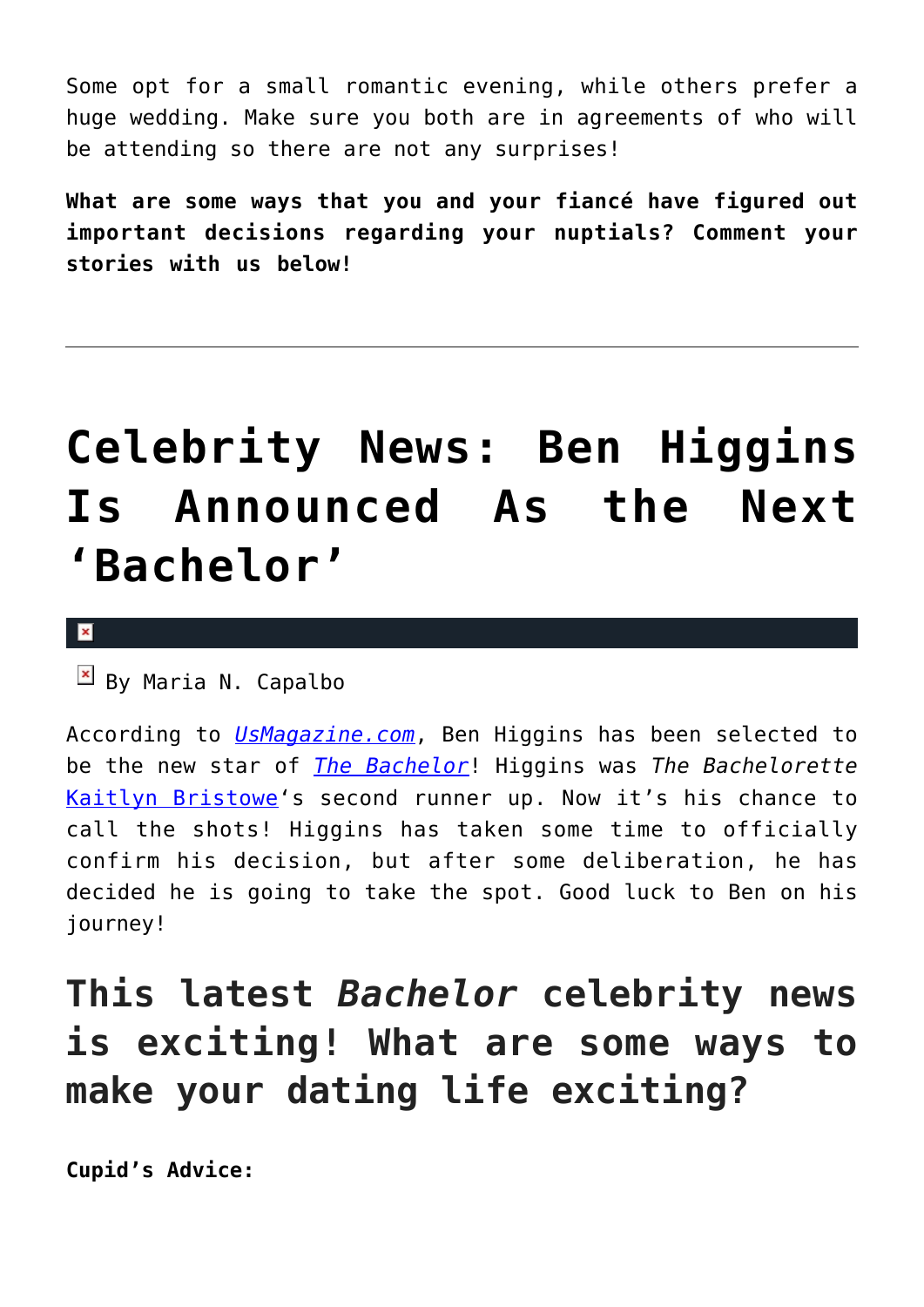Sometimes you may not know what to do to spice things up with your relationship and love life! Cupid has some suggestions on how to make it more exciting below:

**1. Frequent nights on the town:** Go different places and do different things. Get out and have fun with your date. You do not always have to do the same things all the time. Go to the club, museum, art exhibition or even comedy show!

**Related Link:** [Former 'Bachelor' Chris Soules Spends Time with](http://cupidspulse.com/93555/former-bachelor-chris-soules-family-iowa-post-celebrity-break-up/#YipkGqtLF086QU9w.99) [Family in Iowa Post Celebrity Break-Up](http://cupidspulse.com/93555/former-bachelor-chris-soules-family-iowa-post-celebrity-break-up/#YipkGqtLF086QU9w.99)

**2. Always having options:** Dating more than one person at a time may be hard, but it is definitely worth it! If one person can't make a date, ask someone else! You should never have to wait around for someone else to do something. Always have other options, at least when you first start getting back into the dating scene.

**Related Link:** ['The Bachelor' Chris Soules and Fiancee Whitney](http://cupidspulse.com/93410/the-bachelor-chris-soules-and-fiancee-whitney-bischoff-split/#z2EiUE67VUThGa75.99) [Bischoff Split](http://cupidspulse.com/93410/the-bachelor-chris-soules-and-fiancee-whitney-bischoff-split/#z2EiUE67VUThGa75.99)

**3. Always go where you want to go:** Hey, you're single! Go where you want to hang out when on a date. You make the choices, and then you can cross the places you've always wanted to go to off your bucket list!

**What are some ways you've made your dating life exciting? Share below!**

## **['Bachelorette' Alums Kaitlyn](https://cupidspulse.com/99311/bachelorette-alums-kaitlyn-bristowe-and-shawn-booth-post-sexy-selfie-on-instagram/)**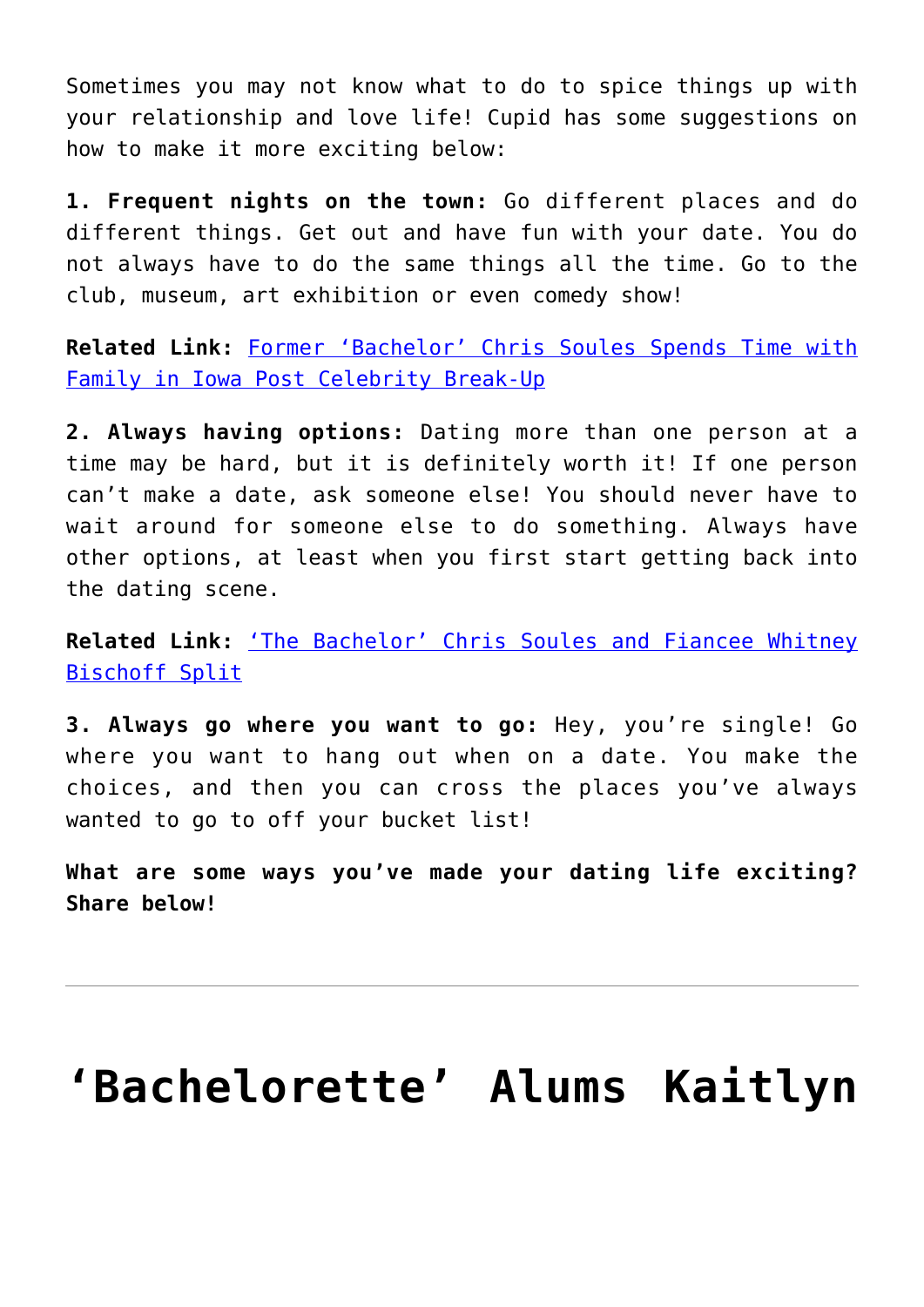# **[Bristowe and Shawn Booth Post](https://cupidspulse.com/99311/bachelorette-alums-kaitlyn-bristowe-and-shawn-booth-post-sexy-selfie-on-instagram/) [Sexy Selfie on Instagram](https://cupidspulse.com/99311/bachelorette-alums-kaitlyn-bristowe-and-shawn-booth-post-sexy-selfie-on-instagram/)**

#### $\vert \mathbf{x} \vert$

B[y Katie Gray](http://cupidspulse.com/105088/katie-gray/)

The most recently engaged *Bachelorette* couple, [Kaitlyn](http://cupidspulse.com/92104/kaitlyn-bristowe/) [Bristowe](http://cupidspulse.com/92104/kaitlyn-bristowe/) and Shawn Booth, shared a sexy selfie on Instagram last week. It was captioned with, "Any chance someone wants to bring us coffee? Ok and Advil while you're at it." It seems celebrity love is in the air! According to *[People.com](http://www.people.com/article/kaitlyn-bristowe-shawn-booth-share-sexy-instagram-bed)*, "*The Bachelorette* beauty posted an Instagram on Monday night cuddling up to her fiancé in bed."

## **PDA definitely isn't a foreign concept for these** *Bachelorette* **alums! How do you know what parts of your private life to keep private?**

### **Cupid's Advice:**

Keeping things in your life private is sometimes important, depending on what it is. Cupid has some relationship advice:

**1. Personal:** Some things are just personal and should be left private. Whether that is related to health, pregnancy, relationships, etc is up to you! Sometimes less is more. Just be aware of what you are saying and posting online.

**Related Link:** ['The Bachelorette' Star Kaitlyn Bristowe Chooses](http://cupidspulse.com/97616/bachelorette-kaitlyn-bristowe-chooses-final-man/) [Her Final Man](http://cupidspulse.com/97616/bachelorette-kaitlyn-bristowe-chooses-final-man/)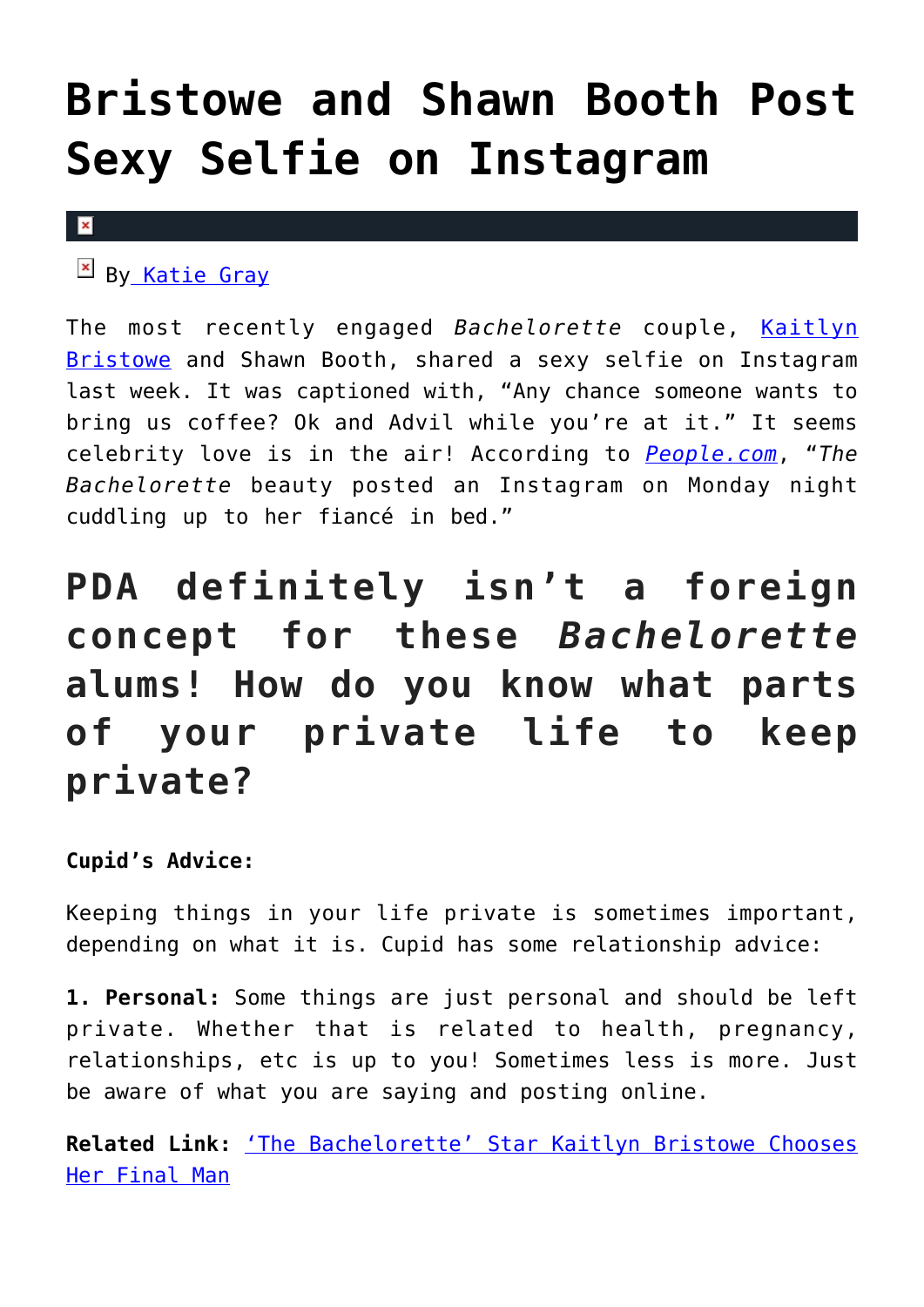**2. Family/friends:** Things about your family and friends should be kept private. It's not your story and situation to tell – so don't. Just stick to your own business and keep the people in your life's private.

**Related Link:** [Sean Lowe Gives Love Advice to 'Bachelorette'](http://cupidspulse.com/98339/sean-lowe-love-advice-bachelorette-couple-kaitlyn-bristowe-shawn-booth/) [Couple Kaitlyn Bristowe and Shawn Booth](http://cupidspulse.com/98339/sean-lowe-love-advice-bachelorette-couple-kaitlyn-bristowe-shawn-booth/)

**3. Public:** If there are things you don't want made public, then those parts of your life should absolutely be kept private. You have to think about your career and make sure that things you put out there are still professional. If you wouldn't want to see it on page six – don't do it.

What are some ways you have kept parts of your life private? Share your stories with Cupid below.

# **[Sean Lowe Gives Love Advice](https://cupidspulse.com/98339/sean-lowe-love-advice-bachelorette-couple-kaitlyn-bristowe-shawn-booth/) [to 'Bachelorette' Couple](https://cupidspulse.com/98339/sean-lowe-love-advice-bachelorette-couple-kaitlyn-bristowe-shawn-booth/) [Kaitlyn Bristowe and Shawn](https://cupidspulse.com/98339/sean-lowe-love-advice-bachelorette-couple-kaitlyn-bristowe-shawn-booth/) [Booth](https://cupidspulse.com/98339/sean-lowe-love-advice-bachelorette-couple-kaitlyn-bristowe-shawn-booth/)**

## By <u>Jessica DeRubbo</u>

[Sean Lowe](http://cupidspulse.com/88142/sean-lowe/), former *Bachelor* and current happily married man, joined American in watching the most recent *Bachelorette,* Kaitlyn Bristowe, give her final rose to Shawn Booth. According to *[UsMagazine.com](http://www.usmagazine.com/celebrity-news/news/sean-lowe-gives-love-advice-to-kaitlyn-bristowe-shawn-booth-2015307)*, Lowe skipped turning to social media with his commentary, and he instead dedicated an entire blog entry to love advice for the newly engaged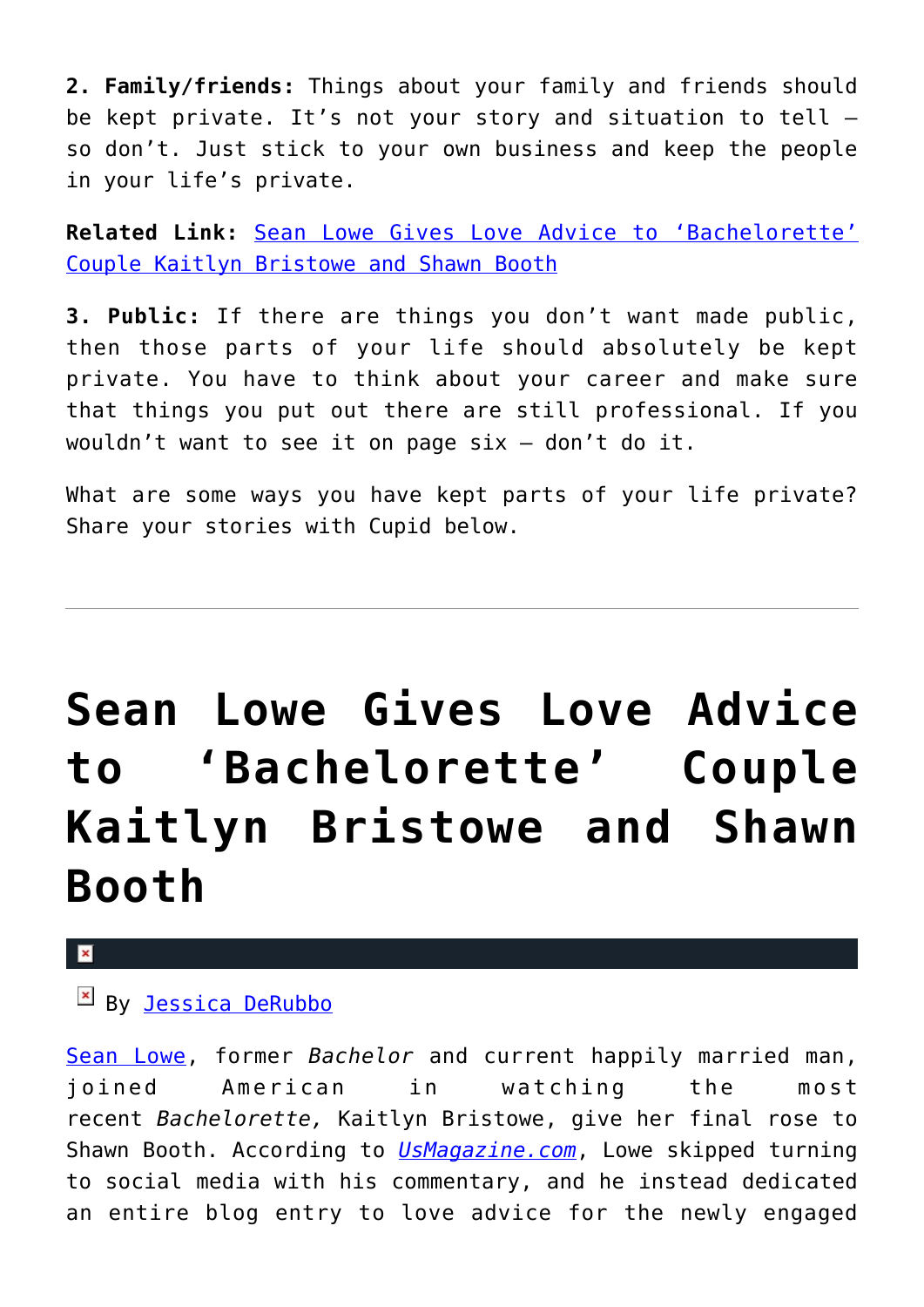celebrity couple. In the blog, he says, "Every relationship takes work, especially relationships formed on TV! I remember the few months between filming and the last episode of my season when Catherine and I had to keep our relationship a secret- everything was so exciting. We were in love and we couldn't imagine having hard times or experiencing any issues that might endanger the relationship," he wrote. "That naiveté wore off pretty quickly once we were thrust into the real world. Your relationship is going to run into issues both big and small. It's imperative that you find a way to work through them."

*Bachelor* **franchise alums are wellversed in love advice! Whose love advice should you trust when it comes to your relationship?**

### **Cupid's Advice:**

There's no lack of love advice to choose from, especially with the internet at your disposal. That being said, it's important to weigh whose relationship advice should hold the most importance. Cupid has some tips:

**1. Those who have known you for the longest:** There's definitely merit to trusting advice from those in your life who know you the best. If someone you don't know is pretending to have in depth insight into your relationship, it's probably red flag. Take whatever those types of people say with a grain of salt.

**Related Link:** [The LOWEdown on 'The Bachelor' Celebrity Wedding](http://cupidspulse.com/67441/bachelor-wedding-of-sean-lowe-and-catherine-giudici/) [of Sean Lowe & Catherine Giudici](http://cupidspulse.com/67441/bachelor-wedding-of-sean-lowe-and-catherine-giudici/)

**2. Certified/trained professionals:** Some people dedicate their lives to helping people and giving advice. Though it's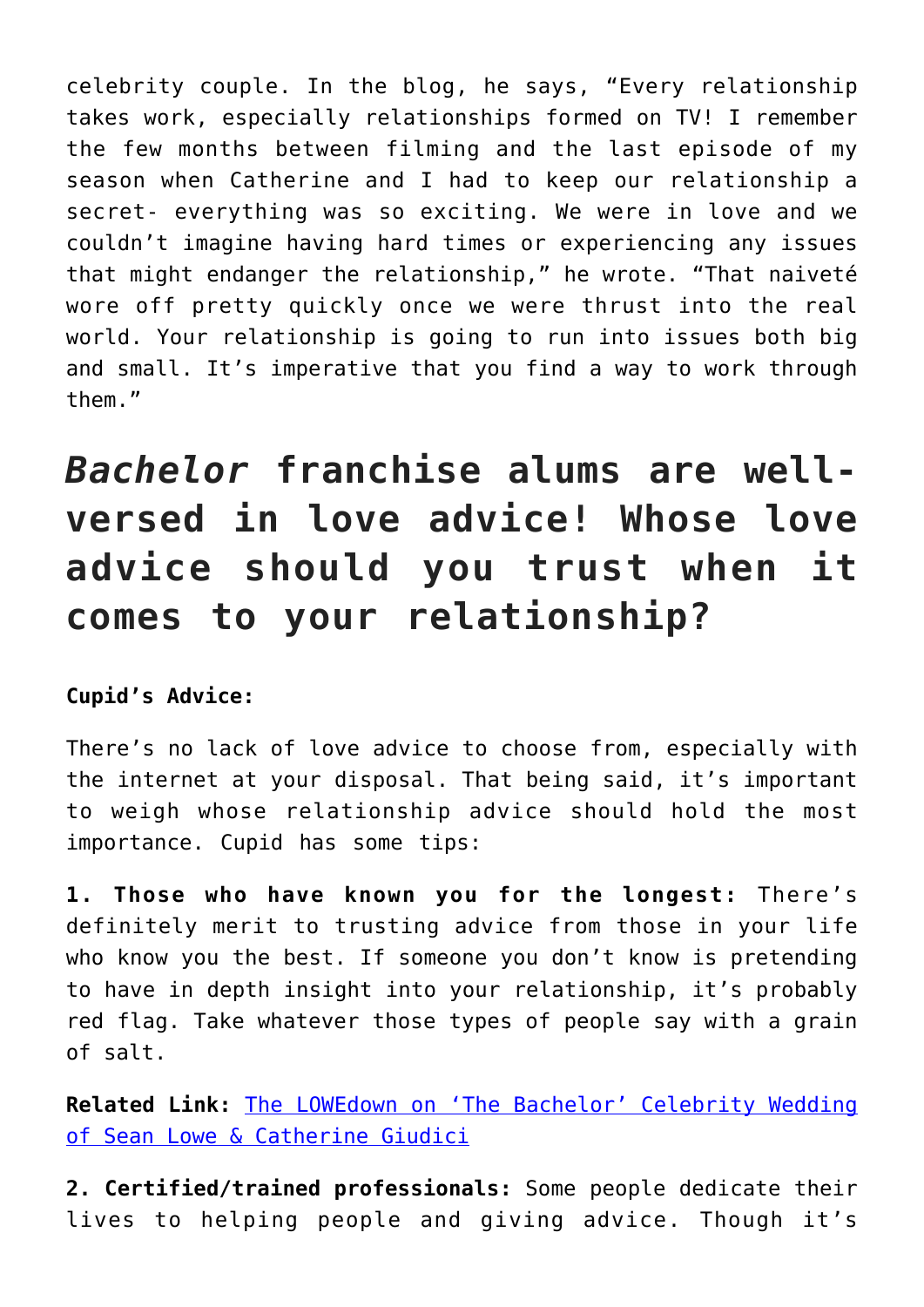certainly true that you shouldn't trust every single person who says they are professionally trained, it's definitely more valuable that trusting someone who you just met and who isn't certified or trained.

**Related Link:** ['The Bachelor' Stars Catherine and Sean Lowe on](http://cupidspulse.com/80731/the-bachelor-sean-lowe-and-catherine-giudici-on-married-life-babies/) [Celebrity Baby Plans: "Not Anytime Soon"](http://cupidspulse.com/80731/the-bachelor-sean-lowe-and-catherine-giudici-on-married-life-babies/)

**3. Someone who is in a relationship you respect:** Sometimes actions speak louder than words, as they say. If you know a specific couple who you wish to emulate someday, they might be good people to get love advice from.

**Who else should you trust love advice from? Share your thoughts below.**

# **['The Bachelorette' Stars](https://cupidspulse.com/98075/bachelorette-stars-kaitlyn-bristowe-shawn-booth-wedding-plans/) [Kaitlyn Bristowe and Shawn](https://cupidspulse.com/98075/bachelorette-stars-kaitlyn-bristowe-shawn-booth-wedding-plans/) [Booth Talk Wedding Plans](https://cupidspulse.com/98075/bachelorette-stars-kaitlyn-bristowe-shawn-booth-wedding-plans/)**

 $\mathbf{x}$ 

By Meranda Yslas

Monday night, *[The Bachelorette](http://cupidspulse.com/reality-tv-couples/the-bachelorette/)* Kaitlyn Bristowe gave her final rose to Shawn Booth, crowning him the winner of the reality TV's 11th season. Now the Hollywood couple are talking celebrity wedding plans. As *[UsMagazine.com](http://www.usmagazine.com/celebrity-news/news/kaitlyn-bristowe-shawn-booth-talk-wedding-plans-will-it-be-televised-2015297)* reports, Bristowe shared her thoughts about getting married in Vancouver while her celeb love joked, "Either there or Vegas with Elvis, we're still trying to figure that out." During a press conference they even added that there's a possibility of a televised wedding, much like *The Bachelor* couple before them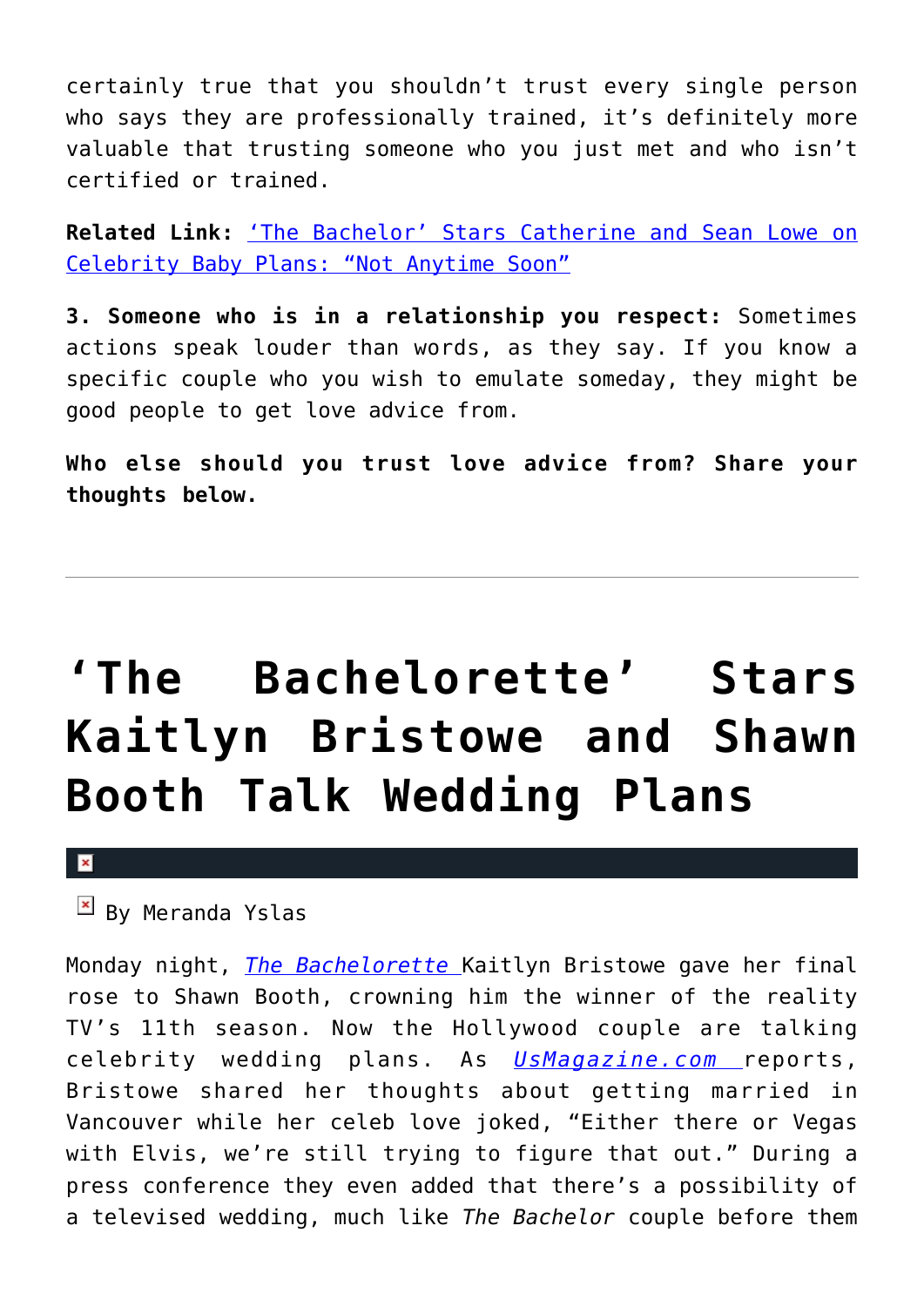Sean Lowe and Catherine Giudiic.

## **This** *Bachelorette* **couple is looking to the future. What are some ways to compromise on wedding plans with your partner?**

**Cupid's Advice:**

In honor of *The Bachelorette* wedding talk, it's important to know how to plan for your big day. Cupid has some tips on how you and your partner can work together in planning this celebration:

**1. Set a budget:** Before any decisions are made like the venue or DJ, set a budget that you two promise to follow. That way arguments about unnecessary expenses or over the top gowns won't come up.

**Related Link:** ['The Bachelorette' Kaitlyn Bristowe Chooses Her](http://cupidspulse.com/95769/the-bachelorette-kaitlyn-bristowe-chooses-her-top-2-and-meets-families/) [Top 2 and Meets Families](http://cupidspulse.com/95769/the-bachelorette-kaitlyn-bristowe-chooses-her-top-2-and-meets-families/)

**2. Focus on the fun:** Some wedding decisions are going to be harder to make than others and you and your partner may get in fights about it. It's important to have some other topics that you two can switch too that are easier and more fun to make, like the food you want to serve or your dance song, that will help you cool down.

**Related Link:** ['The Bachelorette' Kaitlyn Bristowe Opens Up](http://cupidspulse.com/96830/bachelorette-kaitlyn-bristowe-men-tell-all-episode/) [About the 'Men Tell All' Episode](http://cupidspulse.com/96830/bachelorette-kaitlyn-bristowe-men-tell-all-episode/)

**3. Hear each other out:** It may be easy to immediately say 'no' to a seemingly ridiculous idea your mate suggests, but that will only cause hurt feelings. Listen to their reasoning and acknowledge what they want, after all weddings are a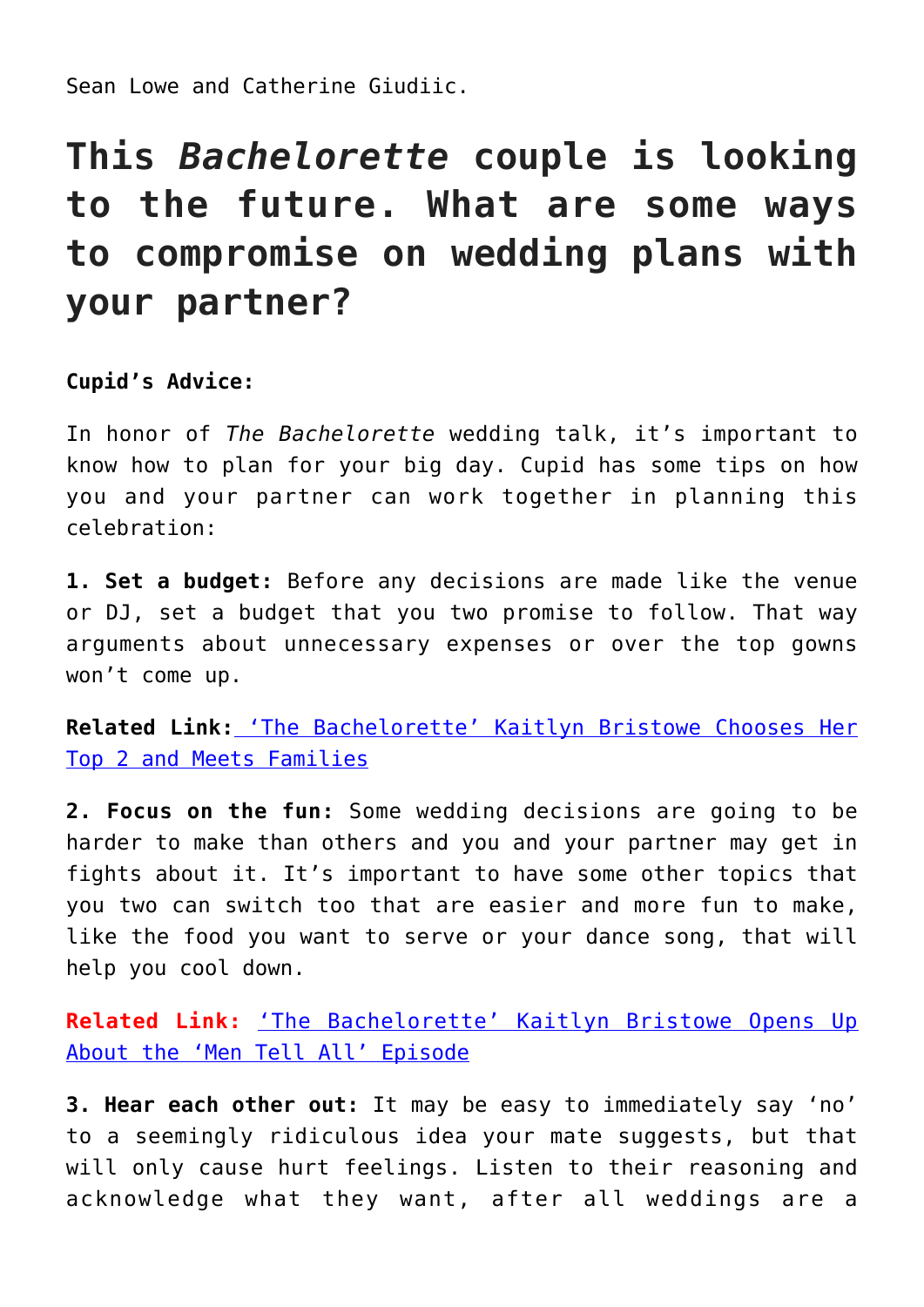celebration of a relationship between two people, not just one.

**How did you and your lover compromise on your special day? Share below.** 

# **['The Bachelorette' Fans](https://cupidspulse.com/97940/the-bachelorette-fans-michael-sheen-sarah-silverman-react/) [Michael Sheen and Sarah](https://cupidspulse.com/97940/the-bachelorette-fans-michael-sheen-sarah-silverman-react/) [Silverman Think the Wrong Man](https://cupidspulse.com/97940/the-bachelorette-fans-michael-sheen-sarah-silverman-react/) [Won](https://cupidspulse.com/97940/the-bachelorette-fans-michael-sheen-sarah-silverman-react/)**

 $\mathbf{x}$ 

 $\mathbb{E}$  By Ryan Bonner

Michael Sheen, star of Showtime's *Masters of Sex* recently told *[UsMagazine.com](http://www.usmagazine.com/entertainment/news/michael-sheen-sarah-silverman-think-wrong-man-won-the-bachelorette-2015287)* that he and his celebrity love, Sarah Silverman, are huge *[Bachelorette](http://cupidspulse.com/reality-tv-couples/the-bachelorette/)* fans, and they were not expecting the most recent finale to go as it did. Unfortunately for them, their favorite contestants did not make it to the final rose ceremony.

**These** *Bachelorette* **fans are speaking out! What do you do if a friend is with someone you don't think he/she should be with?**

**Cupid's Advice:**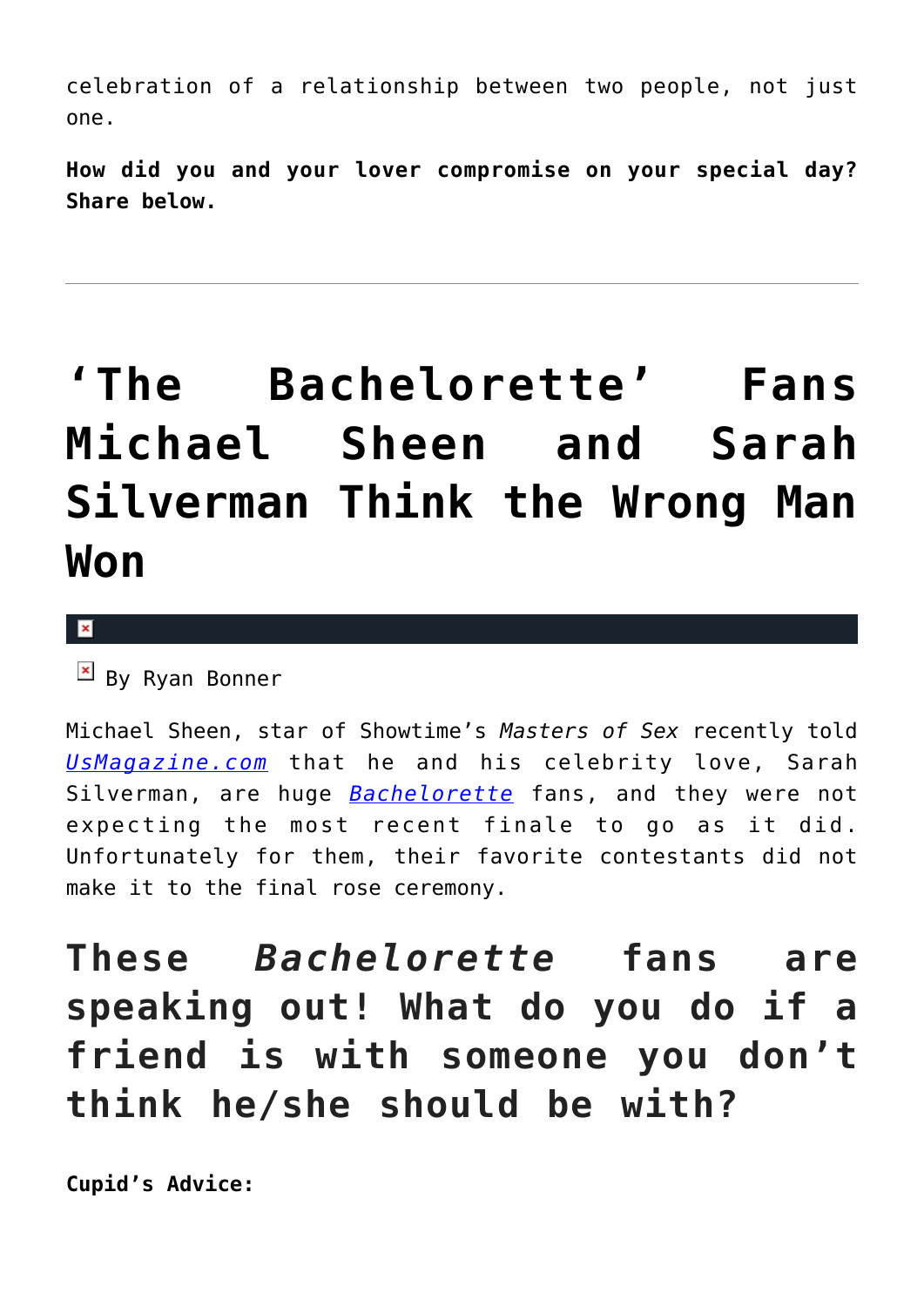Michael Sheen and Sarah Silverman aren't the biggest fans of this year's *Bachelorette* final rose ceremony. Having a friend who doesn't accept your significant other can be hard. If you're in this situation, Cupid has advice for you:

**1. Have them get to know each other:** You can't convince your friend that who you're dating is the right person for you if they don't get to know one another. Set up a day for the three of you to get together and be able to have them connect.

**Related Link:** ['The Bachelorette' Star Kaitlyn Bristowe Chooses](http://cupidspulse.com/97616/bachelorette-kaitlyn-bristowe-chooses-final-man/) [Her Final Man](http://cupidspulse.com/97616/bachelorette-kaitlyn-bristowe-chooses-final-man/)

**2. Listen to their concerns:** If your friend sees something that may not be in your best interests, hear them out. Catch the problem early on in the relationship before it becomes more serious.

**Related Link:** ['The Bachelorette' Kaitlyn Bristowe Opens Up](http://cupidspulse.com/96830/bachelorette-kaitlyn-bristowe-men-tell-all-episode/) [About the 'Men Tell All' Episode](http://cupidspulse.com/96830/bachelorette-kaitlyn-bristowe-men-tell-all-episode/)

**3. Go with your instincts:** Most importantly, you must go with how you feel. Only you know how your relationship is, so have a good judgement of character, and go with your gut.

**How have you dealt with a friend who doesn't accept your relationship? Comment below!**

# **['The Bachelorette' Star](https://cupidspulse.com/97616/bachelorette-kaitlyn-bristowe-chooses-final-man/) [Kaitlyn Bristowe Chooses Her](https://cupidspulse.com/97616/bachelorette-kaitlyn-bristowe-chooses-final-man/)**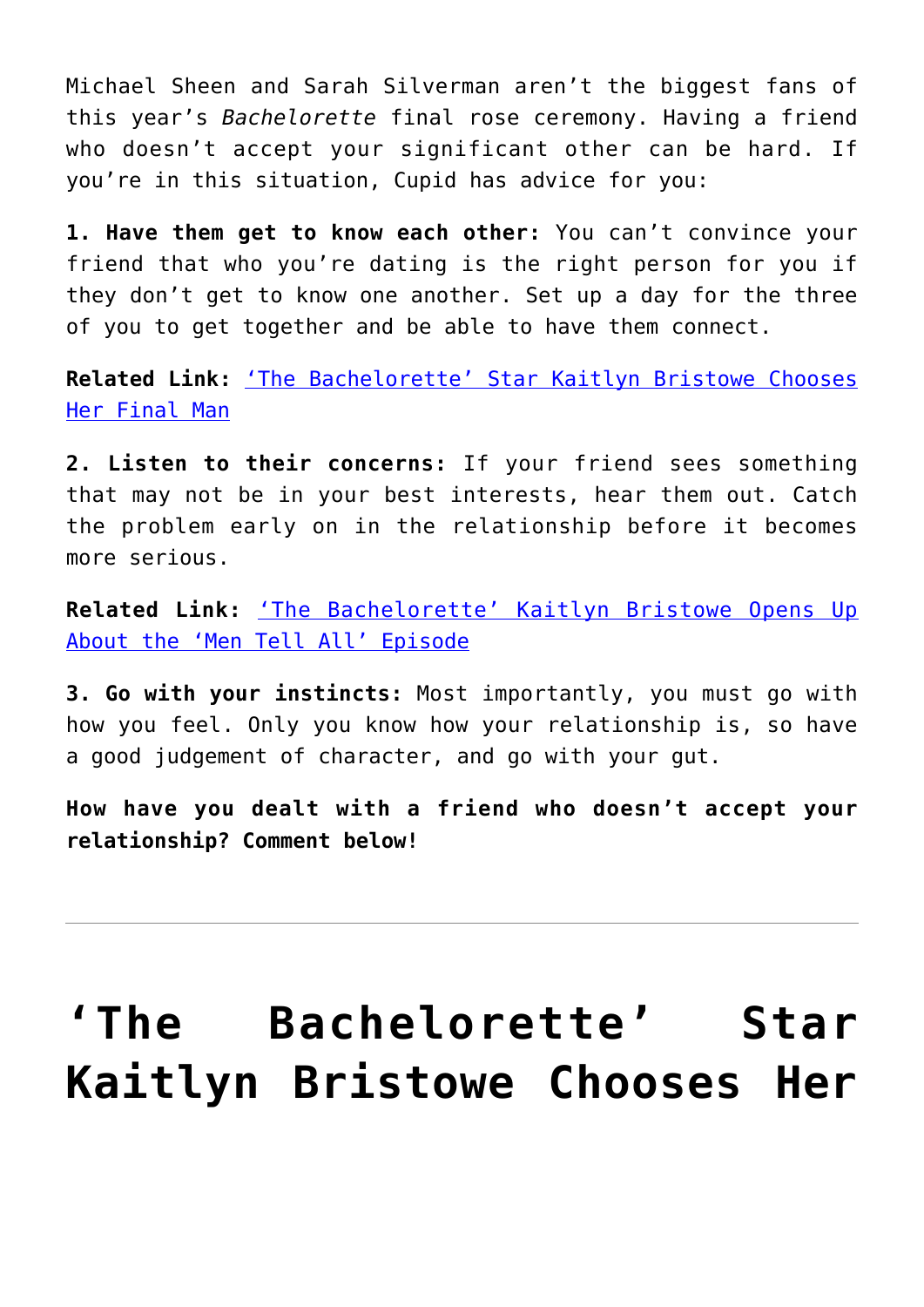# **[Final Man](https://cupidspulse.com/97616/bachelorette-kaitlyn-bristowe-chooses-final-man/)**

### $\overline{\mathbf{x}}$

By Katelyn Di Salvo

There were only two men left standing, and it was time to let one more go in the most recent episode of the *The Bachelorette*. [Kaitlyn Bristowe](http://cupidspulse.com/92104/kaitlyn-bristowe/) finally made it to the end of the road, even through all the tears, drama, bromances, and tough decisions, according to *[UsMagazine.com](http://www.usmagazine.com/entertainment/news/bachelorette-finale-recap-does-kaitlyn-bristowe-choose-shawn-or-nick-2015277)*. It was between Nick and Shawn at the very end, and (spoiler alert) … Shawn Booth is the winner of Kaitlyn's heart. We welcome this new celebrity love with open arms!

## **This** *Bachelorette* **is overjoyed! How do you know when you've found "the one"?**

## **Cupid's Advice:**

It can be tough to know when you've found "the one" you're supposed to spend the rest of your life with. Cupid has some tell-tale signs:

**1. You can be yourself:** As Kaitlyn told Shawn in her final speech to him, you know you've found "the one" when you are comfortable just being yourself around them. Being able to let loose and show each other every part of you is so important in a relationship and love life.

**Related Link:** ['The Bachelorette' Kaitlyn Bristowe Is Not Ready](http://cupidspulse.com/94700/the-bachelorette-kaitlyn-bristowe-hometown-dates/#Td8gTgBxEvMgOGZo.99) [for Hometown Dates](http://cupidspulse.com/94700/the-bachelorette-kaitlyn-bristowe-hometown-dates/#Td8gTgBxEvMgOGZo.99)

**2. You feel like the luckiest person in the world:** Nothing can stop your high when you're in love. If you feel like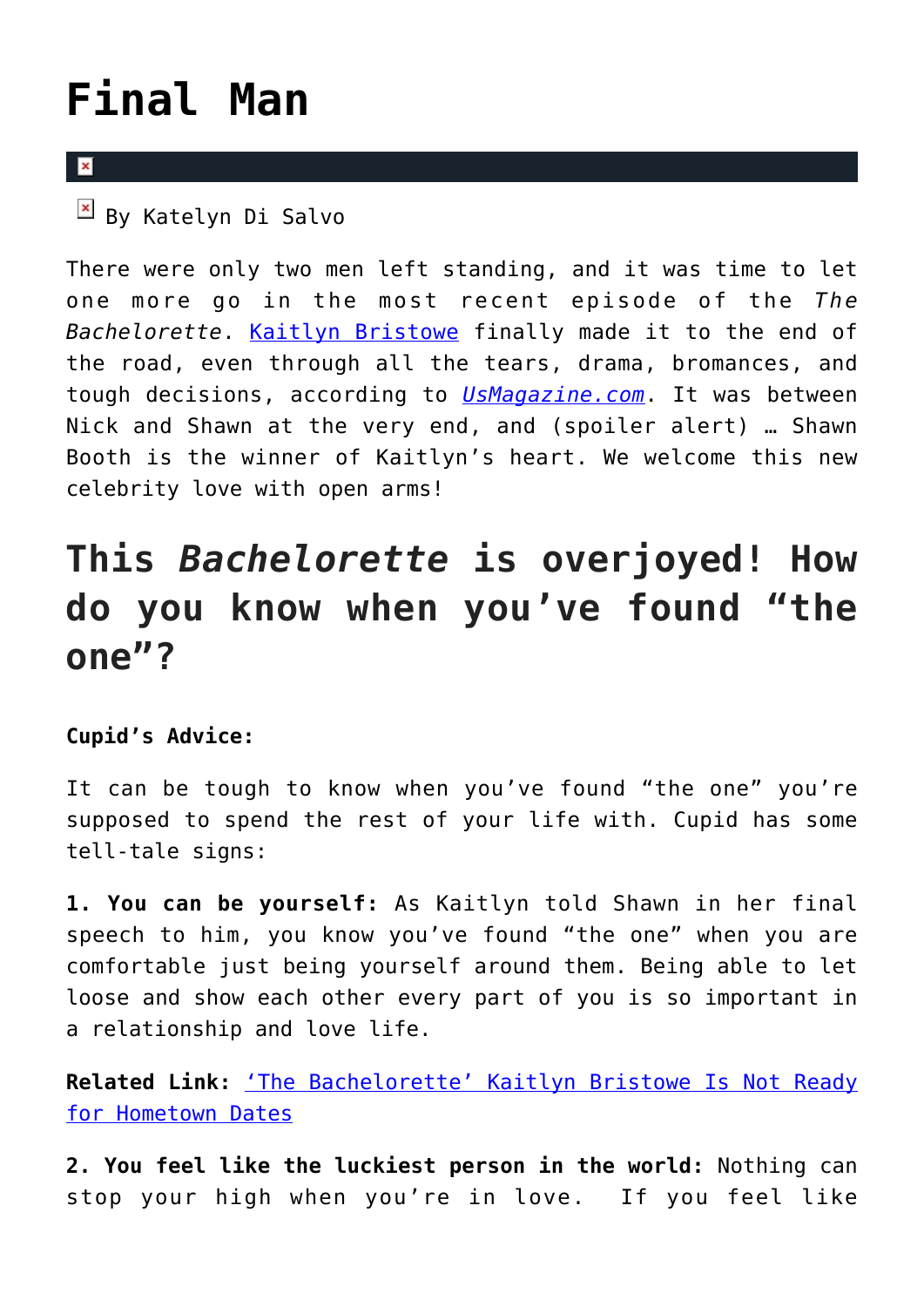everything is falling into place and no one has it better than you, you've probably found that special someone.

**Related Link:** ['The Bachelorette' Kaitlyn Bristowe Opens Up](http://cupidspulse.com/96830/bachelorette-kaitlyn-bristowe-men-tell-all-episode/#0l0o21HXlz8VO6oE.99) [About the 'Men Tell All' Episode](http://cupidspulse.com/96830/bachelorette-kaitlyn-bristowe-men-tell-all-episode/#0l0o21HXlz8VO6oE.99)

**3. You are madly in love:** You've probably found "the one" when you are deeply in love with your partner. It's also more than that, though, because you feel supported, respected, and fulfilled. Love alone does not carry a relationship; you need more.

**Tell us how you knew you found "the one" below!**

# **['The Bachelorette' Kaitlyn](https://cupidspulse.com/96830/bachelorette-kaitlyn-bristowe-men-tell-all-episode/) [Bristowe Opens Up About the](https://cupidspulse.com/96830/bachelorette-kaitlyn-bristowe-men-tell-all-episode/) ['Men Tell All' Episode](https://cupidspulse.com/96830/bachelorette-kaitlyn-bristowe-men-tell-all-episode/)**

 $\mathbf x$ 

 $\mathbb{F}$  By Katelyn DiSalvo

The *Men Tell All* special for *The Bachelorette* was filled to the brim with drama. Twenty of [Kaitlyn Bristowe's](http://cupidspulse.com/92104/kaitlyn-bristowe/) celebrity exes all in one room ready to let it all out, that can be a scary situation! While some of the men defended her, others were not afraid to question her behavior. According to *[People.com](http://www.people.com/article/bachelorette-kaitlyn-bristowe-blog-men-tell-all)*, Bristowe also tells all about the emotional episode in a blog post. She thanks all the men that stood up for her, and also calls out all the men that bashed her. Then she got to the tough part and discusses all the online hate she got from viewers, and why she really started crying saying, "The 'haters' go out of their way to shame me for my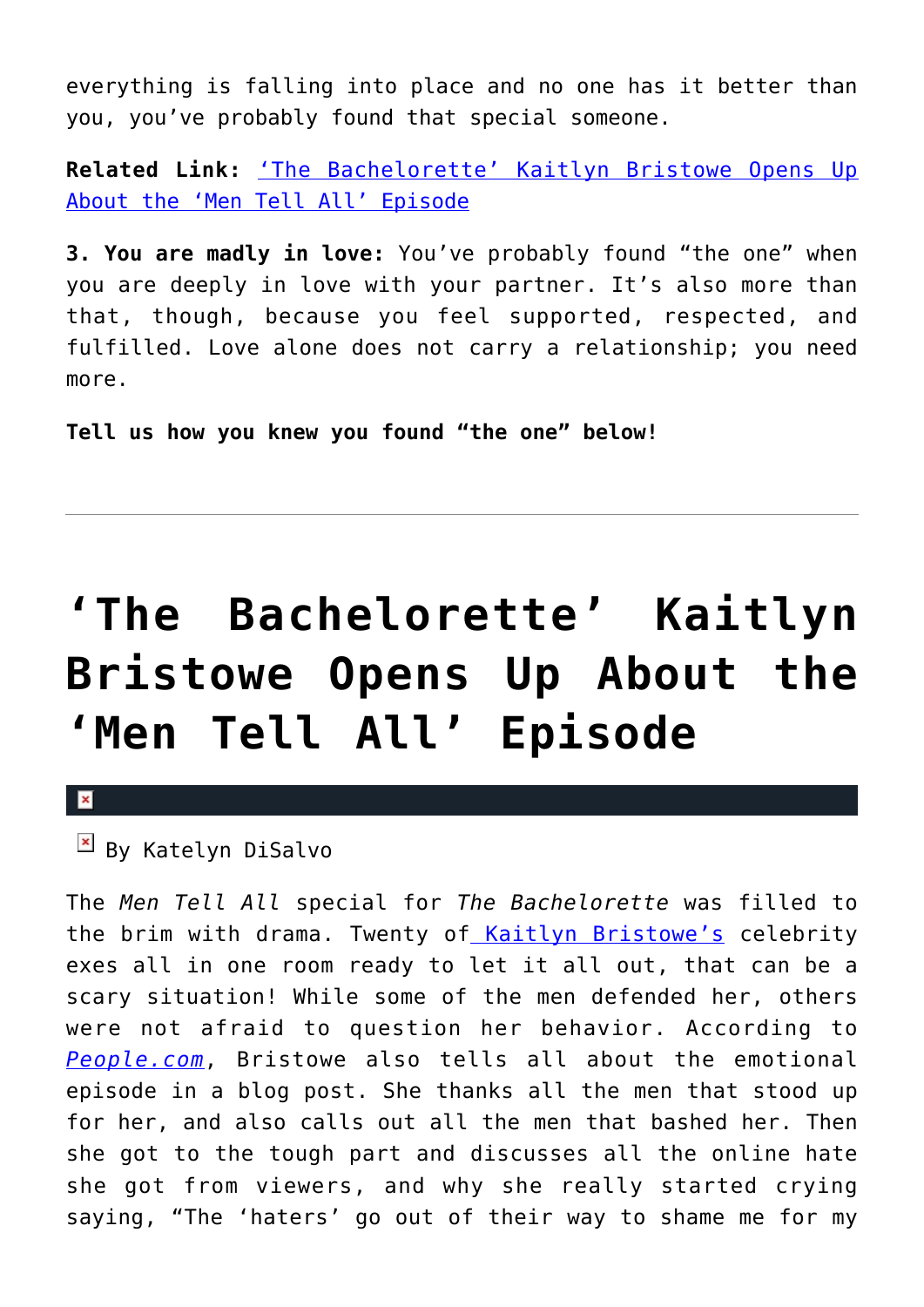behavior and don't acknowledge their own. I made mistakes and went through tough times. I did things that I would do in a relationship. I was being true to myself. You don't have to agree with it, but don't tell me I should crawl in a hole and die." She goes on to express that this experience has given her the opportunity to shed a light on the issue of online bullying.

**There's no lack of cruel comments coming** *The Bachelorette***'s way these days. What do you do if you're dealing with hate from outside parties about your relationship?**

### **Cupid's Advice:**

Sometimes people who aren't in your relationship have a lot to say about it, and it's not always nice. Cupid has some ways to deal:

**1. Develop your own opinion about your relationship:** Once you have your own opinion about your relationship, no one else's opinion will really bother you. You know what you believe, and thats all that matters. At the end of the day, you are the one in the relationship not everyone else and their opinions.

**Related Link:** ['Bachelorette' Drama: Kaitlyn Bristowe and Nick](http://cupidspulse.com/94454/bachelorette-drama-kaitlyn-bristowe-nick-viall-get-intimate/#Z7kkhwCTc3LZjTmg.99) [Viall Get Intimate](http://cupidspulse.com/94454/bachelorette-drama-kaitlyn-bristowe-nick-viall-get-intimate/#Z7kkhwCTc3LZjTmg.99)

**2. Have a sit down:** Sometimes talking it out can be really helpful. Sit down with the people who are having issues with your relationship, and be honest and open. This way you can express the way you feel and so can they. This may help others see that you are happy in your relationship and the hate can come to an end!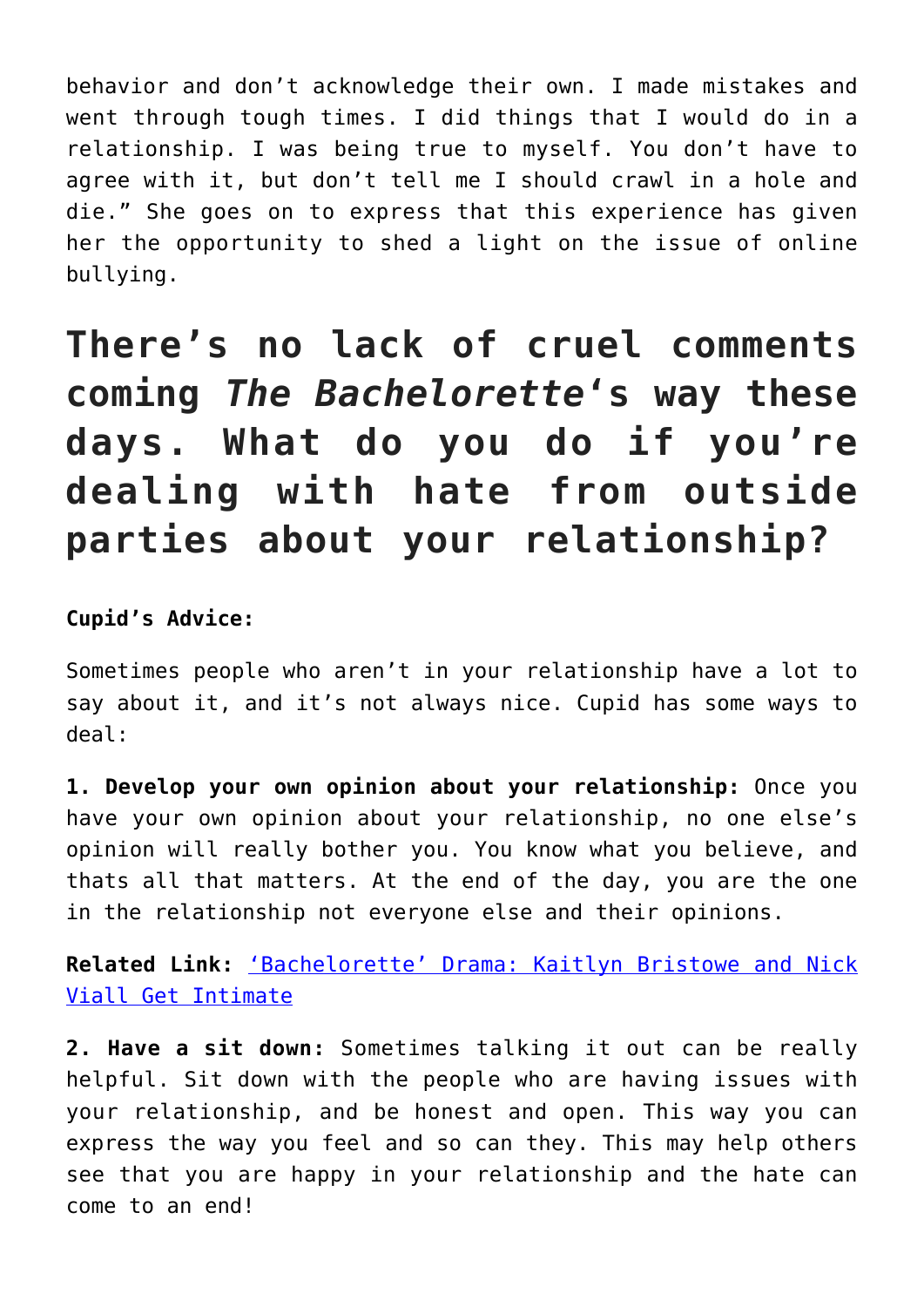**Related Link:** ['The Bachelorette' Kaitlyn Bristowe Chooses Her](http://cupidspulse.com/95769/the-bachelorette-kaitlyn-bristowe-chooses-her-top-2-and-meets-families/#dLI3wWSjETOtf0zx.99) [Top 2 and Meets Families](http://cupidspulse.com/95769/the-bachelorette-kaitlyn-bristowe-chooses-her-top-2-and-meets-families/#dLI3wWSjETOtf0zx.99)

**3. Stay calm:** Don't let the hate get to you! Stay calm and stay confident in yourself and in your relationship. As they say, "the haters gon' hate."

**Share some of your tips on dealing with the haters below!**

# **[Former 'Bachelorette'](https://cupidspulse.com/96161/bachelorette-contestant-jj-lane-suffers-black-eyes-after-men-tell-all/) [Contestant JJ Lane Suffers](https://cupidspulse.com/96161/bachelorette-contestant-jj-lane-suffers-black-eyes-after-men-tell-all/) [Black Eyes After 'Men Tell](https://cupidspulse.com/96161/bachelorette-contestant-jj-lane-suffers-black-eyes-after-men-tell-all/) [All'](https://cupidspulse.com/96161/bachelorette-contestant-jj-lane-suffers-black-eyes-after-men-tell-all/)**

#### $\mathbf x$

By Meranda Yslas

It looks like fighting for love just got a little more literal. As told by *[UsMagazine.com,](http://www.usmagazine.com/celebrity-news/news/bachelorette-alum-jj-lane-suffers-black-eyes-after-men-tell-all-photo-2015157)* the former *[Bachelorette](http://cupidspulse.com/reality-tv-couples/the-bachelorette/)* star JJ Lane left the *Men Tell All* party with two black eyes after getting in a fight. The reality TV star tweeted a photo of his injuries on July 14th to another *Bachelorette* costar with the caption, "Bruh! It's always an adventure hanging with you buddy." According to some more tweets from Lane, he was jumped by a group of men after the reality TV special and went to the hospital to get checked out. A recent Instagram post shows that the 32 year old is recovering just nicely.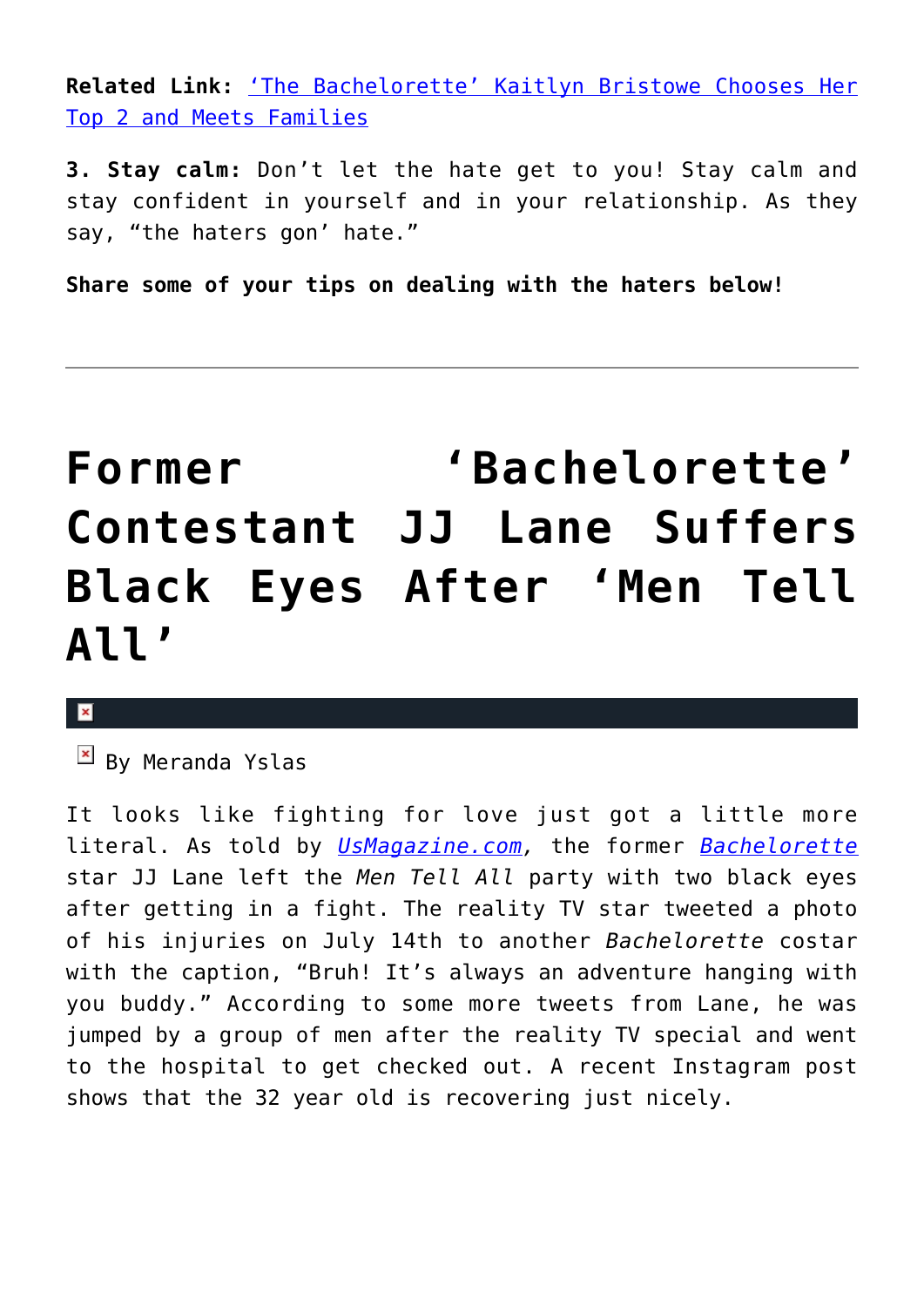## **This 'Bachelorette' contestant isn't fairing well. What do you if a friend gets in the way of your relationship?**

#### **Cupid's Advice:**

Being able to hang out with your significant other and your close friends at the same time is great. However, sometimes you and your friends need some space in order to allow your relationship and love to grow. Here is Cupid's relationship advice on how to handle a friend getting in the way of your relationship:

**1. Time apart:** Be honest with your pals and let them know that there are going to be times when you and your beau need to spend time alone. Often times they will understand and won't get hurt when you don't invite them to everything.

**Related Link:** ['Bachelorette' Contestants Clint Arlis and JJ](http://cupidspulse.com/93497/bachelorette-contestants-clint-jj-find-love-each-other/) [Lane Find Love…With Each Other!](http://cupidspulse.com/93497/bachelorette-contestants-clint-jj-find-love-each-other/)

**2. Set boundaries:** A romantic relationship is just between your and your partner. Although it's fine to tell your best friend everything about your love life or ask for advice, they shouldn't be controlling your relationship. Listen to what they have to say, but in the end, how you act with your beau is your decision.

**Related Link:** ['The Bachelorette' Kaitlyn Bristowe Is Not Ready](http://cupidspulse.com/94700/the-bachelorette-kaitlyn-bristowe-hometown-dates/) [for Hometown Dates](http://cupidspulse.com/94700/the-bachelorette-kaitlyn-bristowe-hometown-dates/)

**3. Change your focus:** Before getting into a serious relationship, your friends may have been your number one priority. While it is still important to respect and value your friendships, it also important to make your significant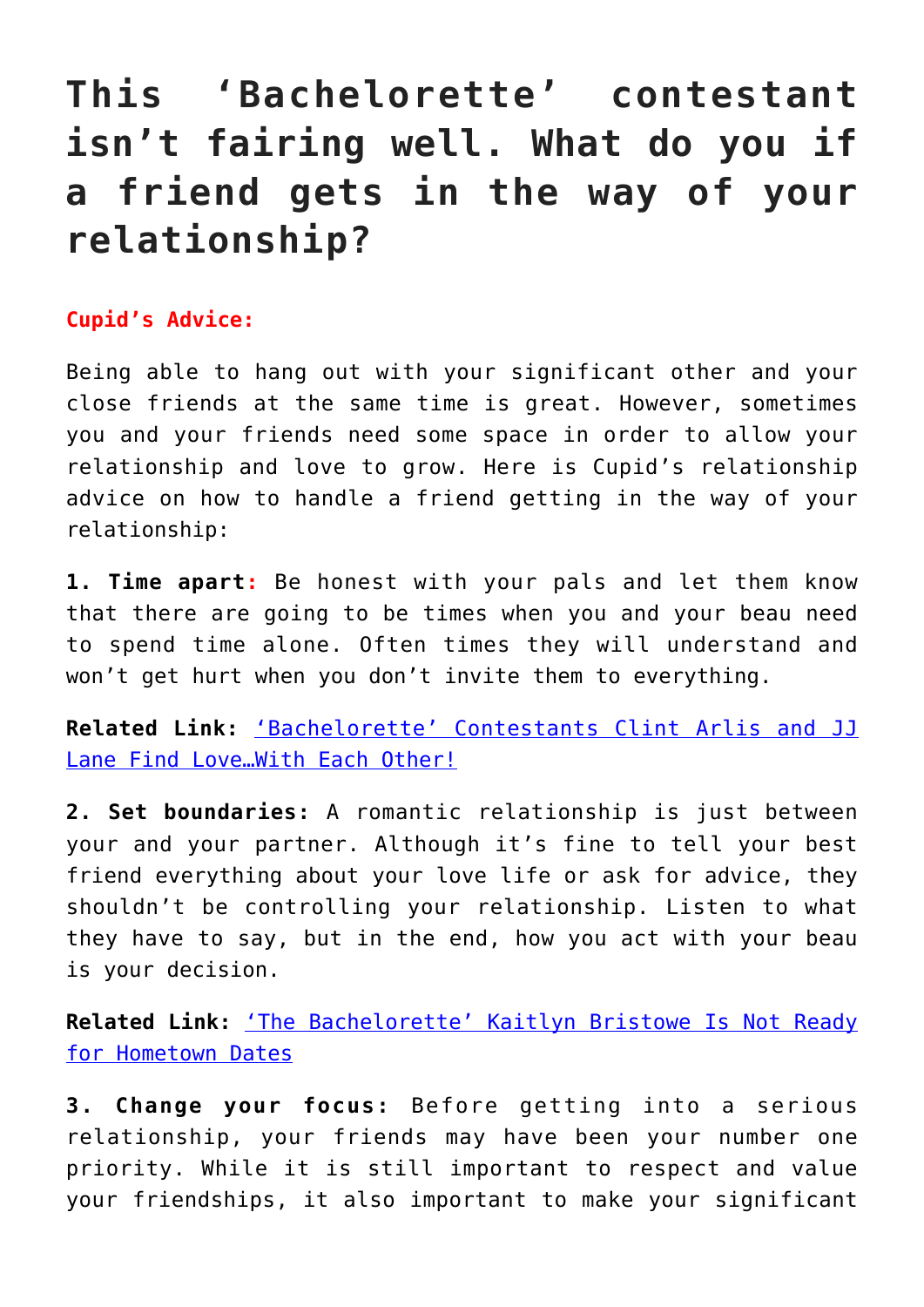other feel special, too. Learn how to divide up your attention so your lover isn't feeling left out.

**Did you have a friend that always interfered with your romantic relationships? Share your story below.**

# **['The Bachelorette' Kaitlyn](https://cupidspulse.com/95769/the-bachelorette-kaitlyn-bristowe-chooses-her-top-2-and-meets-families/) [Bristowe Chooses Her Top 2](https://cupidspulse.com/95769/the-bachelorette-kaitlyn-bristowe-chooses-her-top-2-and-meets-families/) [and Meets Families](https://cupidspulse.com/95769/the-bachelorette-kaitlyn-bristowe-chooses-her-top-2-and-meets-families/)**

 $\mathbf x$ 

## By Katelyn Di Salvo

It looks like the Shawn and Nick saga will continue on the reality TV show *The Bachelorette*, at least for one more episode! [Kaitlyn Bristowe](http://cupidspulse.com/92104/kaitlyn-bristowe/) is down to her last two guys, and you guessed it, those two lucky guys are Shawn and Nick! According to *[UsMagazine.com](http://www.usmagazine.com/entertainment/news/bachelorette-recap-kaitlyn-bristowe-chooses-final-2-meets-the-family-2015137)*, *The Bachelorette* started exactly where it left off with Shawn and Nick at each others' throats again. Neither guy thinks that the other is good enough for Kaitlyn, and now the two will fight until the end! During the final rose ceremony, she decided to keep Shawn and Nick around, letting go of drama-free Ben, despite the fact that they seemed to connect on all levels during their romantic date at a castle. Kaitlyn then went on to hometown dates, and met the families of her two finalists. The day went so well that the episode ended with the reality TV star in tears. Who will Kaitlyn choose to be her [celebrity love?](http://cupidspulse.com/celebrity-relationships/) Stay tuned!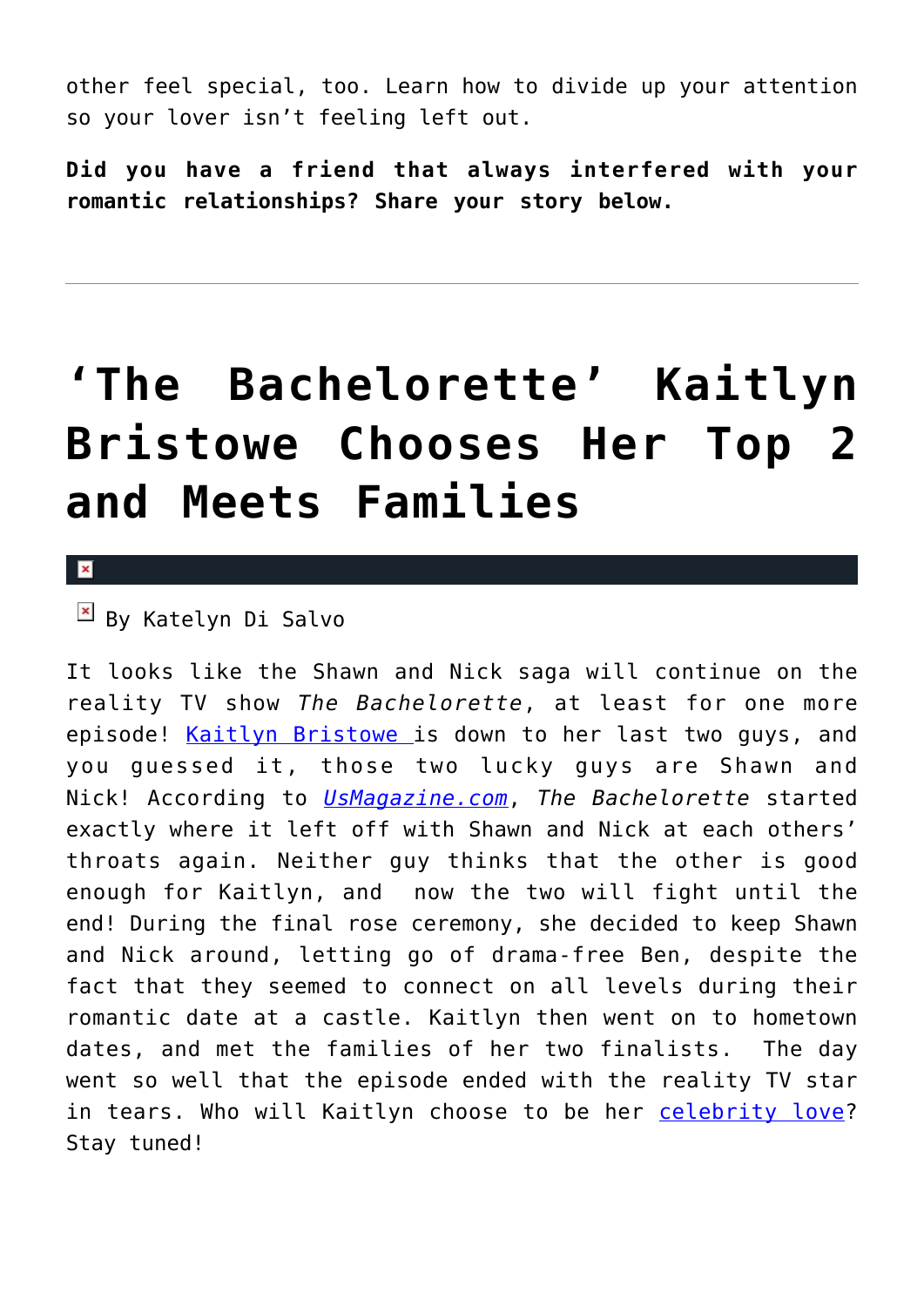**Meeting the potential in-laws is a big deal even to** *The Bachelorette***! What are some ways to make a good impression with your partner's parents?**

**Cupid's Advice:** 

Meeting your partner's parents can either go very right or very wrong. Cupid has some tips:

**1. Never show up empty handed:** It doesn't have to be anything crazy, but bring a little something with you, like a bottle of wine, or an appetizer or dessert. What's even better is if you make it yourself! It shows that you care and you put some thought into the evening.

**Related Link:** [The Bachelorette' Kaitlyn Bristowe Is Not Ready](http://cupidspulse.com/94700/the-bachelorette-kaitlyn-bristowe-hometown-dates/#qsW45lG9XSKlQWxP.99) [for Hometown Dates](http://cupidspulse.com/94700/the-bachelorette-kaitlyn-bristowe-hometown-dates/#qsW45lG9XSKlQWxP.99)

**2. Be confident:** You don't want to get too comfortable around the parents yet, but you do want to be confident. Show them why their son/daughter is with you. Join into conversations, be open about talking about yourself, and have fun!

**Related Link:** ['Bachelorette' Drama: Kaitlyn Bristowe and Nick](http://cupidspulse.com/94454/bachelorette-drama-kaitlyn-bristowe-nick-viall-get-intimate/#DvSQJxSjdjjXbYrd.99) [Viall Get Intimate](http://cupidspulse.com/94454/bachelorette-drama-kaitlyn-bristowe-nick-viall-get-intimate/#DvSQJxSjdjjXbYrd.99)

**3. Dress appropriately:** Remember where you're going when getting dressed that night. Avoid inappropriate clothing and, ladies, wear makeup that accentuates your natural beauty! Find something that exudes intelligence and friendliness!

**What are some ways that you've found successful in impressing your prospective in laws? Share below**!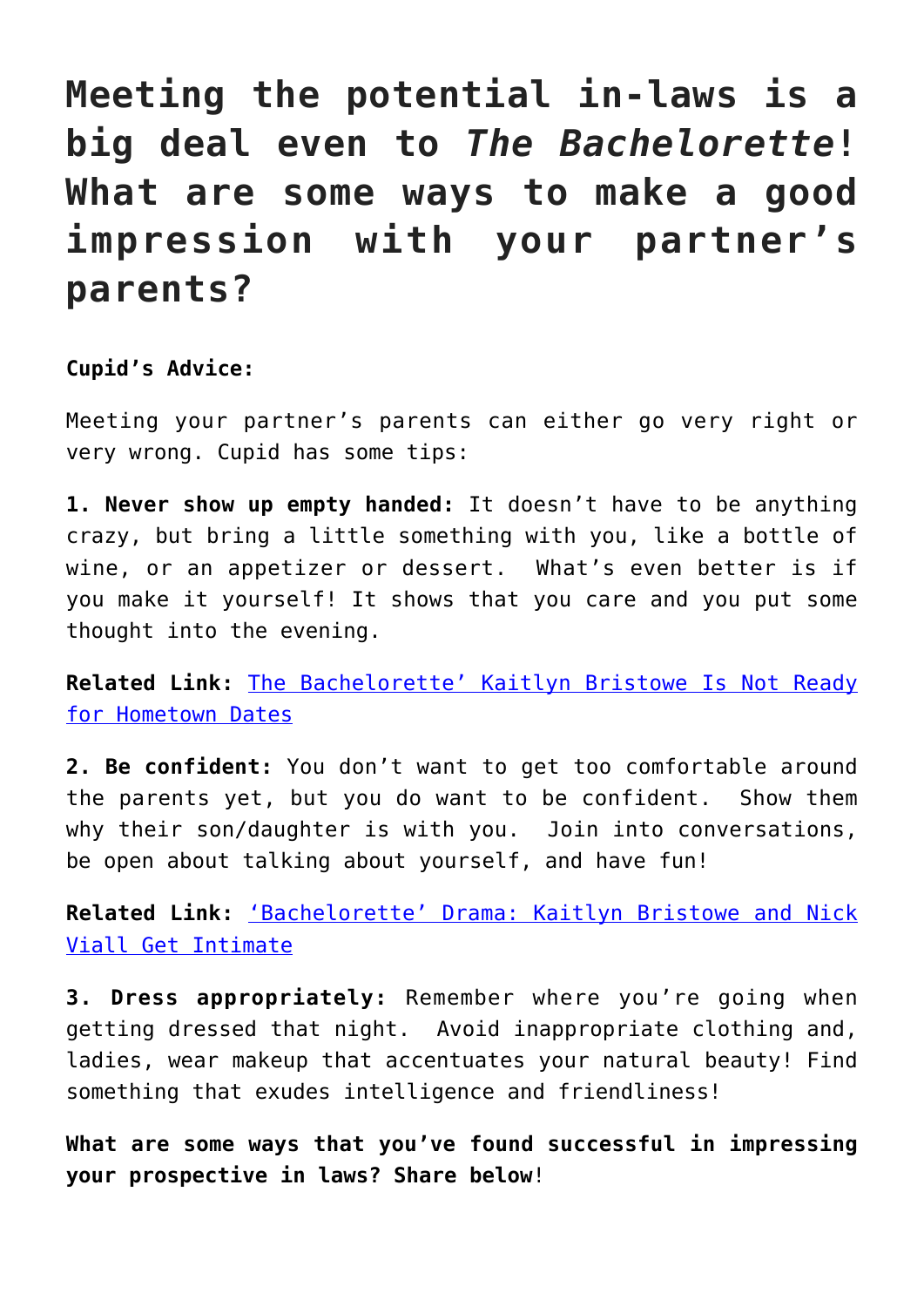# **[Celebrity Photo Gallery: The](https://cupidspulse.com/95007/celebrity-photo-gallery-the-history-of-the-bachelorette/) [History of 'The Bachelorette'](https://cupidspulse.com/95007/celebrity-photo-gallery-the-history-of-the-bachelorette/)**

 $\pmb{\times}$ 

 $\overline{\mathbf{x}}$ 

Page 1 of 11



Season 1: Ryan Sutter and Trista (Rehn) Sutter

Trista Rehn was the runner-up during season 1 of 'The Bachelor.' She went on to be the first 'Bachelorette' and found love with firefighter Ryan Sutter. The celebrity couple were married in December 2003. They have two kids and live in Eagle County, Colorado. Photo: Diane Cohen/Fame Pictures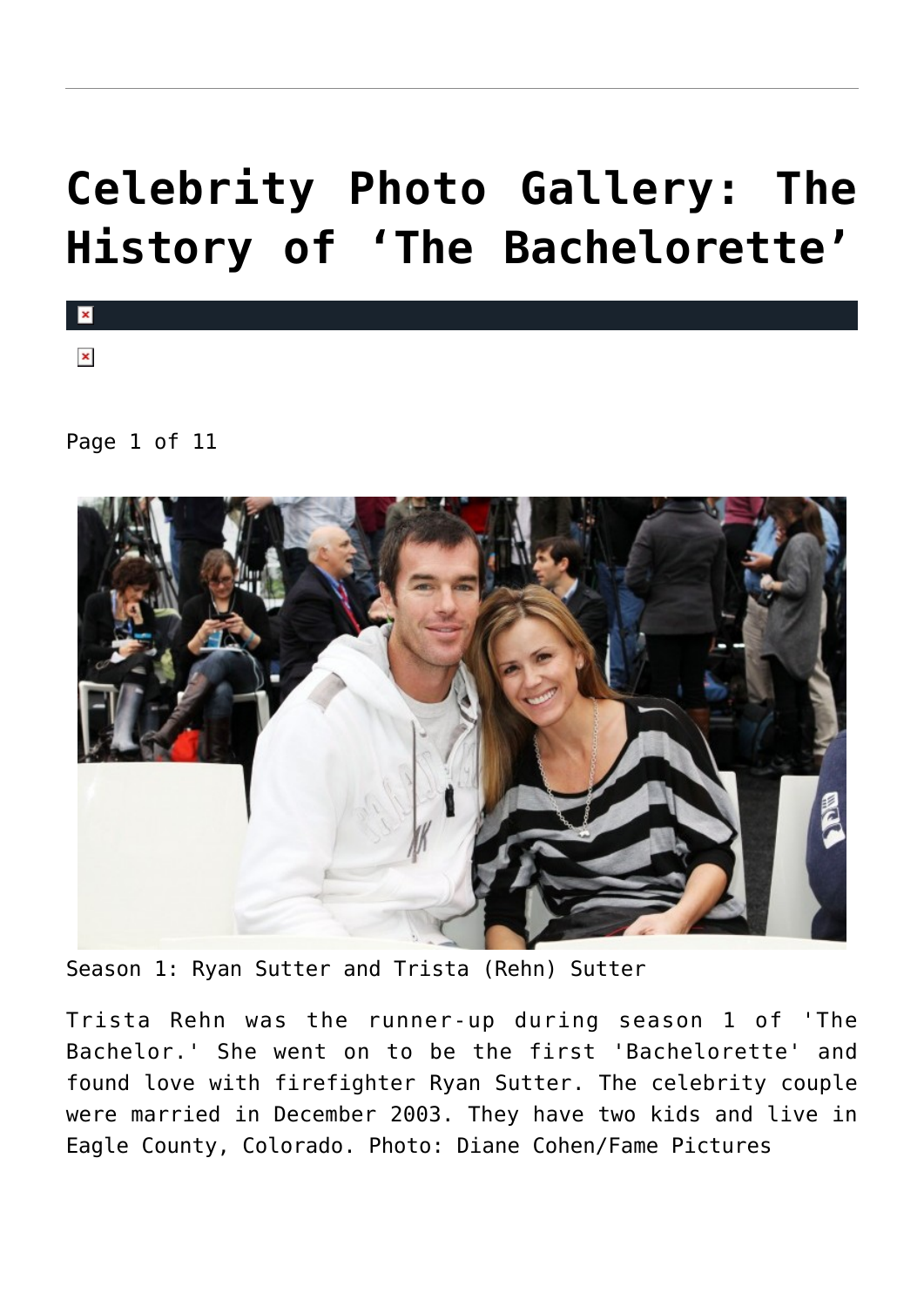# **['The Bachelorette' Kaitlyn](https://cupidspulse.com/94700/the-bachelorette-kaitlyn-bristowe-hometown-dates/) [Bristowe Is Not Ready for](https://cupidspulse.com/94700/the-bachelorette-kaitlyn-bristowe-hometown-dates/) [Hometown Dates](https://cupidspulse.com/94700/the-bachelorette-kaitlyn-bristowe-hometown-dates/)**

x

 $\boxed{\times}$  By Maria N. Capalbo

According to *[UsMagazine.com](http://www.usmagazine.com/entertainment/news/bachelorette-recap-kaitlyn-bristowe-isnt-ready-for-hometown-dates-2015296)*, *The Bachelorette* Kaitlyn Bristowe is having a difficult time figuring out who she truly likes. What makes things worse is that she has to narrow her possibilities down even more, and go on to meet the parents of those men chosen. That being said, host Chris Harrison had a twist up his sleeve, and revealed that Bristowe will cut her group of six guys down to three next week, and then she'll have fantasy suite dates with all three prior to selecting two hometown dates. Bristowe has been going through a lot of drama with Shawn, having some regret on her actions with Nick, and even losing her emotional balance with most of the other remaining men! After sending a few men packing, she has a lot of thinking to do with who's left. Who will she pick as her celebrity love, and whose parents will she meet? Stay tuned!

**This 'Bachelorette' is doing things differently from beginning to end! What do you do to fix your relationship if the steps usually**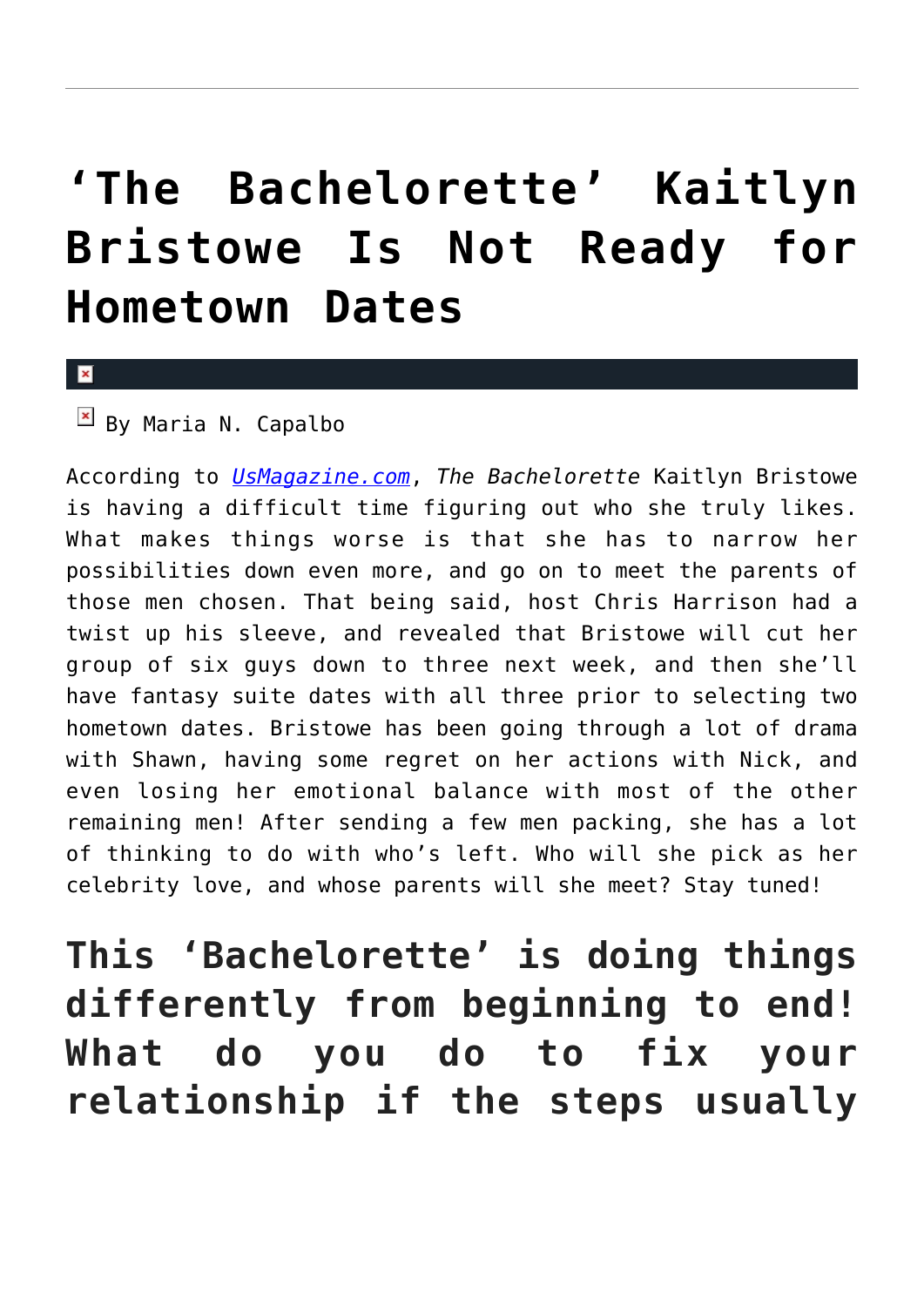## **taken in a relationship don't work for you?**

### **Cupid's Advice:**

Relationships and love can sometimes be difficult to manage, especially if you keep trying to do things to strengthen it, only to find out those steps do not work! Cupid has some relationship advice to help you can manage your relationship:

**1. Take a break:** Taking time away from your partner when things are rough may actually be beneficial. You get time to focus on your own thoughts and what you really want. Then, when you meet back up with them, you can decide whether or not you enjoyed the alone time, or you missed them and want to make it work.

**Related Link:** [The Bachelorette Kaitlyn Bristowe Talks Nick's](http://cupidspulse.com/94069/bachelorette-kaitlyn-bristowe-nicks-arrival-date-ben-h-joshua-drama/#sTJ3RRCrb80OgXyK.99) [Arrival, Date with Ben H., and Joshua Drama](http://cupidspulse.com/94069/bachelorette-kaitlyn-bristowe-nicks-arrival-date-ben-h-joshua-drama/#sTJ3RRCrb80OgXyK.99)

**2. Relationship counseling:** Having a medium within your relationship may be important. You can both vent to the counselor, and the counselor can do their job to help you both since they see each side without bias. In most cases, this truly helps to discover underlying problems and correct them.

**Related Link:** ['Bachelorette' Drama: Kaitlyn Bristowe and Nick](http://cupidspulse.com/94454/bachelorette-drama-kaitlyn-bristowe-nick-viall-get-intimate/#lxbM2ds2BJFvh8yV.99) [Viall Get Intimate](http://cupidspulse.com/94454/bachelorette-drama-kaitlyn-bristowe-nick-viall-get-intimate/#lxbM2ds2BJFvh8yV.99)

**3. Heart to heart:** Really sit down with your partner and tell them you want to have a serious conversation. Tell them everything you are feeling inside and that you want to move forward, but some things are holding you back. Make sure you tell them you do not want to argue, hear them out, and work together to find a solution.

**What are some ways you've maneuvered your way around relationship obstacles? Share below!**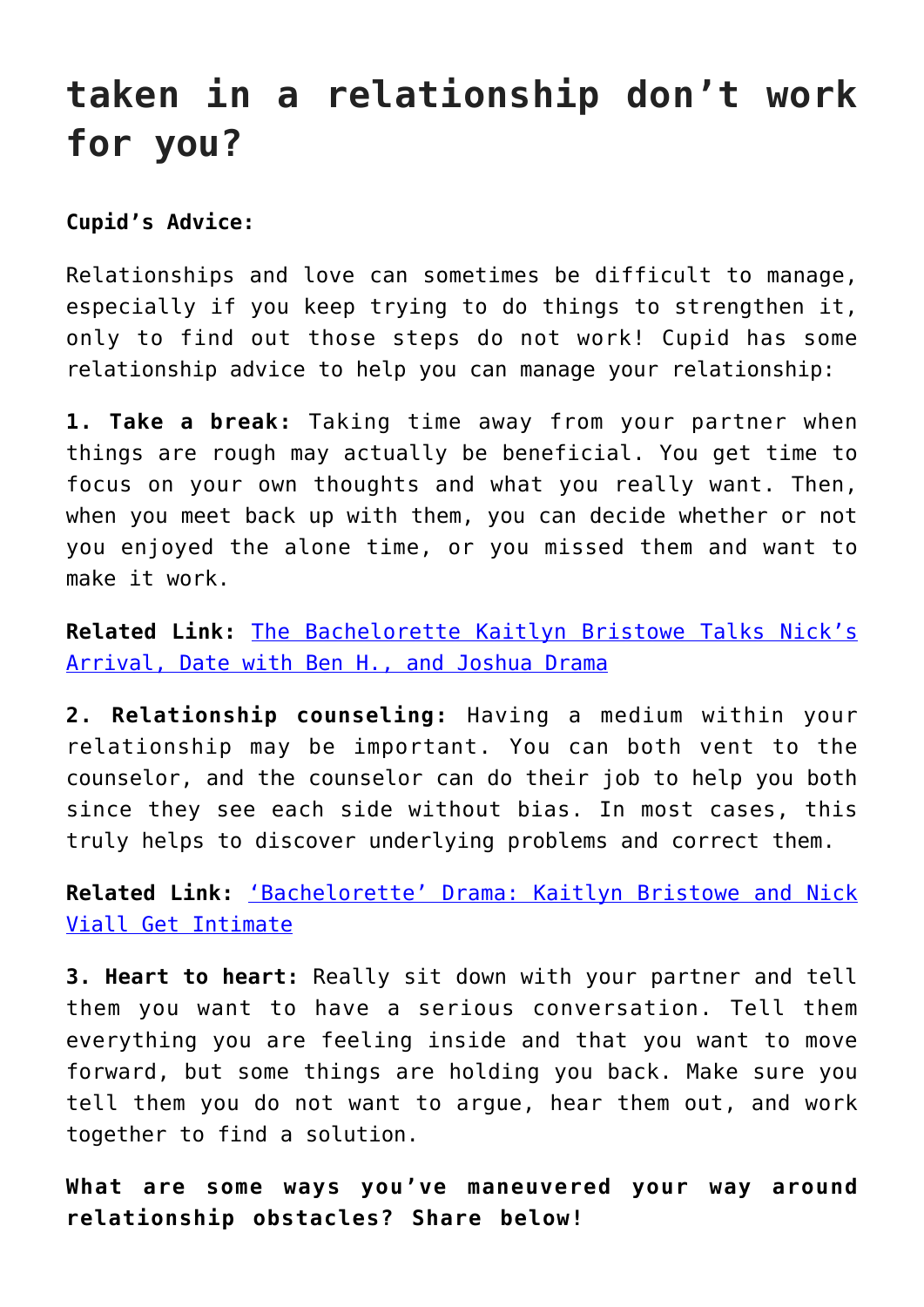# **['Bachelorette' Drama: Kaitlyn](https://cupidspulse.com/94454/bachelorette-drama-kaitlyn-bristowe-nick-viall-get-intimate/) [Bristowe and Nick Viall Get](https://cupidspulse.com/94454/bachelorette-drama-kaitlyn-bristowe-nick-viall-get-intimate/) [Intimate](https://cupidspulse.com/94454/bachelorette-drama-kaitlyn-bristowe-nick-viall-get-intimate/)**

x

 $\overline{\mathbb{F}}$  By Maria N. Capalbo

In being the *The Bachelorette*, Kaitlyn Bristowe has her fair share of picks! According to *[UsMagazine.com](http://www.usmagazine.com/entertainment/news/bachelorette-recap-kaitlyn-bristowe-and-nick-viall-have-sex-2015226)*, after a fight with Ian, Bristowe and Nick Viall cuddled up with one another before bed time, and got down to business. Bristowe felt a tad bit guilty because she felt that her other celebrity relationships could have been put into jeopardy, but she still enjoyed her time with Nick. Could he be "the one" for her, or is he just a fling? Maybe Bristowe needs some love and relationship advice of her own!

## **It's a** *Bachelorette* **faux pas! How do you know when you're ready to get intimate with your partner?**

**Cupid's Advice:**

Being intimate in a relationship is extremely important. Exploring different emotional sides to your partner is critical in order to get to know them better! Cupid has some suggestions on ways you could get intimate with your partner below:

**1. Be concerned about their feelings:** Instead of just going